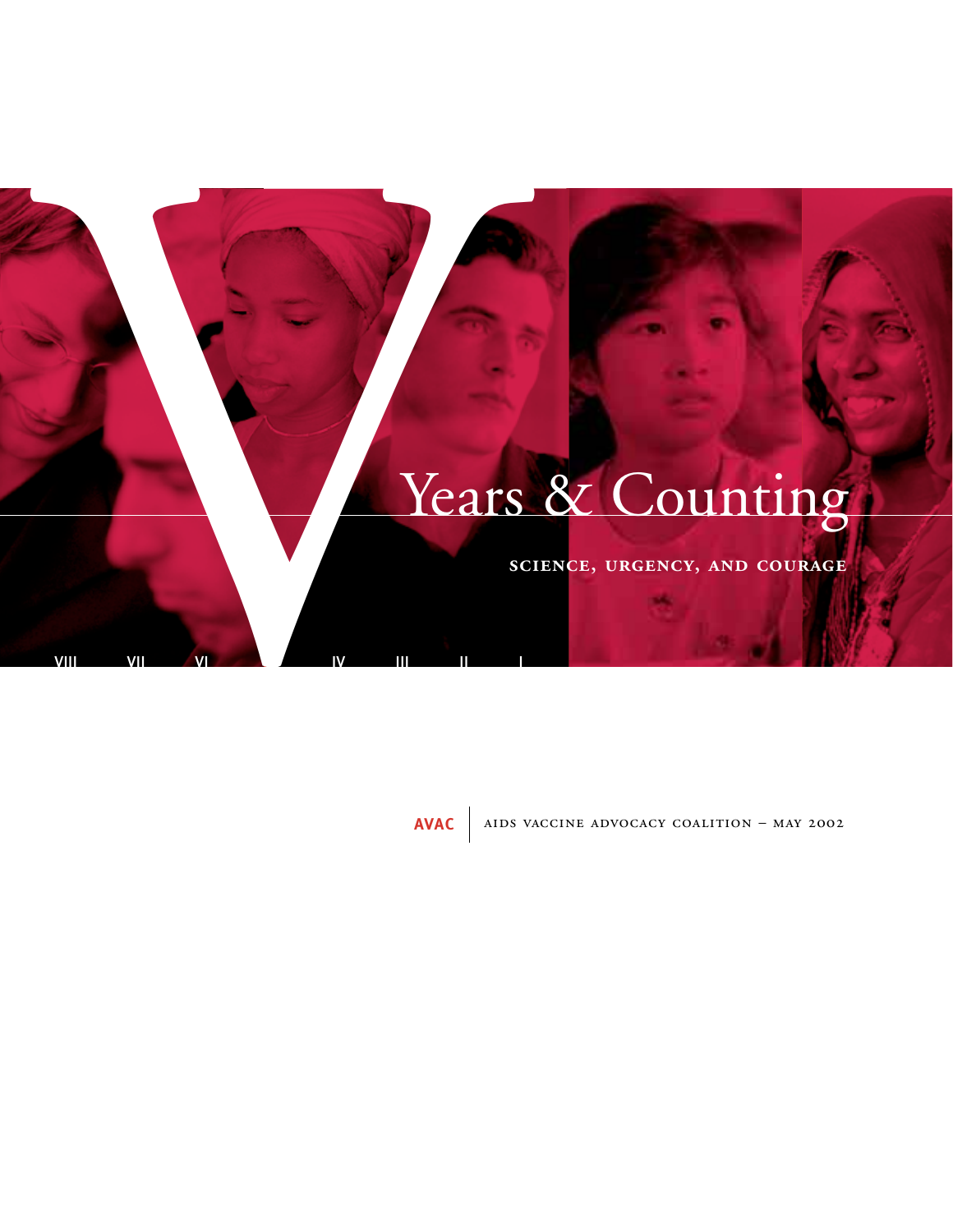AVAC gratefully acknowledges many friends and colleagues in government, industry, and the advocacy community for their expertise and advice as we researched and prepared this report. We especially thank Dr. Larry Corey, Dr. Pat Fast, Emily Gibson, Gregg Gonsalves, Susan Hayes, Dr. Polly Harrison, Mike Isbell, John Jermano, Donna Lomangino, Ann McDonald-Cacho, Michael Mateos, Dr. Bonnie Mathieson, Dr. Gary Nabel, Gloria Parkinson, Robert Reinhard, Rona Siskind, Patricia Thomas, Dr. Edmund C. Tramont, Dr. Judy Wasserheit, Susan Wolfson, and others. PHOTOGRAPHERS: Glen Allison, Keith Brofsky, Jules Frazier, Jeff Greenberg, John A. Rizzo, Mary and Steve Skjold.

AVAC is dedicated to accelerating the ethical development and global delivery of vaccines for AIDS. AVAC does not accept funding from government or the pharmaceutical industry. This publication and AVAC's continuous policy, advocacy, and outreach work is made possible by the dedicated labor of AVAC advocates and contributions from the Bill and Melinda Gates Foundation, the International AIDS Vaccine Initiative, Until There's a Cure Foundation, Broadway Cares/Equity Fights AIDS, the Gill Foundation, the San Francisco AIDS Foundation, the Horizons Foundation, and many generous individuals.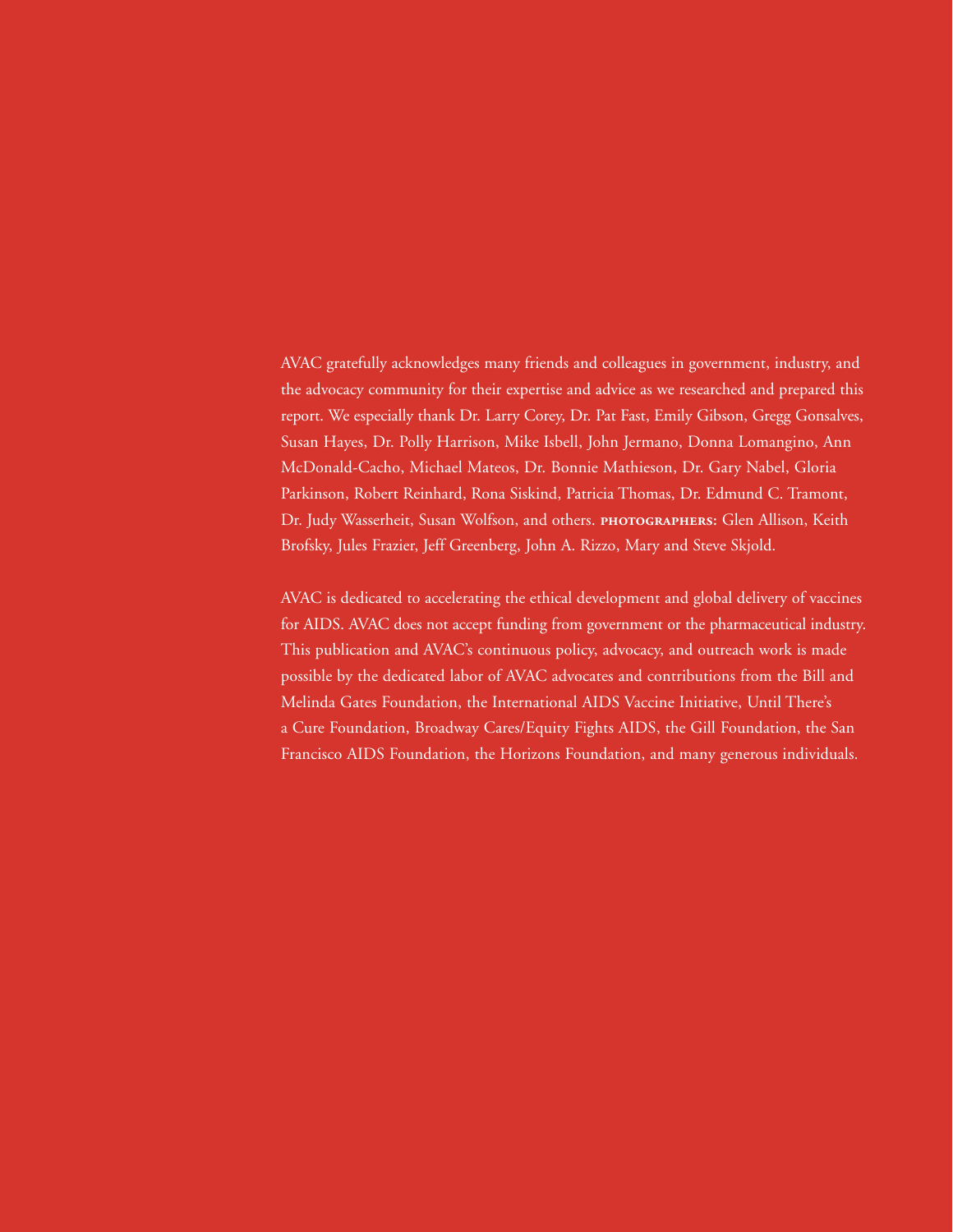### Table of Contents

| 1            |                                                                                                                                |  |  |
|--------------|--------------------------------------------------------------------------------------------------------------------------------|--|--|
| $\mathbf{H}$ | CLINICAL TRIALS AT THE FIVE-YEAR MARK: CLIMBING HEARTBREAK HILL 5                                                              |  |  |
|              |                                                                                                                                |  |  |
|              | B. Thai Trial Goes Forward/Military HIV Research Moves Inside the Beltway 12                                                   |  |  |
|              |                                                                                                                                |  |  |
|              |                                                                                                                                |  |  |
|              |                                                                                                                                |  |  |
|              | BOX: Government Research Center Up and Running [11] Contact Covernment Research Center Up and Running [11] Covernment Research |  |  |
| Ш            |                                                                                                                                |  |  |
|              |                                                                                                                                |  |  |
|              | B. What Individuals, Communities, and Organizations Can Do 19                                                                  |  |  |
|              |                                                                                                                                |  |  |
| IV           |                                                                                                                                |  |  |
|              | A. The Essential Role of Governments in Countries with Limited Resources 23                                                    |  |  |
|              |                                                                                                                                |  |  |
|              |                                                                                                                                |  |  |
|              |                                                                                                                                |  |  |
|              |                                                                                                                                |  |  |
|              | SIDEBAR: Many Hands Shape the Vaccine Initiative in Botswana 30                                                                |  |  |
| v            |                                                                                                                                |  |  |
|              |                                                                                                                                |  |  |
|              | B. The Centers for Disease Control HIV Vaccine Program 35                                                                      |  |  |
|              |                                                                                                                                |  |  |
| <b>VI</b>    |                                                                                                                                |  |  |
| <b>VII</b>   | NEW ROLES FOR STATE GOVERNMENTS IN THE U.S. 39                                                                                 |  |  |
|              |                                                                                                                                |  |  |
|              |                                                                                                                                |  |  |

 $\mathbf I$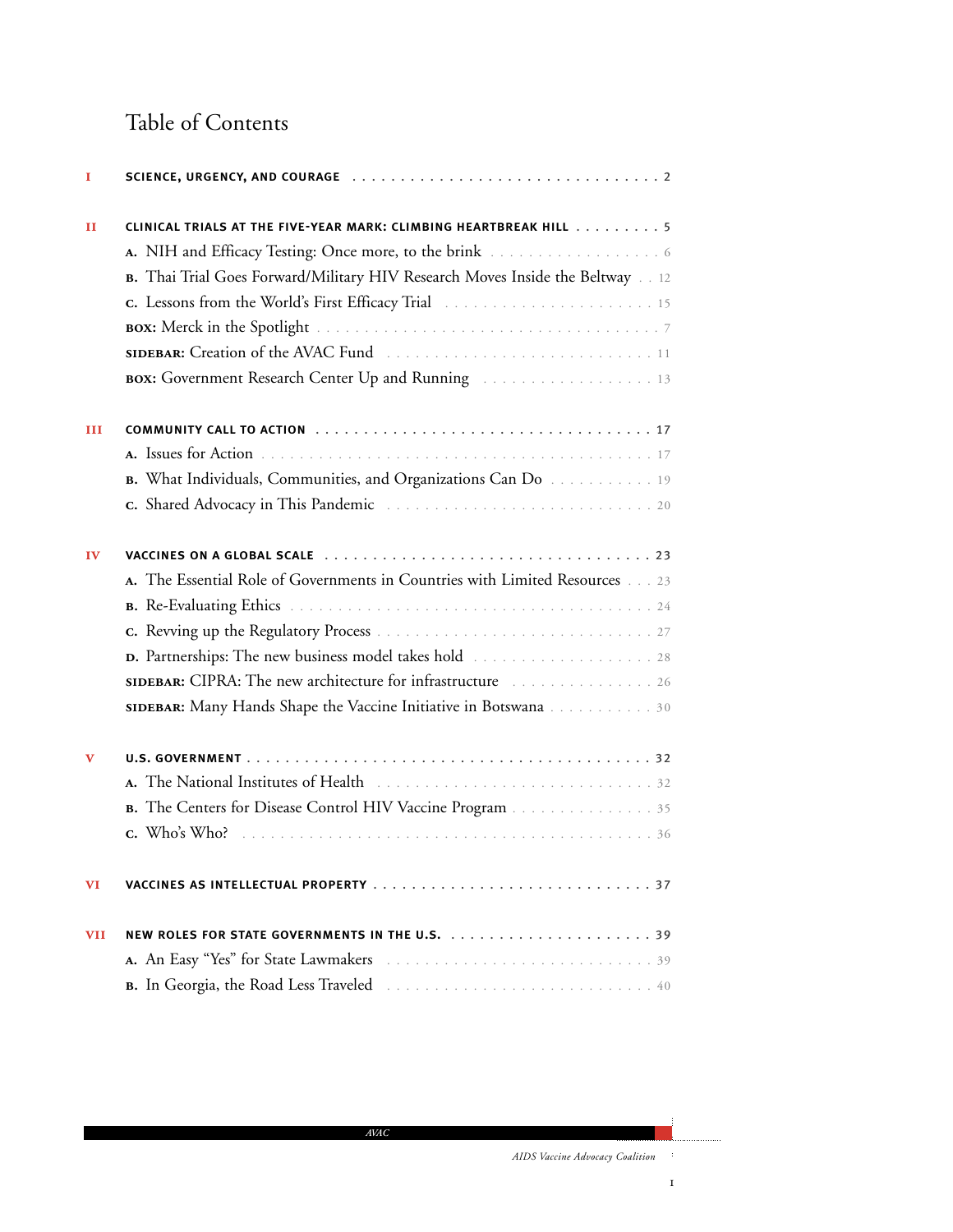ore than 8,200 people died of AIDS on September 11, 2001. It was an average day in that regard. In countries across Africa, families were pulling children out of school to care for relatives with HIV/AIDS or to earn money lost when the breadwinner died. In the United States, we continued to witness more friends become infected, more develop mounting resistance to treatments, and more pass away.

We've gotten used to all that. What was *new* in public health last year was the fear of bioterrorism. The public was alarmed and the Bush Administration hurriedly secured an enormous supply of treatments for anthrax and proposed a sixfold increase in bioterrorism funding, to \$1.7 billion in 2003.

Without real public urgency, vaccines will have no hope of ending the AIDS pandemic. More funding is needed of course; increased industry involvement too. But at this juncture in AIDS vaccine research, progress depends as much on courage and impatience from the public — even widespread alarm about what the future holds — as it does on the insights and hard work of dedicated scientists.

This year the scientific news was both good and bad. Merck showed promising early results in humans with its DNA/Adenovirus vaccine candidates, other researchers had hopeful data to report, and there were more AIDS vaccine products in production than ever before. But there was also worrisome news: in one of eight monkeys that had been controlling infection following vaccination, the virus mutated around the vaccine and the animal died. Then came word that poor immunogenicity data had led the NIH-funded HIV Vaccine Trials Network (HVTN) to decide against an efficacy trial of the ALVAC candidate vaccine.

What does all this add up to? The truth is, five years away from the date former President Bill Clinton set as a goal for finding an AIDS vaccine, no one knows if any of the current experimental vaccines will work. No one even knows for sure what immune response a vaccine needs to elicit to prevent HIV disease.

The only way to obtain answers is to ask tens of thousands of altruistic and courageous volunteers to participate in dozens of trials. The only way to obtain answers is to invest hundreds of millions of dollars to fund these trials. Not one trial, but a number of small and large human trials will be needed to develop a safe, highly effective vaccine to prevent AIDS. Along the way, even trials that don't lead us directly to an efficacious product may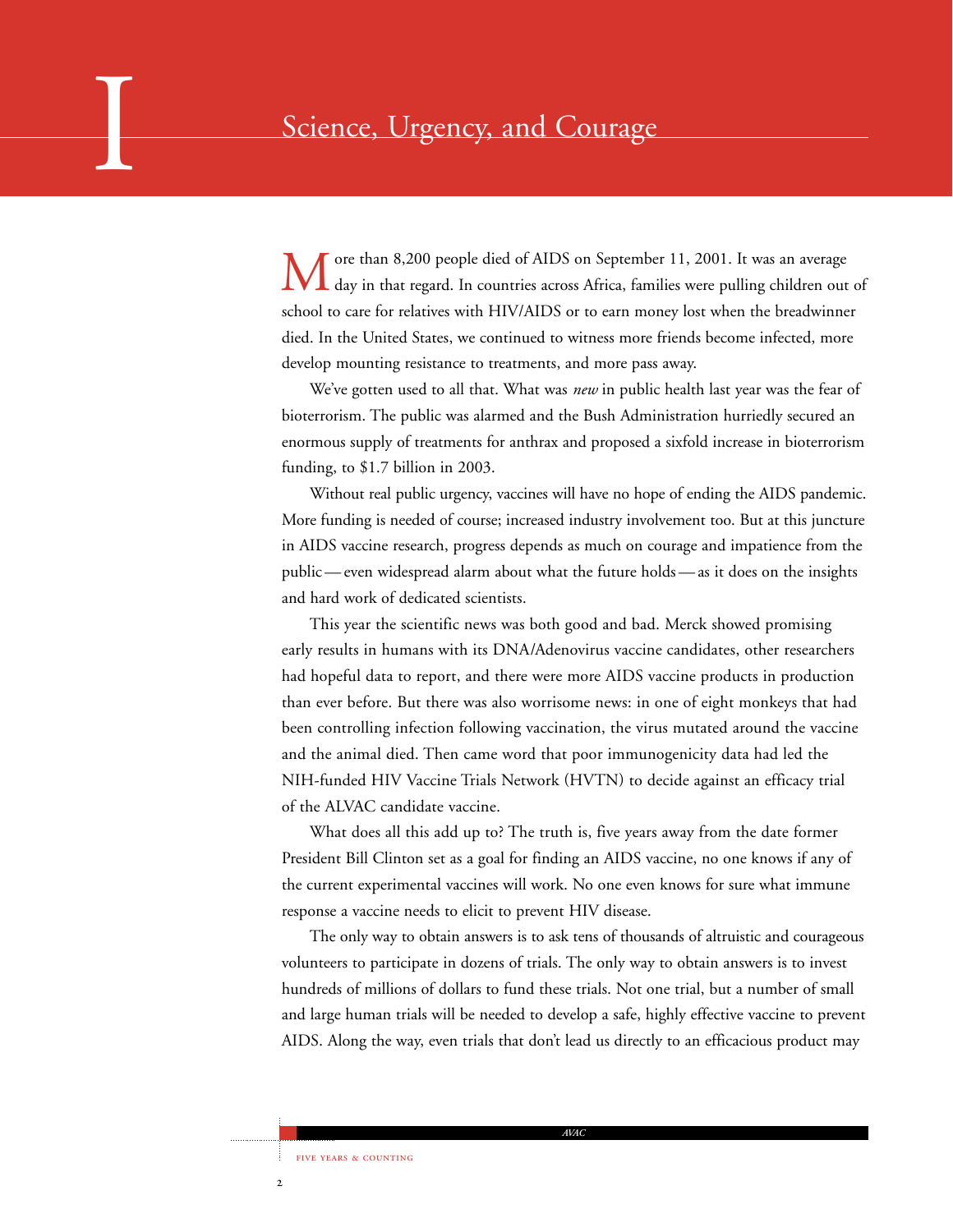help scientists learn how to make better products. In less than a year, the world will hear the results of the first efficacy trial of an AIDS vaccine. Whatever the news, we must ready ourselves for more clinical testing to come.

Getting more human data to drive the AIDS vaccine field requires many things. It requires regulatory agencies and companies helping to move more products off the bench and into Phase I trials. It requires supporting clinical infrastructures around the world, and having the will to run with efficacy trials when products demonstrate safety and promising immune responses. It requires addressing the long-standing concerns many groups have with biomedical research. And it means doing a better job of recruiting Americans of African, Latin, and Asian Pacific Island descent, Native Americans, adolescents, and others into trials.

But human trials are not a panacea in AIDS vaccine research. More research and product development is needed as well. Many scientists are skeptical about the vaccine candidates now available for testing. Breadth and duration of immune responses remain nagging challenges. And all the enthusiasm about vaccines that may be able to *control* disease has obscured the continuing inability to elicit antibody responses that could be necessary to *prevent* HIV infection from taking hold. New paradigms in vaccine design may be needed.

AIDS is a national and international emergency. It is a catastrophe. A fitting response requires not only a high level of public and private investment but also widespread public pressure, even outrage. It is essential that large numbers of voters and taxpayers mobilize to insist that developmental and clinical research move forward as rapidly as possible, even though the odds of succeeding may be uncertain.

### **Who needs to hear the public demand faster action on AIDS vaccines?**

- *Elected officials in countries rich and poor:* they must provide significantly more funding for global health, resources for establishing clinical trial sites around the world, and incentives to galvanize industry expertise.
- *Regulatory agencies:* they must move more swiftly and decisively to work with investigators, evaluate products for human trials, and build global regulatory capacity.
- *Scientists:* they need to hear that the public stands behind them and demands that they push to develop and test safe products.
- *Industry:* corporate leaders must understand their moral responsibility to address today's great global health challenges and expand research efforts on infectious disease, including AIDS vaccines.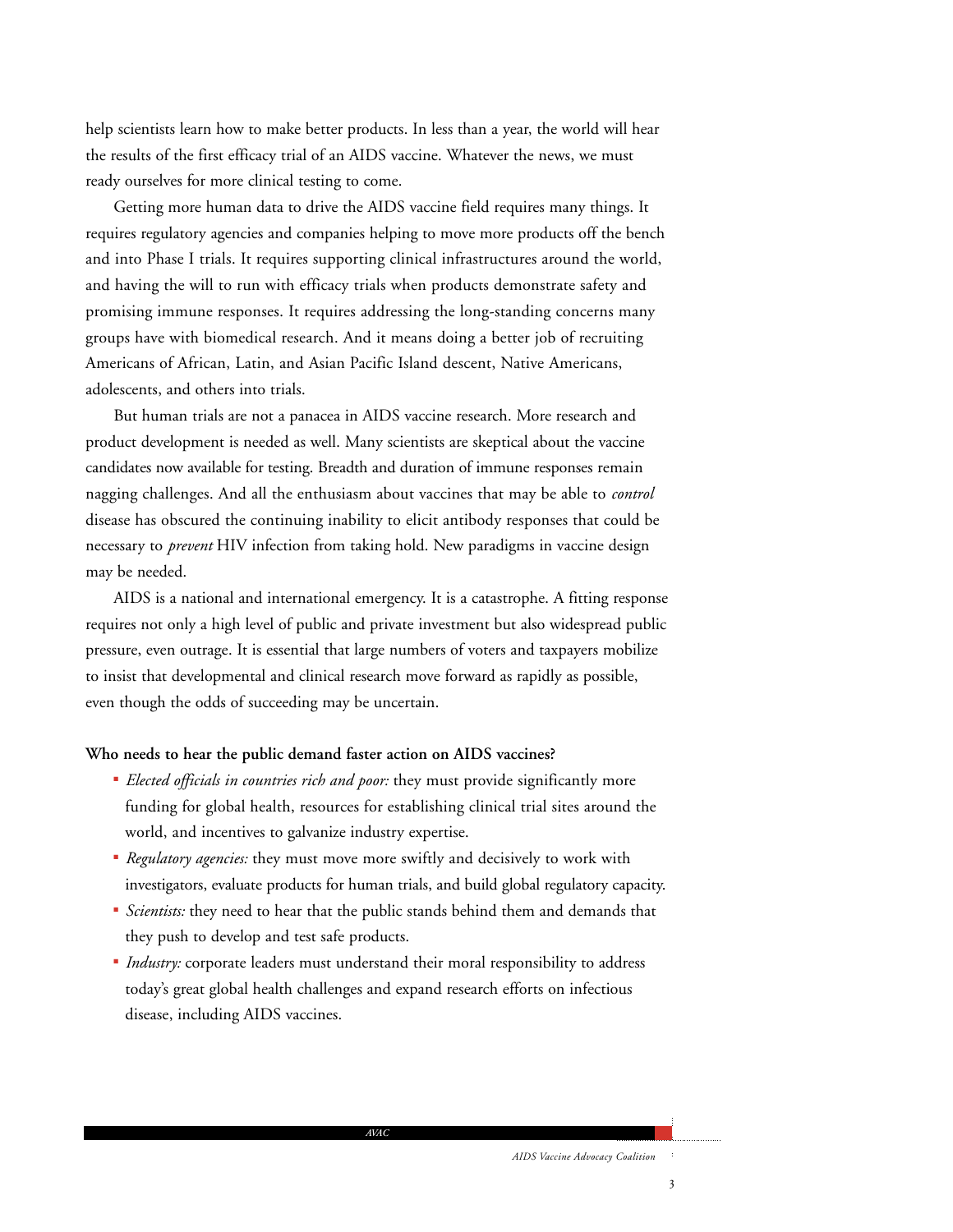- *Research funders:* they need to stimulate healthy competition and diverse scientific efforts in order to advance multiple vaccine approaches simultaneously.
- *Governments, foundations, and aid agencies:* they need to prepare now to ensure global accessibility to new AIDS vaccines for all those at risk.

This report reviews some of the major issues involved in promoting accelerated, ethical AIDS vaccine research and delivery. *Five Years and Counting* looks different than our earlier reports. It is less a review of what's happened and more of a prospectus on what is urgently needed.

AIDS vaccine research and development will almost certainly be a longterm endeavor, and it must be pursued in the context of a comprehensive response to the pandemic. In many ways, AIDS vaccine research can help blaze a trial in health care delivery today. As clinical trial sites are expanded, there will be opportunities to deliver desperately needed prevention and treatment. Health care services provided as part of vaccine trials can be coordinated to improve health care access for whole communities. Communities that participate in AIDS vaccine research are making an enormous contribution to global health; they deserve tangible benefits.

The commitment and passion of hundreds of scientists and the courage of thousands of volunteers was required to get this far in the marathon search for an AIDS vaccine. Five years after an American President challenged the scientific community to reach the finish line within a decade, more of us need to be courageous and passionate so that this dire race can be completed and won as soon as possible.

Chris Collins Executive Director — AVAC



 $\overline{4}$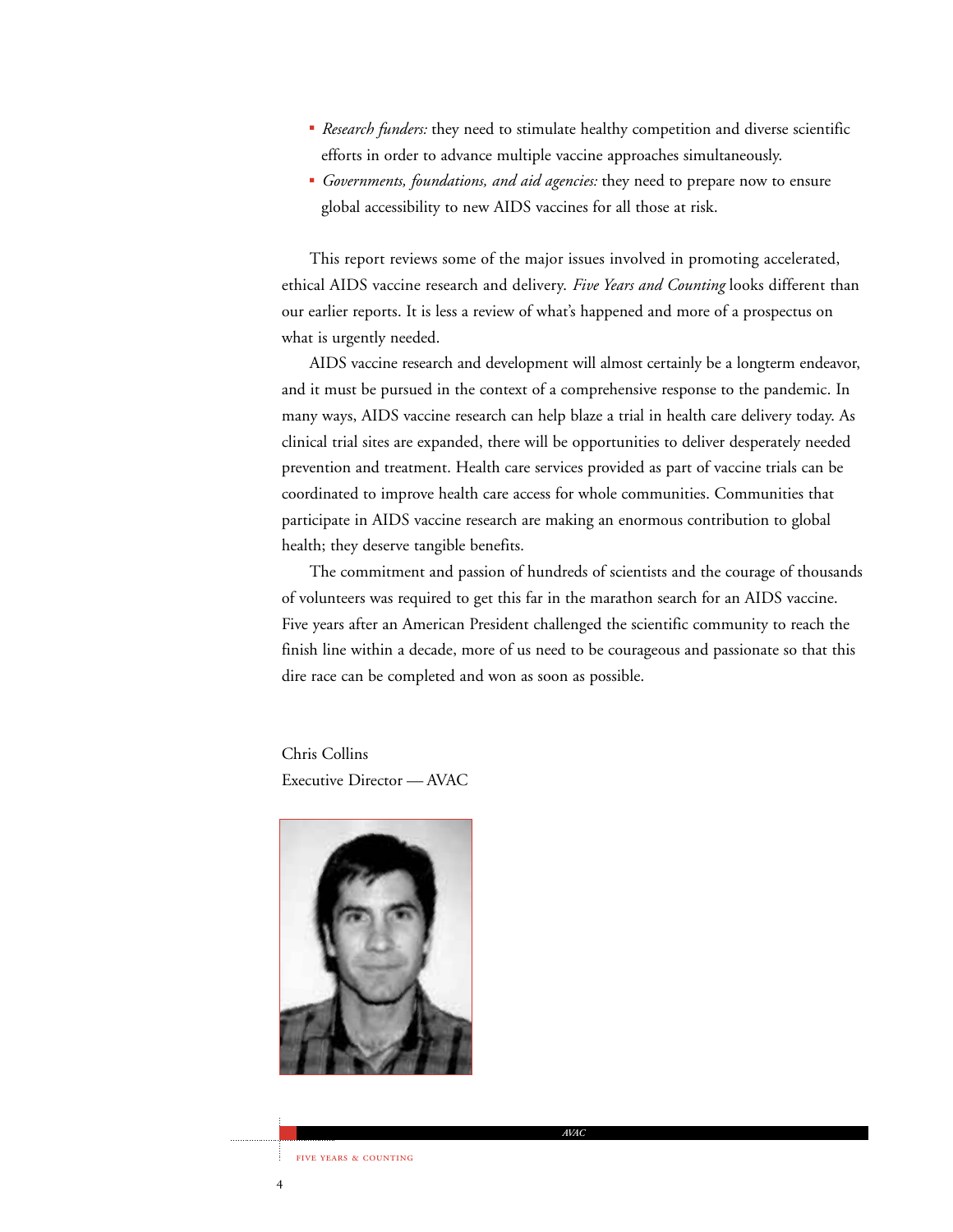nih and efficacy testing: once more, to the brink thai trial goes forward/military hiv research moves inside the beltway lessons from the world's first efficacy trial merck in the spotlight creation of the avac fund government research center up and running

Five years ago, on May 18, 1997, President Bill Clinton challenged American scientists to make the development of an AIDS vaccine the 21st Century's first great triumph. Simply by saying this, he moved HIV vaccine research higher on the national to-do list than it had ever been. But even advocates and scientists who welcomed this burst of attention were skeptical about Clinton's goal of developing a vaccine in a decade — a time-line that seemed unreasonably short to most knowledgeable people in the field of vaccine development. The first AVAC report, released in May 1998, put it bluntly: "Unless more is done, the President's challenge will not be met."

Much has changed since then: Clinton is in retirement, 9–11 has divided all of life into "before" and "after," the nation is fighting a war on terrorism, and AIDS vaccines have slid lower and lower on the national agenda.

On the other hand, much remains the same: HIV continues to spread at the alarming rate of nearly 14,000 new cases each day, public health experts still believe that preventive AIDS vaccines are urgently needed, and the failure to move more candidates into clinical trials remains a major impediment to having a safe, effective vaccine.

AVAC takes no joy in still being right. Unless more is done to advance development and testing of AIDS vaccines, the challenge will not be met.

Dozens of potential vaccines have made it to Phase I safety studies. About 15 products are now entering this early part of the race and another, a DNA-MVA combination backed by the International AIDS Vaccine Initiative (IAVI), has recently moved into expanded trials. The middle section of the course, where Phase II trials are required, thins out considerably: in 20 years, the only two candidates that have come this far are various iterations of gp120 or canarypox. In the home stretch of vaccine development, the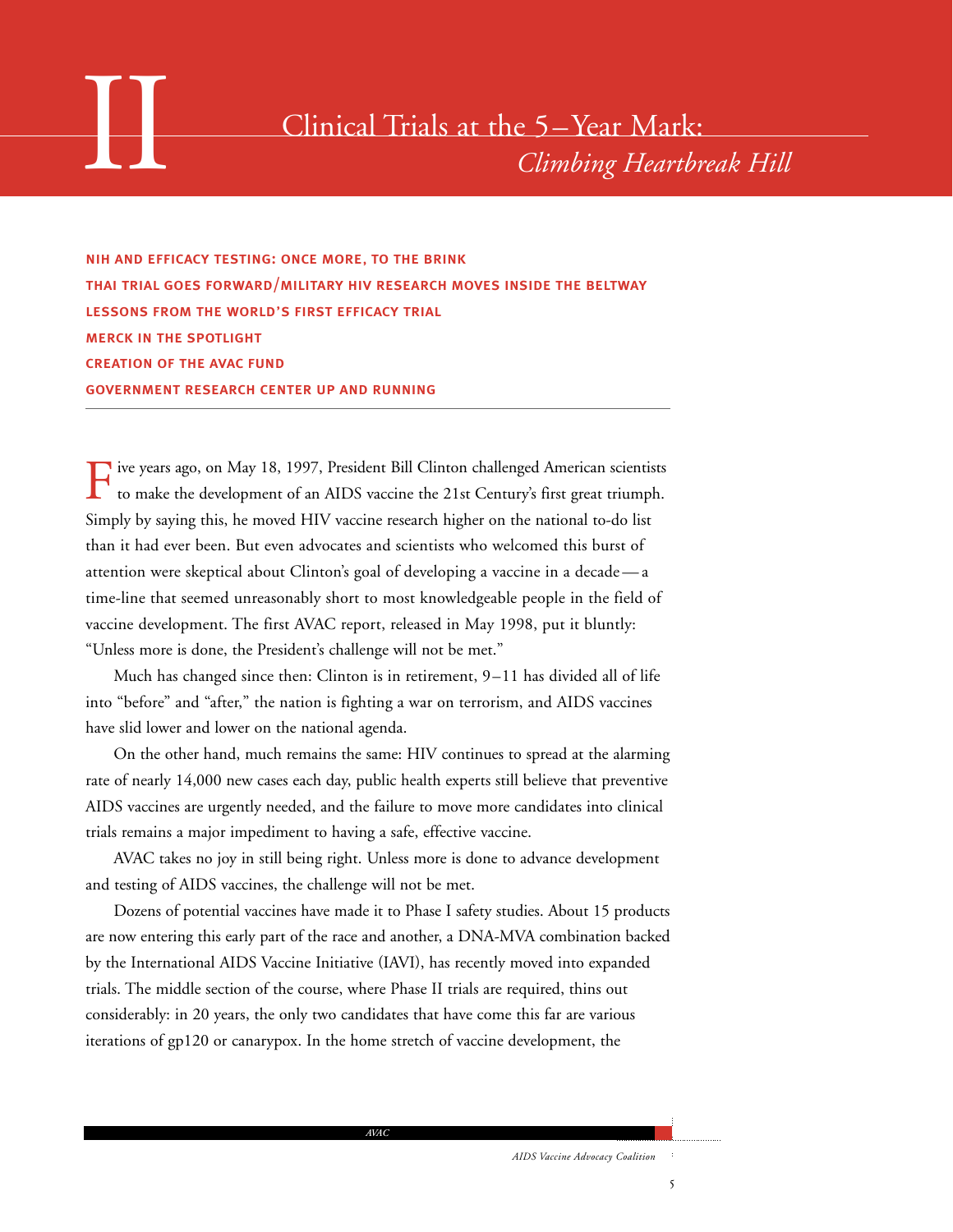Phase III trial, there is only one lonely runner. VaxGen has parallel efficacy studies nearing completion in the United States and Thailand. *(See "Lessons from the World's First Efficacy Trial.")* VaxGen isn't going to hear the footsteps of other candidates behind it until the end of this year at the earliest.

**In late February, three major developments related to clinical trials were announced in a single, carefully worded press release from the National Institutes of Health (NIH):**

- Based on interim data from a Phase II trial, the NIH-sponsored HIV Vaccine Trials Network (HVTN) jettisoned plans for a future Phase III study it had been planning.
- A Phase III trial organized by the U.S. Military and Thai collaborators will go forward, although not quite so soon as expected.
- The Department of Defense HIV research program will be transferred to NIH effective October 1, 2002.

### **All three have important, long-range implications for the future of HIV vaccine science.**

### nih and efficacy testing: once more, to the brink

This is the second time NIH has deferred on a Phase III study, first based on results in the lab, then on results in humans. The first time was in 1994, when National Institute of Allergy and Infectious Diseases (NIAID) Director Tony Fauci decided against efficacy testing for two gp120 vaccines (with concurrence from an advisory committee). This time, the brakes were applied by a group of academic scientists who are the core leadership of the HVTN, which was created in 1999 to be an autonomous, university-based network. Its budget stands at \$43.5 million for the current year.

In the words of a glossy educational brochure produced last year, "HVTN's goals are straightforward. The Network conducts all phases of clinical trials, from evaluating candidate vaccines for safety and the ability to stimulate immune responses, to testing vaccine efficacy." Although HVTN was intended to run trials with thousands of volunteers, the 25-site, multi-national network currently has only about 525 volunteers enrolled in Phase I and Phase II vaccine trials.

The decision not to move forward with Phase III testing was based on results from a Phase II study evaluating the safety and immune-stimulating properties of a prime-boost strategy using ALVAC (vCP1452), made by Aventis Pasteur, and AIDSVAX® B/B, a VaxGen product. More importantly, this was a practice run for the relatively new ELISPOT assay, which measures cellular immune responses such as those elicited by ALVAC. (Different lab tests are used to measure antibodies stimulated by AIDSVAX.)

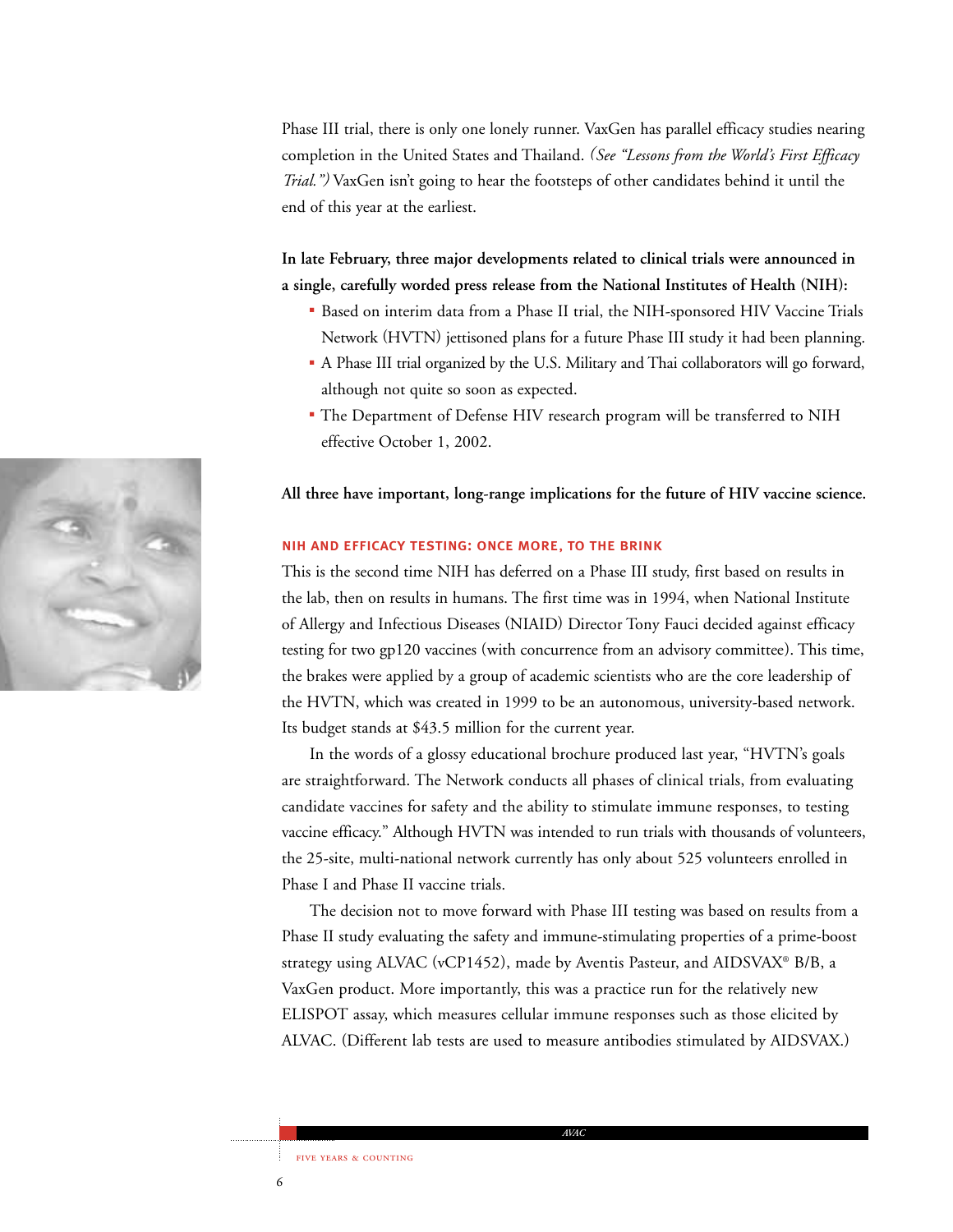### merck in the spotlight

On December 20, 2001, Merck and NIAID announced plans to collaborate on clinical trials of Merck's HIV vaccine candidates. NIAID offered Merck the resources of the taxpayer-supported HIV Vaccine Trials Network (HVTN) in exchange for access to some of the data generated by shared trials. HVTN leader Lawrence Corey told AVAC that the arrangement is mutually beneficial because it gives the Network, made up of academic investigators, the chance to work with a large corporate research team with an international focus.

The relationship allows Merck to access a number of HVTN international clinical trial sites. Teaming up with HVTN also puts Merck in a strong position should it need to collaborate with other companies down the road. In addition, the relationship offers potential benefit to NIH and HVTN, allowing them to compare data across multiple constructs and manufacturers. It remains to be seen whether this important public/private arrangement will cause vaccines to be more affordable or accessible internationally.

Merck made an even bigger splash in late February, when Emilio Emini, head of the company's HIV vaccine research team, unveiled promising findings from company-sponsored Phase I trials. Results for their DNA gag construct were on a par with those for similar products made by other companies: 20% to 42% of immunized volunteers (about 40 in each group) mounted HIV-specific T cell responses depending on the size of the dose. Most news stories focused on a far smaller trial, in which 36 volunteers received different doses of a gag-bearing adenovirus vector. A 67% CTL response in one subgroup (six of nine volunteers) generated a great deal of excitement with the hope that delay or prevention of HIV disease might be achievable through vaccination.

In positive contrast to older tests for cellular response, which require sophisticated facilities and highly skilled technicians, the ELISPOT could be used in vaccine studies anywhere on the globe.

In the Phase II study, researchers hoped the ELISPOT assay would provide positive results in enough trial volunteers to enable researchers to run a Phase III trial capable of detecting differences between immune reactions to ALVAC in volunteers who were protected and those who were not. If ELISPOT could make this distinction, then investigators could use it in a Phase III study to determine *how* the vaccine worked, if it had, even at a low level — yielding what scientists call a "correlate" of immune protection. This information would have given researchers a roadmap to follow in designing vaccines.

Everyone would like to have an HIV vaccine that is 90% protective, notes HVTN head Lawrence Corey, who runs the program in infectious diseases at Fred Hutchinson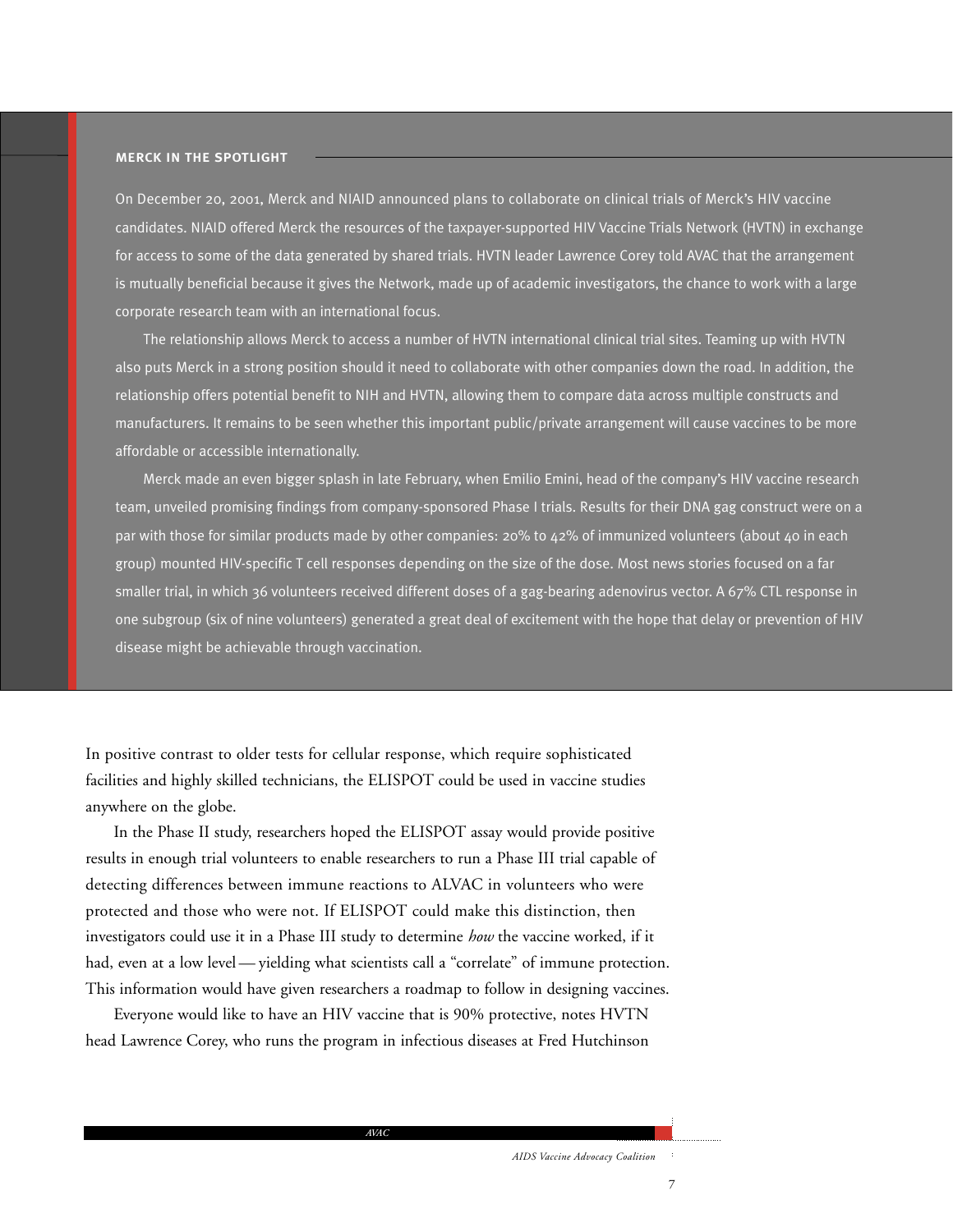### phase iii trial timeline



Cancer Research Center and is a professor of laboratory medicine and microbiology at the University of Washington. But since that doesn't seem to be within reach right now, the next best thing would be identifying correlates of protection that inform the design of future vaccines. That was the main goal of the proposed HVTN 501 study. The study was never meant to be a plain vanilla efficacy trial, states Corey, "but an efficacy trial using these two vaccines — one that gave a CTL response and no antibody, and one that gave an antibody and no CTL — that allowed us to probe what we think is the more important question." The search for immune correlates of protection, in other words, figuring out exactly what the body would need to do to fend off HIV, has long been a kind of Holy Grail for academic researchers.

The only problem, of course, is that HVTN 501 is now on indefinite standby. In the Phase II study, HVTN reported, "the percent of volunteers in whom the ELISPOT assay detected an immune response was too low to provide a valid correlates analysis." This disappointing result presented HVTN leaders with a difficult decision. They could wholly redesign their trial as an efficacy trial or they could put the Phase III ALVAC trial on hold in the U.S. HVTN chose the latter route, deciding to focus on future early phase trials of candidates brought forward by Merck, the NIH Vaccine Research Center, Chiron, and other sponsors, while the U.S. military HIV program tests a very similar ALVAC candidate in a straightforward efficacy trial in Thailand.

 $\,$  8  $\,$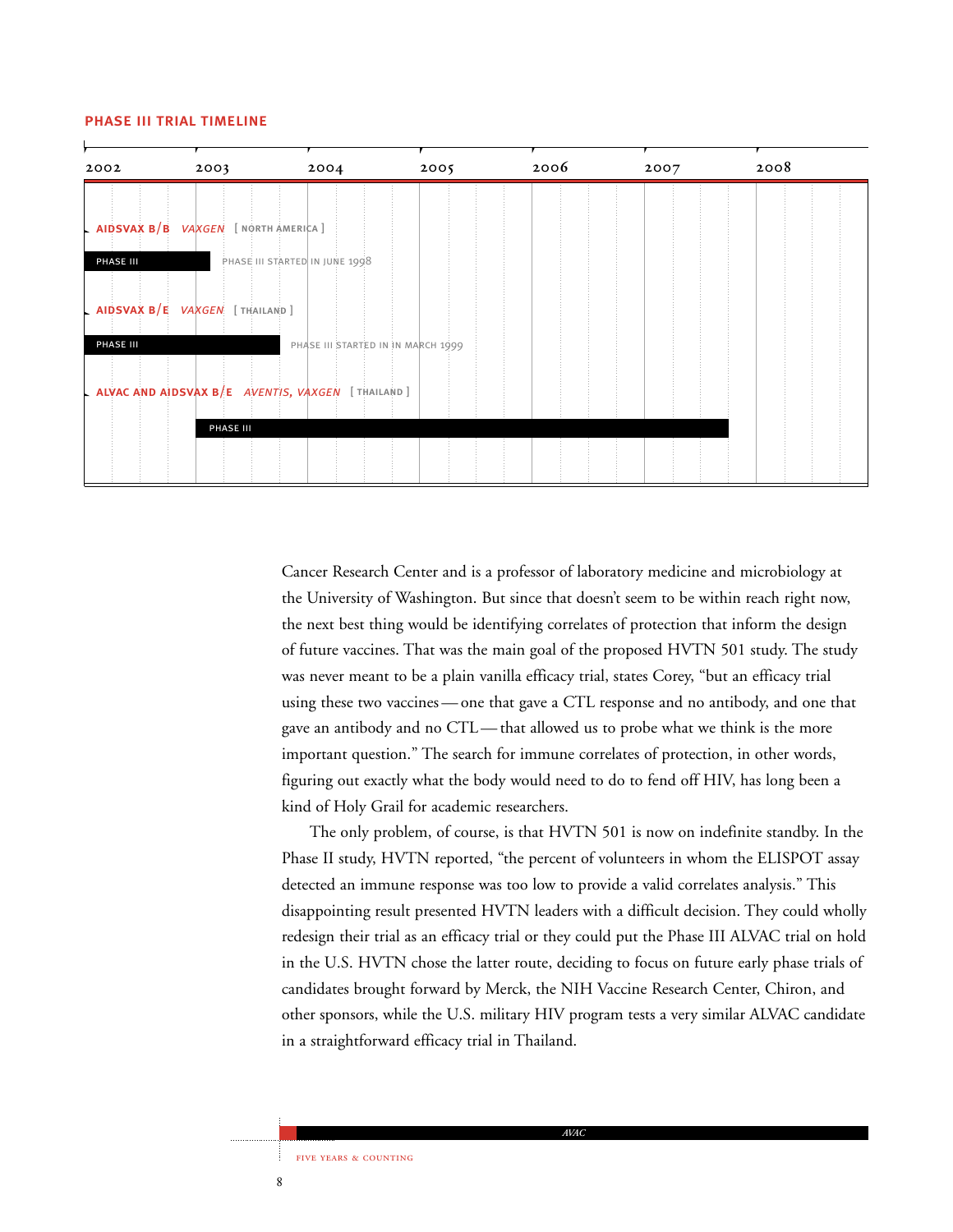We think the HVTN decision was justified. But had the ELISPOT readings been better on ALVAC, we would have enthusiastically supported simultaneous Phase III trials in Thailand and the U.S. These two trials — run by HVTN and the U.S. military would have been complementary — testing different products in different population groups, in countries with different strains of virus. Unfortunately, this was not to be.

For years, AVAC and others have urged NIH to push multiple products forward in parallel Phase II and Phase III trials. Because the products have not been available to test, HVTN now has a large, costly network and no product poised to begin Phase III testing. When NIH previously cancelled a Phase III trial in 1994, the candidates abandoned at the starting line were gp120 vaccines made by Genentech (later spun off to VaxGen) and Chiron. At that time, ALVAC was the handsome stranger on the sidelines. ALVAC (also called "canarypox") was a novel idea with a good pedigree, sponsored by Pasteur Merieux Connaught (PMC, now Aventis Pasteur), a global pharmaceutical powerhouse. Although ALVAC never stimulated more than a middling immune response, the company repeatedly promised to improve this by tweaking the vector's design. At the time, there were valid reasons to work on an improved version of the candidate vaccine. A few other candidates were also undergoing preclinical testing and a larger number were languishing for lack of company or production support, which they have recently received. The fact remains that eight years later, NIH testing networks have advanced no other candidates into Phase II studies.

The point is this: too often there has been merely one candidate AIDS vaccine available anywhere that is prepared to move forward into Phase II or III trials. This speaks not only of the daunting challenges of HIV but also of the failure of public and private sectors to fully engage in the vaccine effort for many years. Finally, there now appears to be a wealth of vaccine candidates in the pipeline for early phase testing. AVAC urges that these be moved forward into clinical testing as swiftly as possible.

NIH's recent decision summons a powerful sense of déjà vu. Just as government hopes were once pinned on canarypox with a gp120 boost, now the taxpayers' eggs are largely in the "DNA plus adeno" basket. The leading embodiment of this hope is a prime-boost strategy from Merck & Co., which made a pragmatic decision to team up with HVTN back in December *(see sidebar)*. Merck's appeal echoes that of PMC back in 1994: each is a major pharmaceutical company with famous scientists on staff. Merck's bright hopes are a DNA prime carrying HIV gag, and a gag-bearing adenovirus boost. They have been tested separately for the most part but recently have been given as serial injections to the same volunteers. In the hands of corporate scientists the results look impressive enough to have garnered Merck a sort of "most favored nation status" with NIH.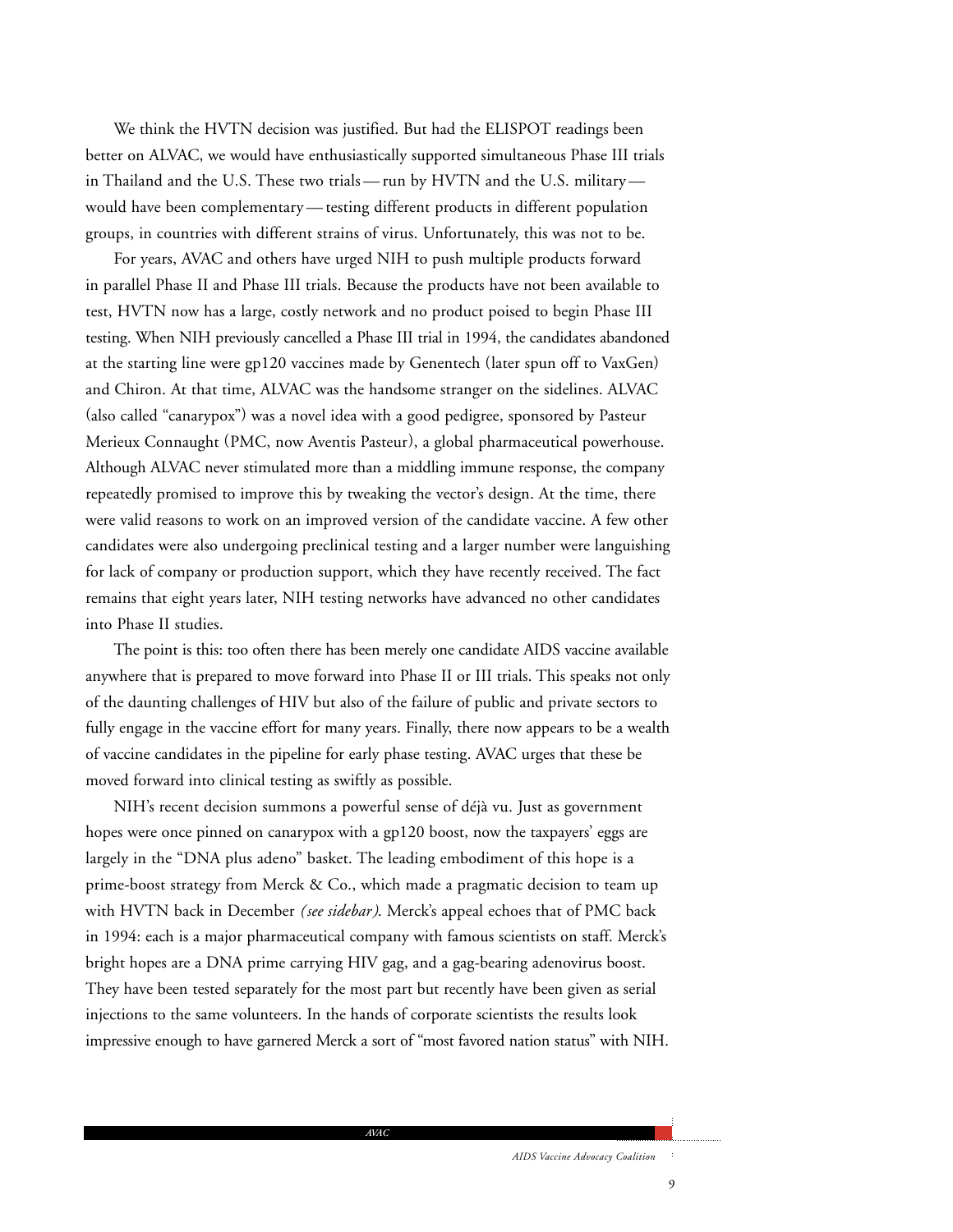In a recent interview, HVTN head Lawrence Corey told AVAC, "The Merck program is the next one, and a large Phase II study is going to start in September." Per Corey, if all goes well, the plan is to have the Merck prime-boost in a Phase III study sometime in 2004.

Even though Merck occupies center stage, Corey insists that HVTN will also advance other products into expanded testing, "Our job is to get a vaccine for the world as quickly as possible. We don't have to do it one at a time; quite the contrary." The second product in line is also a DNA and adenovirus combination from the NIH Vaccine Research Center (VRC). Importantly, the VRC candidate is designed to be "multi-valent" and "multi-clade" in the hopes of being broadly applicable throughout the world. GlaxoSmithKline, AlphaVax, Chiron, Wyeth, Emory University, and others also have protocols in development.

### dr. pontiano kaleebu, m.d. ph.d.

*Uganda Virus Research Institute/MRC Programme on AIDS | Principal Investigator, IAVI-UVRI HIV Vaccine Programme Steering Committee Member, African AIDS Vaccine Programme |* uganda

"Since the first human trials of an HIV vaccine in 1987, it took 12 years to conduct the first vaccine trial in Africa… Since then one other trial has taken place in Kenya sponsored by IAVI and a few other trials are being planned in other parts of Africa… As we plan for vaccine trials it is the obligation of trial sponsors in developed countries and the obligation of governments and institutions in developing countries to put in place and follow sound ethical guidelines… As we participate and conduct HIV vaccine trials in Africa, the road to success will depend on our commitment to conduct ethical research, to protect the volunteers, and to make communities partners in the development."



Meanwhile, in the United Kingdom, IAVI is advancing its DNA and MVA prime-boost combination into an expanded study that will enroll 120 low-risk volunteers. This phase of testing began April 2002 in London. A similar trial in sub-Saharan Africa is expected soon. Other IAVI-sponsored candidates are at earlier stages of development.

As excited as HVTN investigators are about the Merck and VRC prime-boost strategy, two or three years from now they may balk when they face the prospect of an actual

*AVAC*

FIVE YEARS & COUNTING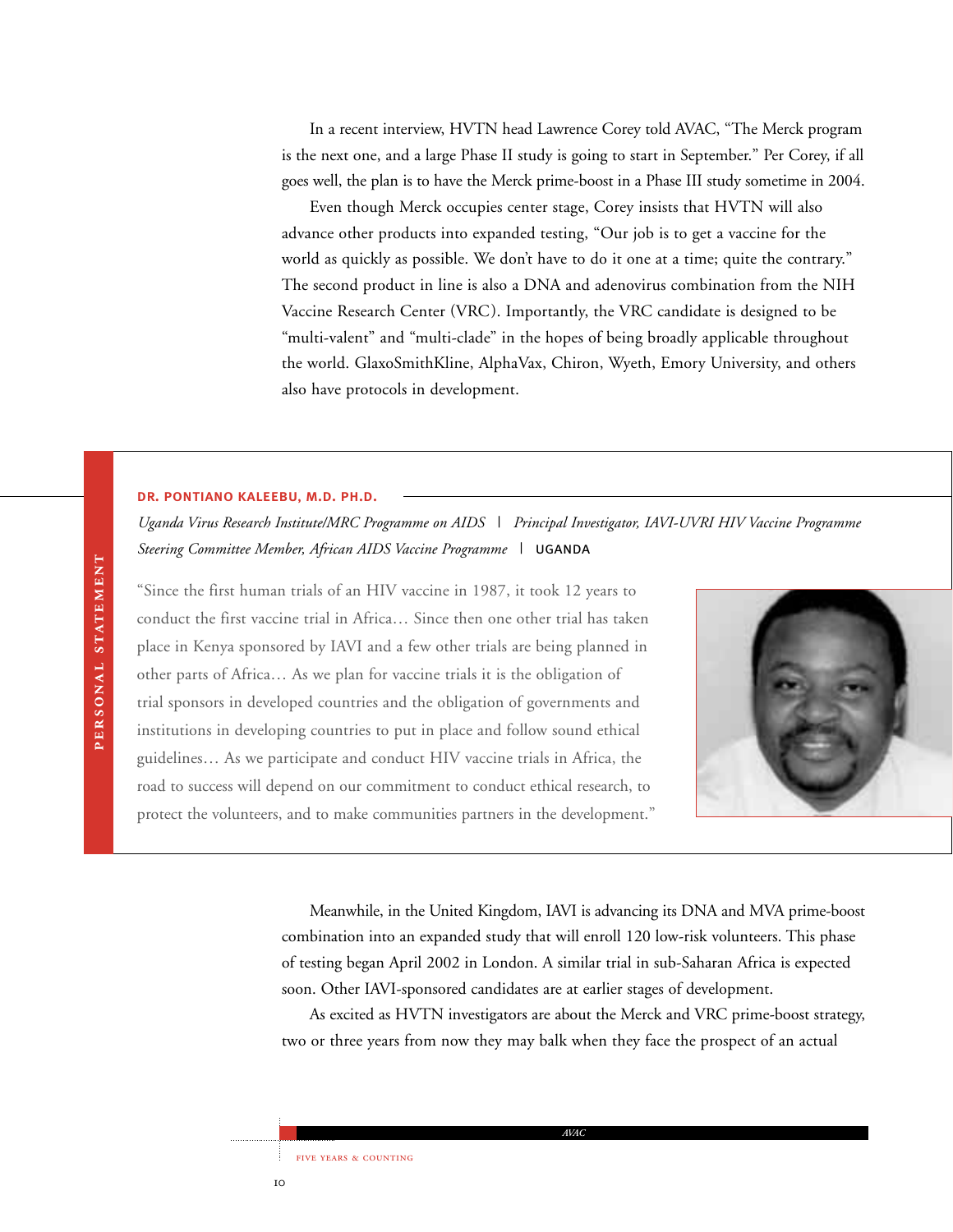### creation of the avac fund



In the coming years, the involvement of communities and clinical research sites in the developing world will be greatly expanded. This is where much of the epidemic rages and where AIDS vaccine candidates can be most efficiently and appropriately tested. This reality places additional burdens and responsibilities on parts of the world already overwhelmed by basic social and health needs. In such settings, scientists working on cohort development and vaccine trials often confront critical needs not covered by their budgets. Some of these needs could be satisfied with less than \$2,000.

With release of this report, we are announcing creation of The AVAC Fund. It will function as a small-scale "emergency fund" to assist needy clinical sites that require immediate help with purchases such as additional medical or lab supplies not covered by grants or contracts for vaccine research.

Contributions to the Fund will be tax deductible and will be managed separately from AVAC's operating funds. Once the Fund reaches \$10,000 in donations, clinical trial sites in resource-limited settings can apply for grants up to \$2,000. All AIDS vaccine clinical trial sites in resource-limited countries or needy communities, regardless of sponsor, will be notified when funds are available and informed of application procedures. A committee consisting of HIV vaccine investigators and AVAC Board members will review requests and awardees will be listed on our web site (www.avac.org).

The AVAC Fund is a direct and tangible way to assist AIDS vaccine clinical trial sites in communities that are struggling with the devastation of AIDS and to reward their heroic efforts in the search for a vaccine. Contributions can be made by credit card on our web site (www.avac.org) or through the mail. Please call us with any questions about the Fund.

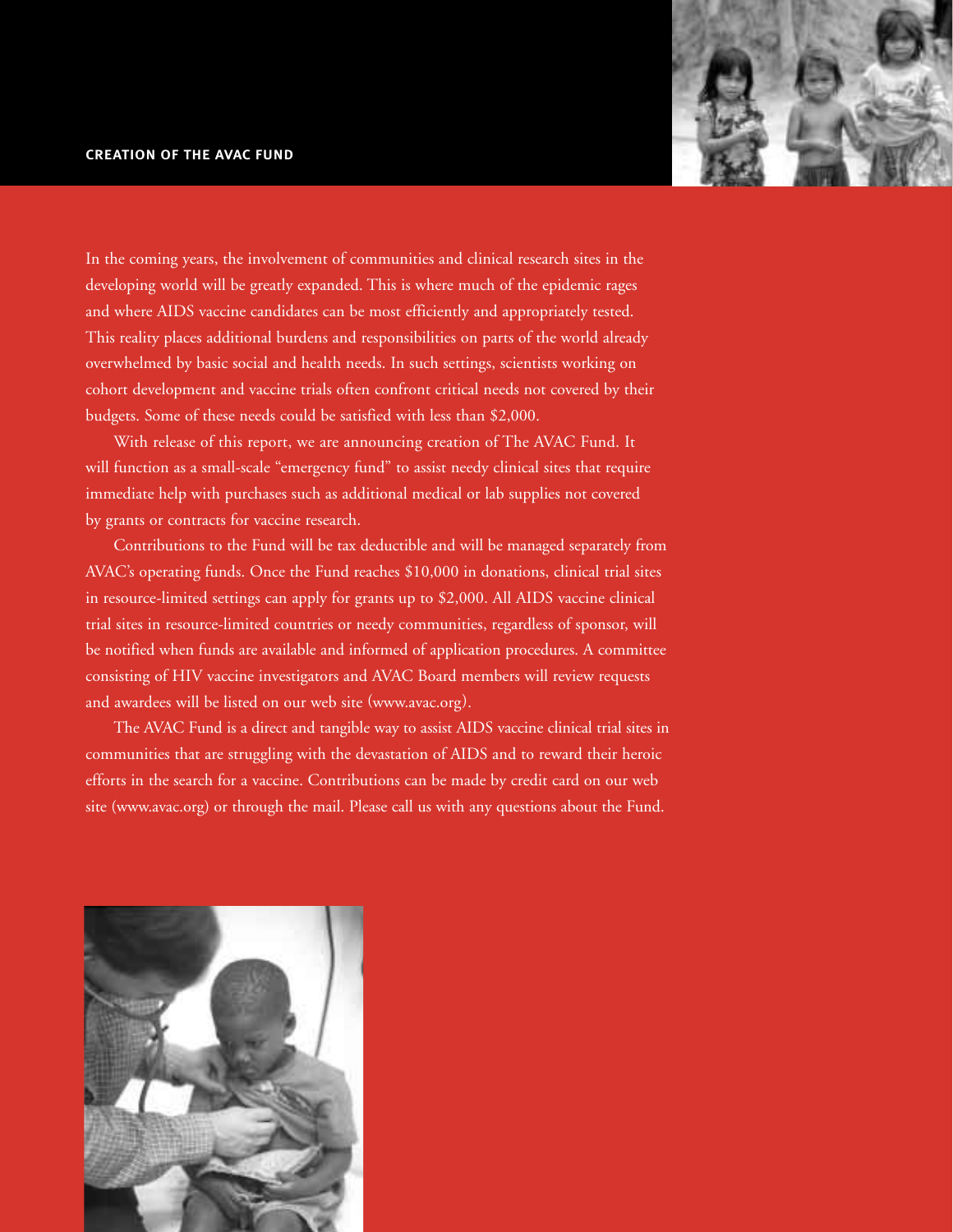Phase III study. The Merck combination doesn't aim to prevent HIV infection but instead aims to suppress viral load so that disease does not appear and transmission is less likely. Given this situation, the endpoints of an efficacy trial will need to be redefined and public support will be crucial in moving forward.

### thai trial goes forward/military hiv research moves inside the beltway

For over a decade, scientists from the Walter Reed Army Institute of Research (WRAIR) have laid groundwork for large-scale testing of HIV vaccines in Thailand. Vaccine preparedness studies and Phase I and II trials have been carried out by U.S. and Royal Thai Army scientists, leading academic investigators, and Thai public health officials. Encouraged by WRAIR scientists, Chiron-Biocine (now Chiron Vaccines), Pasteur Merieux Connaught (now Aventis Pasteur), and later Genentech (now spun off to VaxGen) were the first companies to match vaccine candidates to the predominant HIV subtypes found in Southeast Asia. Chiron withdrew from the collaboration in 1998. By the end of this year, the remaining collaborators plan to launch a Phase III study of an Aventis canarypox vaccine (vCP1521) with a VaxGen gp120boost (AIDSVAX B/E).

While progress has been underway in Thailand and while WRAIR has been building vaccine collaborations in several African countries, the Pentagon has tried on several occasions to close down this highly regarded HIV program. WRAIR supporters in Congress and the advocacy community (including AVAC) have continually intervened to win needed funding increases and keep the program going.

This time, however, there was an unstoppable order from the Bush Administration's Office of Management and Budget. The OMB ordered the Department of Defense (DOD) to move four medical science and technology programs to NIH effective October 1, 2002. Among them is the WRAIR AIDS vaccine program, sent packing without its base funding of about \$24 million and without its \$11 million "plus up" from friendly members of Congress. The WRAIR program is admired for being highly directed, for partnering successfully with industry and foreign governments, and for supporting the sites and staff necessary to carry out large-scale trials around the world. Many people in the field are at least relieved that it is being transferred to NIH, rather than shut down entirely.

The timing for the move appears auspicious because the present head of the NIAID Division of AIDS (DAIDS) is Edmund C. Tramont, a retired Army colonel who founded the military retrovirus program 16 years ago. Tramont brings private-sector vaccine experience as well as military know-how to DAIDS, which has tremendous resources and all the weighty trappings of bureaucracy. He says that "the objective is to keep the military program as intact as possible." Whether this can be effected depends on a

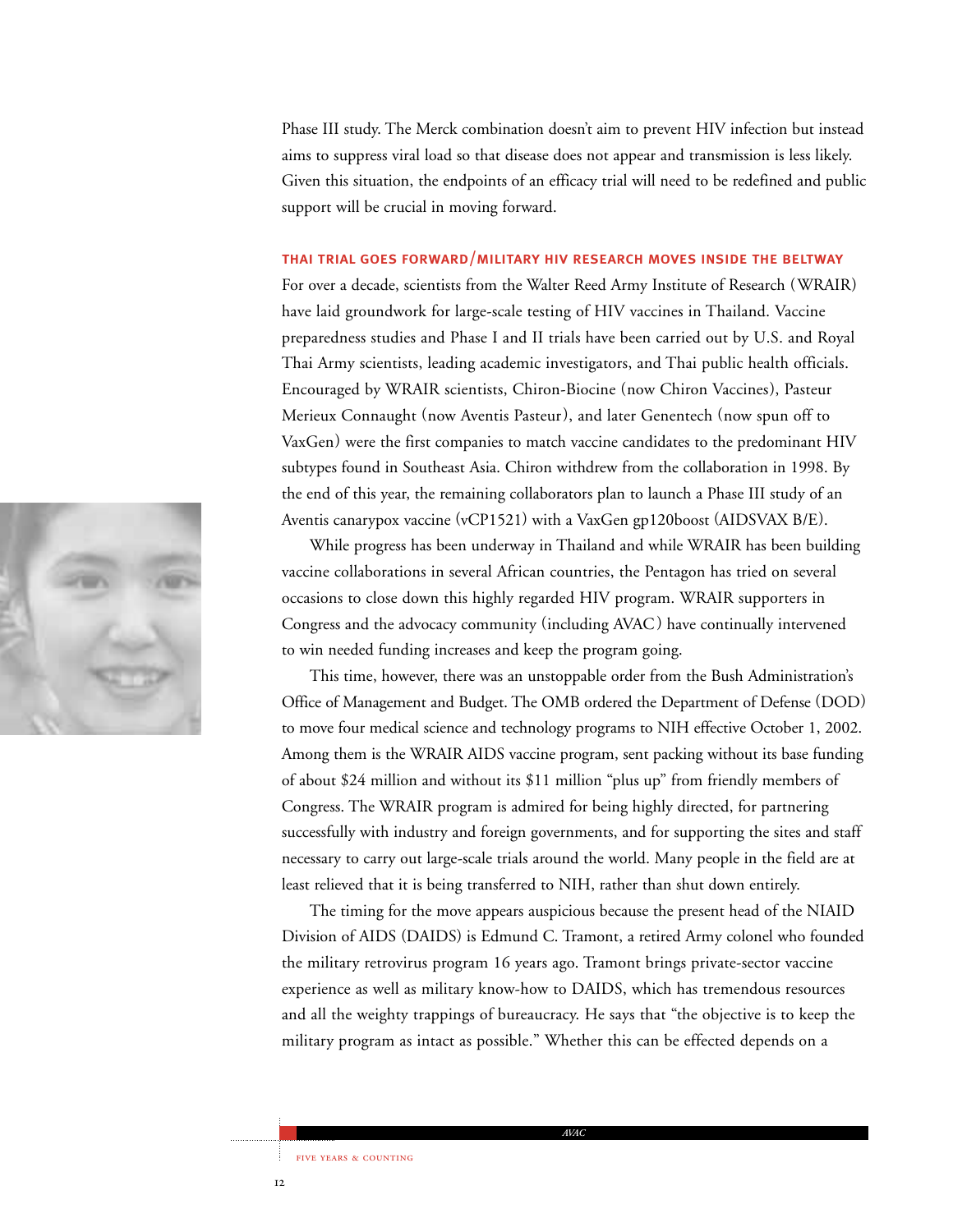### government research center up and running

In October 2001, one year after the Dale and Betty Bumpers Vaccine Research Center (VRC) moved into its sparkling new headquarters on the NIH campus, director Gary J. Nabel announced that the VRC's first experimental HIV vaccine was being tested in volunteers. Today, that study is well underway at the NIH Clinical Center and Nabel's team is collaborating with the HIV Vaccine Trials Network (HVTN) to expand testing. The Network's leaders say that VRC products are in line right behind Merck. AVAC applauds this impressive beginning for VRC. The Center's work is testament to what is possible in the public sector when the necessary resources, leadership, and a mandate to show tangible results are in place.

Some participants in the discussions about a VRC/HVTN partnership optimistically predict that the VRC's first candidate vaccine could be in a Phase II study by early 2003. Veteran vaccine developers are skeptical about such a timetable, given that the Center's first product has been tried in only 21 volunteers and that delays in manufacturing and regulatory approval are inevitable. Nabel refuses to set a date but says that VRC and HVTN are "working as hard as possible to reach Phase III."

Nabel says the Center's goal is to create broadly protective vaccines that are "multi-valent" and "multi-clade" and to ensure that they are accessible and affordable to the world. Exactly how this goal will be realized is unclear. In all likelihood, any successful vaccine created by the VRC would be licensed to a major company.

Like Merck, the VRC is working on a prime-boost strategy that combines DNA and adenovirus delivery systems. The Center's DNA vaccine, now in Phase I study, contains genetic material for two key HIV proteins, gag and pol. It is being manufactured by the California company Vical, where DNA technology licensed by Merck also originated. Next in line is an adenovirus vector that will encode three HIV proteins (gag, pol, and nef) as well as envelope proteins from as many as three clades of HIV ( A, B, and C ). The contract manufacturer for this vaccine is GenVec, a Maryland company that has previously made adenovirus vectors for gene therapy. The HIV adenovirus product has yet to be tested in human volunteers.

Memorandum of Understanding that NIH and DOD are negotiating now. There are delicate personnel and programmatic questions involved such as which NIH administrators will supervise which military officers. It is likely that some top people are not going to like what they are offered and some scientists down the ranks could find that their services are no longer needed by the bigger, richer NIH.

If the merger goes well, Tramont expects the military division of NIAID to become "a linchpin for international studies," which has not been a strongpoint of the NIH HIV vaccine program so far. Col. John McNeil, who has led the Thai collaboration for the past decade, also takes a guardedly optimistic view, "It's very important for our organization to maintain its identity and philosophy, which has allowed us to work the way that we have.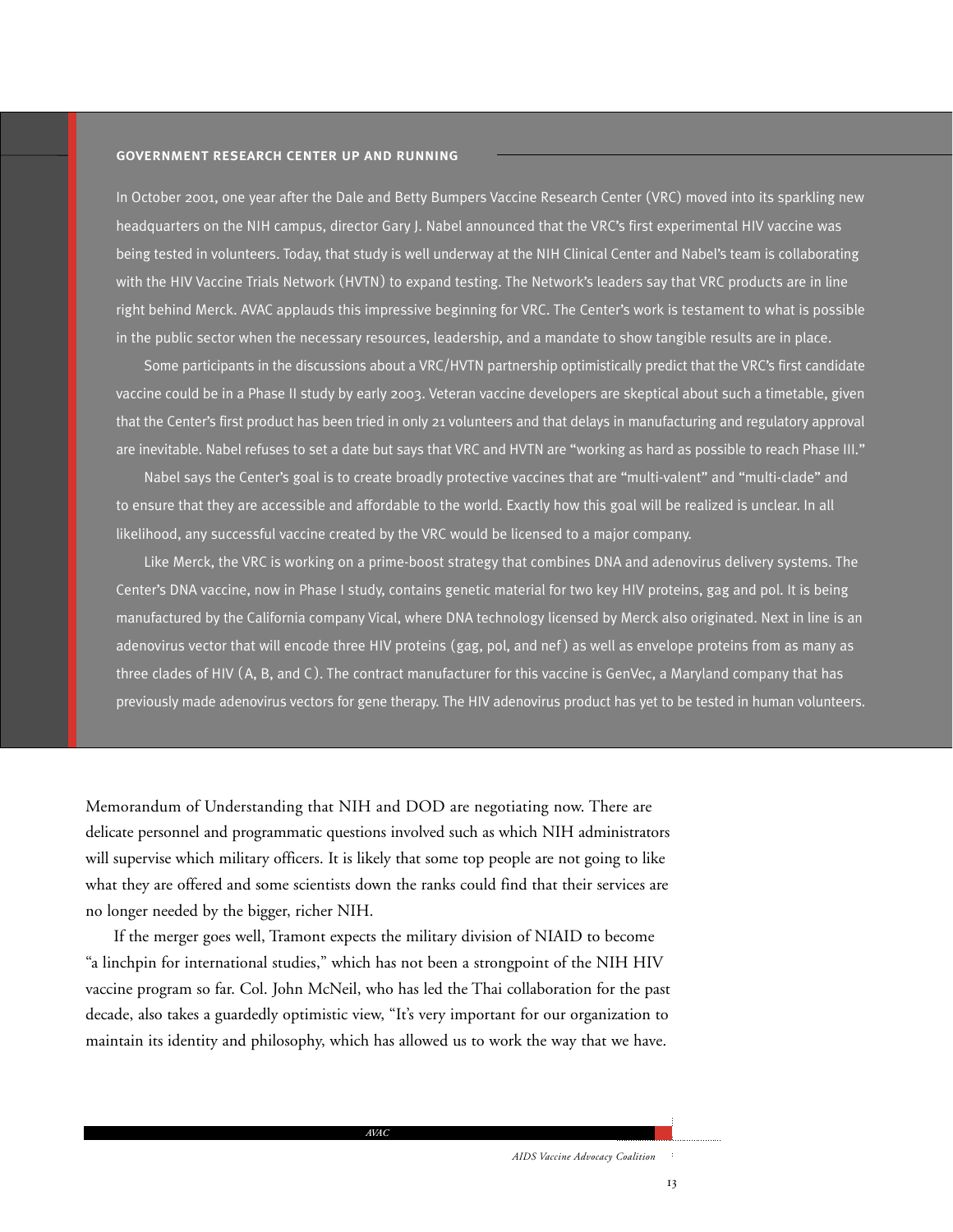### jorge beloqui | *Advocate* | brazil



"I have been involved in vaccine activities since 1991… Prevention and care are the two sides of a strategy against AIDS, interpreted within a context of human rights… [The highest] standard of care should be provided to volunteers, [including] counseling, access to condoms and syringe exchange, and triple therapy for people infected in vaccine trials… AIDS vaccine awareness has risen and there are enough funds for vaccine research to warrant ethical and scientific excellence. Facilitating access is very important, and should be negotiated in the beginning. To transfer technology to developing countries is perhaps the easiest way to provide access."

> If that can be accomplished in the context of a larger, coordinated effort with DAIDS, that could be unbelievably powerful." In a letter to NIH and DOD leaders, AVAC forcefully underlined the need to retain the "operational independence" of the WRAIR team.

> The immediate challenge is to keep momentum going for the Phase III study in Thailand. The WRAIR program was transferred with an empty wallet and NIH has agreed to supply \$24 million to keep it going for the current year. In addition, Tramont told AVAC that NIH is committed to funding the Thai efficacy trial, which he estimates will cost \$40–\$60 million. The Phase III study is now slated to begin in the fourth quarter of 2002. If all Thai and U.S. regulatory approvals come through in a timely manner, McNeil says that 16,000 community residents from two provinces, Rayong and Chon Buri, will be enrolled over 12 months. Military investigators and HVTN scientists are discussing the possibility of adding a cohort of intravenous drug-users to the protocol who might be recruited by an HVTN site at the Research Institute for Health Sciences in Chiang Mai, Thailand. As this report went to press, the outcome of these negotiations was not yet known.

> Final results from the Thai Phase III will not be available until after the study ends in 2007. What happens then hinges on many scientific, political, and economic unknowns. If the vaccines are efficacious, McNeil and others predict that the Thai FDA will approve them for clinical use. Most scientists interviewed by AVAC did not believe, however, that the U.S. FDA would license these vaccines based on findings from a single efficacy study – conducted overseas with candidate vaccines matched to an HIV type not commonly found in the United States. Even if the prime-boost approach demonstrated a surprisingly

> > *AVAC*

FIVE YEARS & COUNTING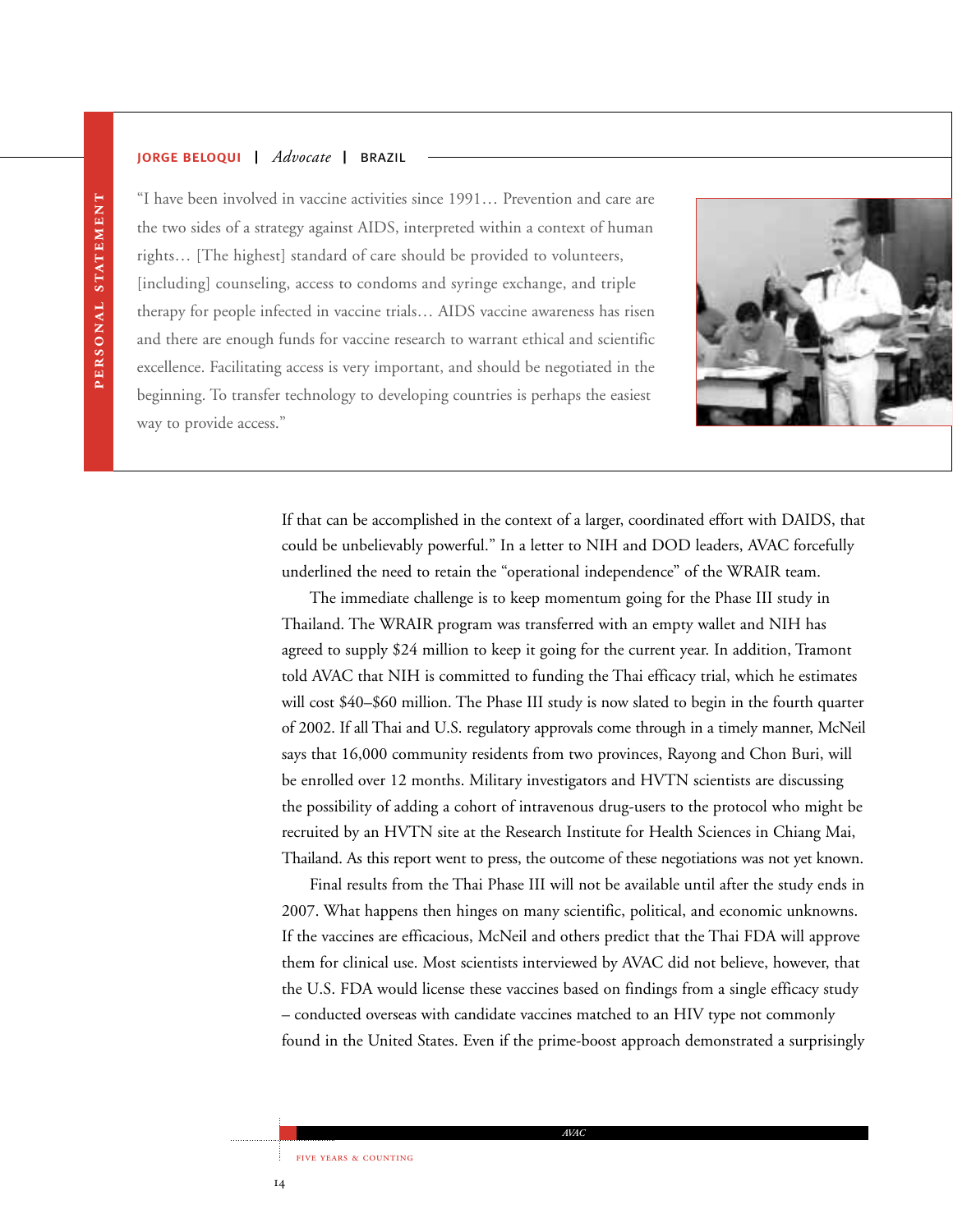high level of protection in Thailand, it would probably not be available to U.S. communities until additional trials are run, an estimated 2 to 4 years after the Thai trial ends.

### lessons from the world's first efficacy trial

In November 2002, the world's first Phase III trial of a vaccine to prevent AIDS will draw to a close. This study of the VaxGen AIDSVAX B/B enrolled more than 5,400 at-risk gay men and heterosexual women in the U.S., Canada, and Holland. Trial volunteers are receiving seven blind shots of either AIDSVAX B/B or placebo and are being followed for 36 months. In October 2001, an interim review of 24 months worth of trial data resulted in a recommendation that the trial continue to its scheduled conclusion. This did not mean that the vaccine had failed or that there was evidence of protection — merely that there was not yet enough data to reach a statistically significant conclusion regarding efficacy at that time. The company expects to announce results of the trial during the first quarter of 2003. Showing foresight (and characteristic optimism), VaxGen recently formed a joint venture with three South Korean companies to build manufacturing plants for AIDSVAX.

An ongoing, parallel Phase III study in Bangkok enrolled approximately 2,500 injection drug-users who participate in a government methadone-treatment program. The protocol was the same as the U.S. trial except that the vaccine was AIDSVAX B/E, a product designed for use in Thailand. Final results from this collaboration with the Bangkok Vaccine Evaluation Group are expected later in 2003. When the study is complete, VaxGen and its Thai collaborators will have demonstrated that a U.S.-made vaccine can navigate the regulatory processes of two countries to generate data suitable for licensure filings.

The first requirement for any vaccine is that it be safe. No safety problems have surfaced after more than a decade of testing gp120 vaccines, such as AIDSVAX, in volunteers. Moreover, risky behavior apparently declined during the trial, confounding predictions by some that a false sense of security would make vaccine trial volunteers more likely to engage in risky sexual or drug-using behavior.

The big question, of course, is how effectively the vaccine blocks HIV infection. Final results may show that AIDSVAX had no protective effect or protected just some of those who were vaccinated, so that the rate of HIV infections in the vaccine group was at least somewhat lower than in the placebo group. Few scientists expect AIDSVAX or other first-generation HIV vaccines to protect everyone, and many predict the trial will find the vaccine had little or no efficacy.

If the U.S. trial shows that the vaccine protects at least 30% of immunized volunteers, VaxGen would probably not seek FDA approval until results from the Thai study are known at the end of 2003. Given the pace of FDA review and the demands of large-scale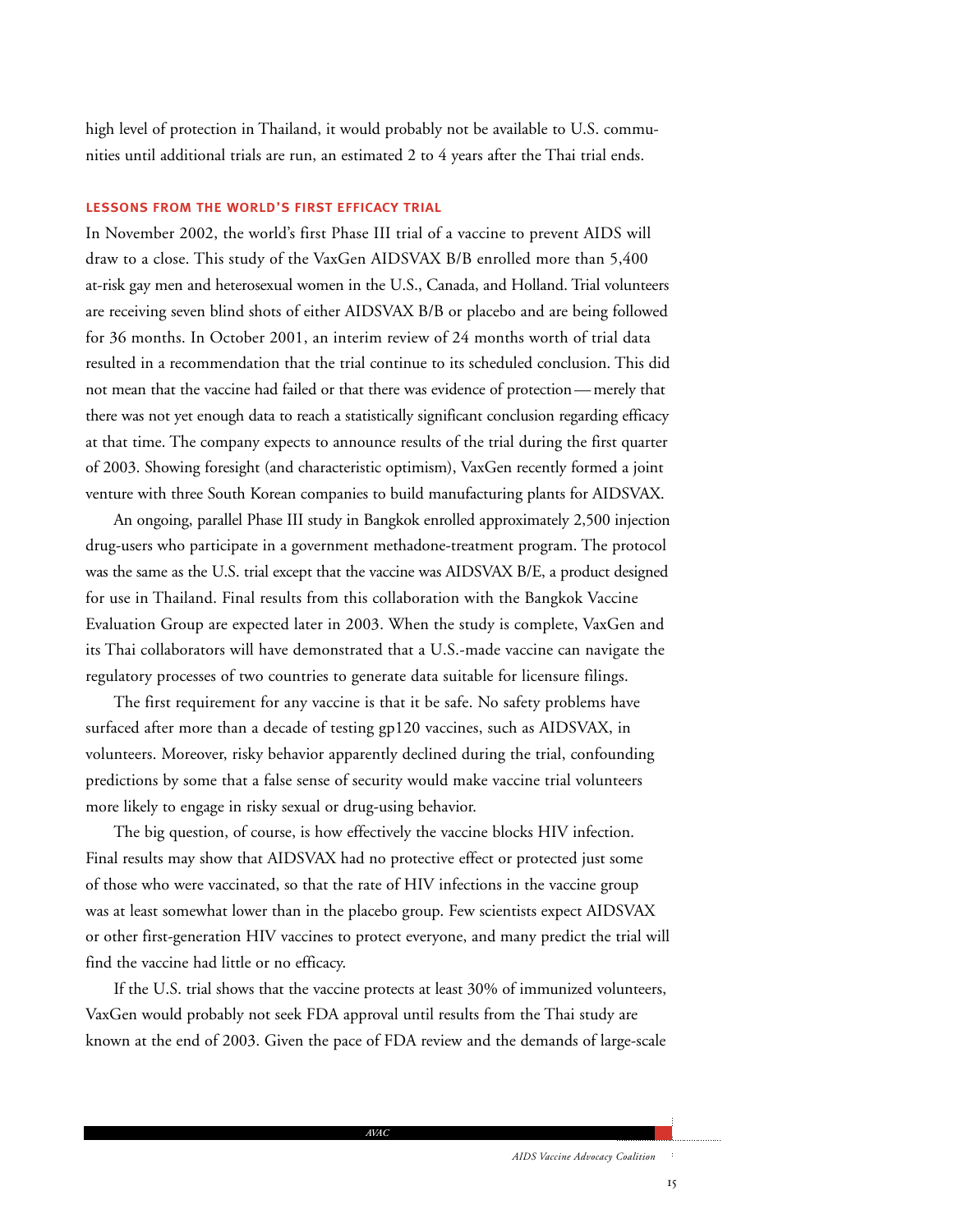manufacturing, a successful VaxGen product would probably not arrive in clinics until 2004. If its efficacy is low, important discussions will ensue concerning how and in what populations it may be safely deployed.

In addition to showing whether two specific vaccines can protect against infection or alter the course of disease, the world's first Phase III HIV vaccine trials should yield vital lessons about study planning and preparation, infrastructure needs, ethics, recruitment, and community and public-sector support. For those determined to slow the global AIDS pandemic, a major benefit of the VaxGen experiment is that it proves that large-scale clinical trials can be successfully implemented in motivated, at-risk populations in the U.S. and beyond. Already the VaxGen study has demonstrated high retention rates and evidence of strong commitment on the part of the volunteers.

Several years ago VaxGen joined forces with collaborators from the Centers for Disease Control and Prevention (CDC) to learn as much as possible from this unique trial. At six domestic sites, VaxGen and CDC recruited 800 volunteers who are not in the vaccine trial but who agreed to come to the clinics and undergo the same interviewing and counseling as trial participants. This research will provide a valuable context for understanding sexual and drug-related behavior reported by trial volunteers. Researchers can also compare rates of new infection in the two groups and will be able to determine what strains of HIV are circulating in these areas.

CDC has also undertaken important qualitative research on trial volunteers' attitudes, knowledge, and reasons for enrollment. In addition, interviews with trial-site staff will be used to spot hallmarks of highly successful clinical sites — important knowledge for future Phase III trials.

VaxGen and its collaborators also expect to review data for evidence of "social harms" related to volunteering for a vaccine trial, such as discrimination. Although few participants have reported such detrimental effects, some have noted adverse changes in personal relationships or difficulty obtaining health insurance. The studies will also seek to confirm that participant privacy and other rights were protected at all the trial sites.

Lessons from the pioneering VaxGen trial will be indispensable when HVTN, IAVI, or any other sponsor begins recruiting volunteers for Phase III trials of the future.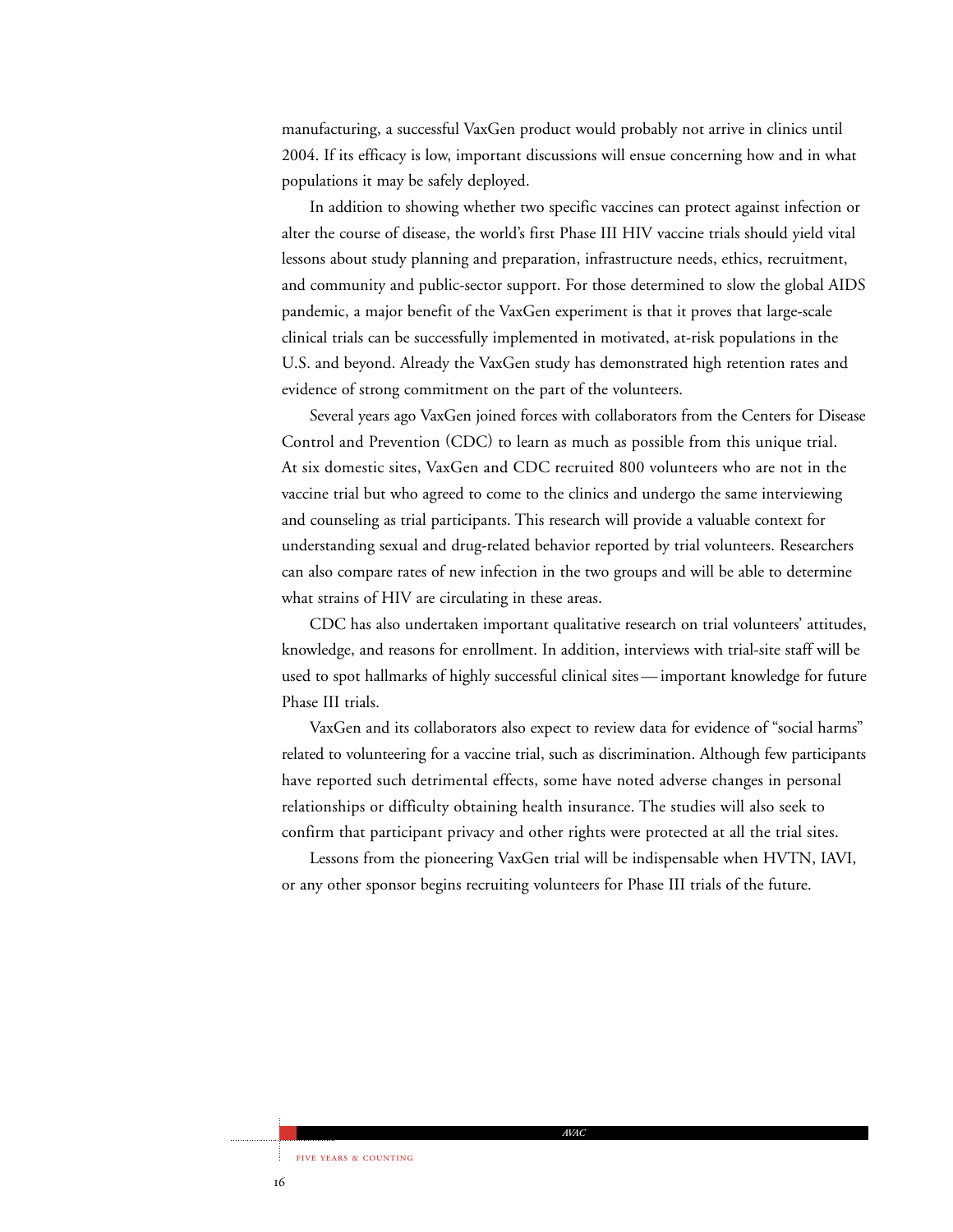

### Community Call to Action

issues for action what individuals, communities, and organizations can do shared advocacy in this pandemic

The AIDS vaccine movement depends on public engagement, which so far has been weak. Engagement needs to take many forms. Individuals can volunteer to participate in trials. Affected communities and their organizations must insist on ethical research and take an active role in the process. Most importantly, the general public must come to see AIDS vaccines as *everyone's* issue — not a need restricted to communities of gay people or drug users. It is essential that a broad spectrum of citizens support clinical trials that will answer important research questions and advance the field. The public must also demand accelerated research efforts, additional funding, and global access to a vaccine.

Greatly increased public demand for AIDS vaccines would move the process at every level — from the research lab, to the World Bank, to the rural clinic. Expanded activism can, and *must*, work in solidarity with global AIDS prevention and treatment efforts.

### **We ask you to incorporate advocacy for AIDS vaccines into your work and your life.**

### issues for action

Many crucial issues in AIDS vaccine research are highlighted throughout this report. Here is a quick summary:

**Protecting trial participants:** People who volunteer for AIDS vaccine trials are making a significant contribution to global health research. Participants deserve protection from harm, including a guarantee that they will be provided medical care and compensation for any injury caused by a candidate vaccine. Governments and researchers must also do everything possible to prevent discrimination against people who volunteer for trials. Congressional legislation may be proposed later this year to expand protections for AIDS vaccine trial participants. Watch for this legislation and demand the protections. Vaccine trials must provide high-quality behavioral prevention interventions to help volunteers protect themselves from infection. Access to AIDS treatment is extremely poor in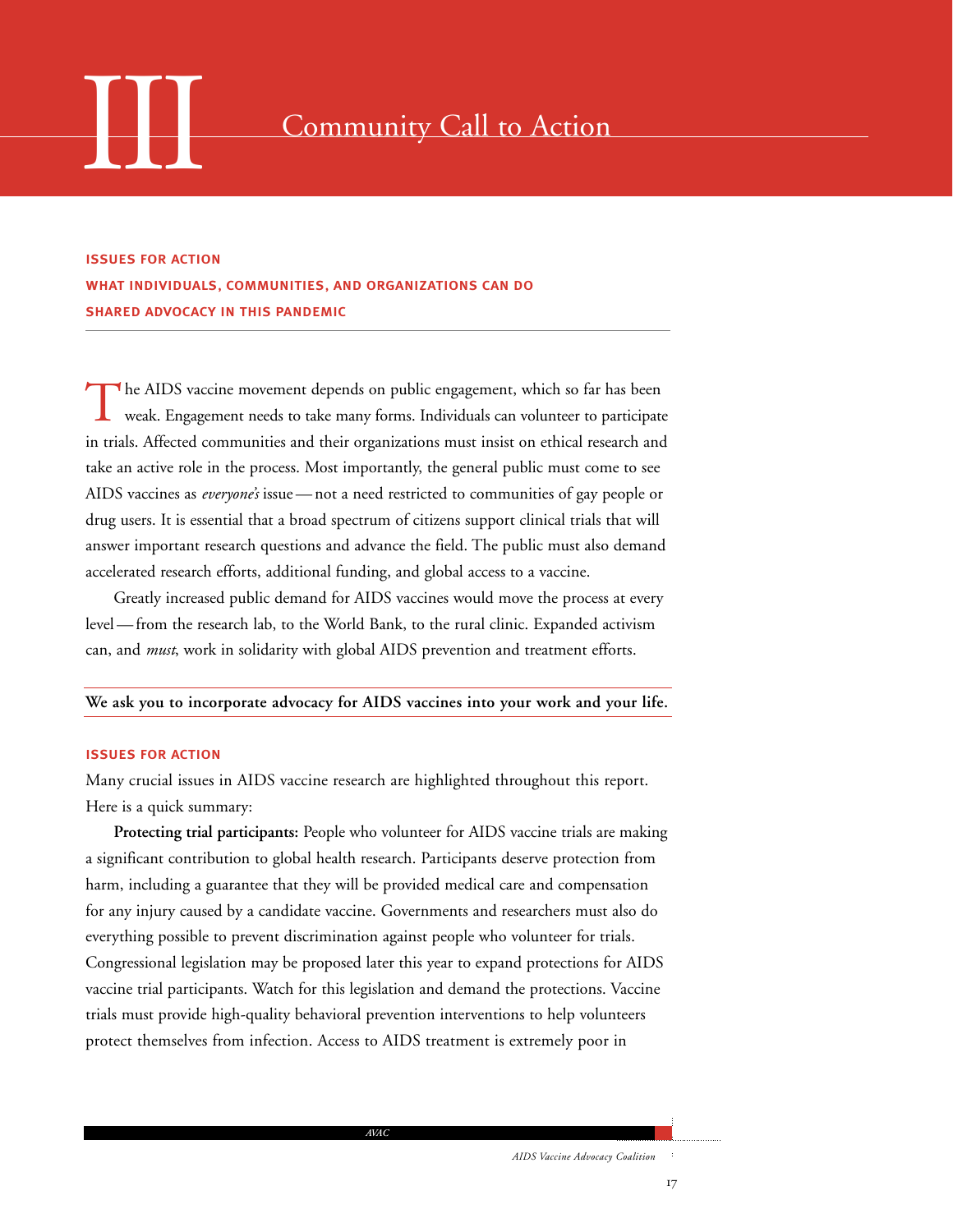resource-limited countries, and vaccine trials must be used as opportunities to expand HIV treatment. Ideally, this would happen in an integrated fashion so that vaccine trial participants who become infected — as well as others in their communities — will have access to treatment.

**Accelerating ethical research:** A series of clinical trials involving tens of thousands of people throughout the world will likely be needed to find an AIDS vaccine. Public support for these trials is essential. A diverse enrollment is crucial — including people of color and adolescents. U.S. voters need to support funding increases for AIDS research and serve notice to their representatives that the current focus on bioterrorism must not undermine efforts to combat the world's major infectious scourges — AIDS, tuberculosis, and malaria. The public needs to urge Congress to pass the *Vaccines for the New Millennium Act*, which will provide incentives for private-sector research on vaccines to combat these worldwide killers. Pressure is needed to support accelerated regulatory consideration of candidate AIDS vaccines in the U.S. and Europe, and to increase regulatory capacity in resource-limited countries.

**Involving and educating communities:** Clinical trials can only succeed when at-risk communities are involved in their planning and implementation. Communities need to be educated about the promise and the limits of AIDS vaccines. Information, training, and resources must be provided in a manner that respects local cultures and in language that people can understand. Politicians and policy makers must be educated about the value of vaccines — and their place in a comprehensive approach to HIV/AIDS. Public dialogue, education, and outreach are essential elements in vaccine research and delivery.

**Ensuring global vaccine access:** People in the developing world historically wait a decade or longer to receive a needed vaccine after it has been licensed for use in industrialized nations. This history must not be repeated with AIDS vaccines. The public must press for faster delivery of vaccines and treatments to poor countries through increased funding for the Global Fund to Fight AIDS, Tuberculosis and Malaria, and the Global Alliance for Vaccines and Immunization (GAVI). Overall, greater global spending is required to strengthen health care infrastructures in resource-limited countries. Countries participating in vaccine research must demand up-front agreements securing vaccine access should a candidate vaccine being tested in their country prove effective. The public must demand that government officials and donor organizations commit, *in advance*, to purchase AIDS vaccines as soon as they become available. Also needed is support for public-sector efforts to bolster manufacturing capacity for AIDS vaccines. Partially efficacious vaccines may be considered for licensure within the next two years. Communities must demand "100% access" and "100% personal choice" in the delivery of these vaccines. A special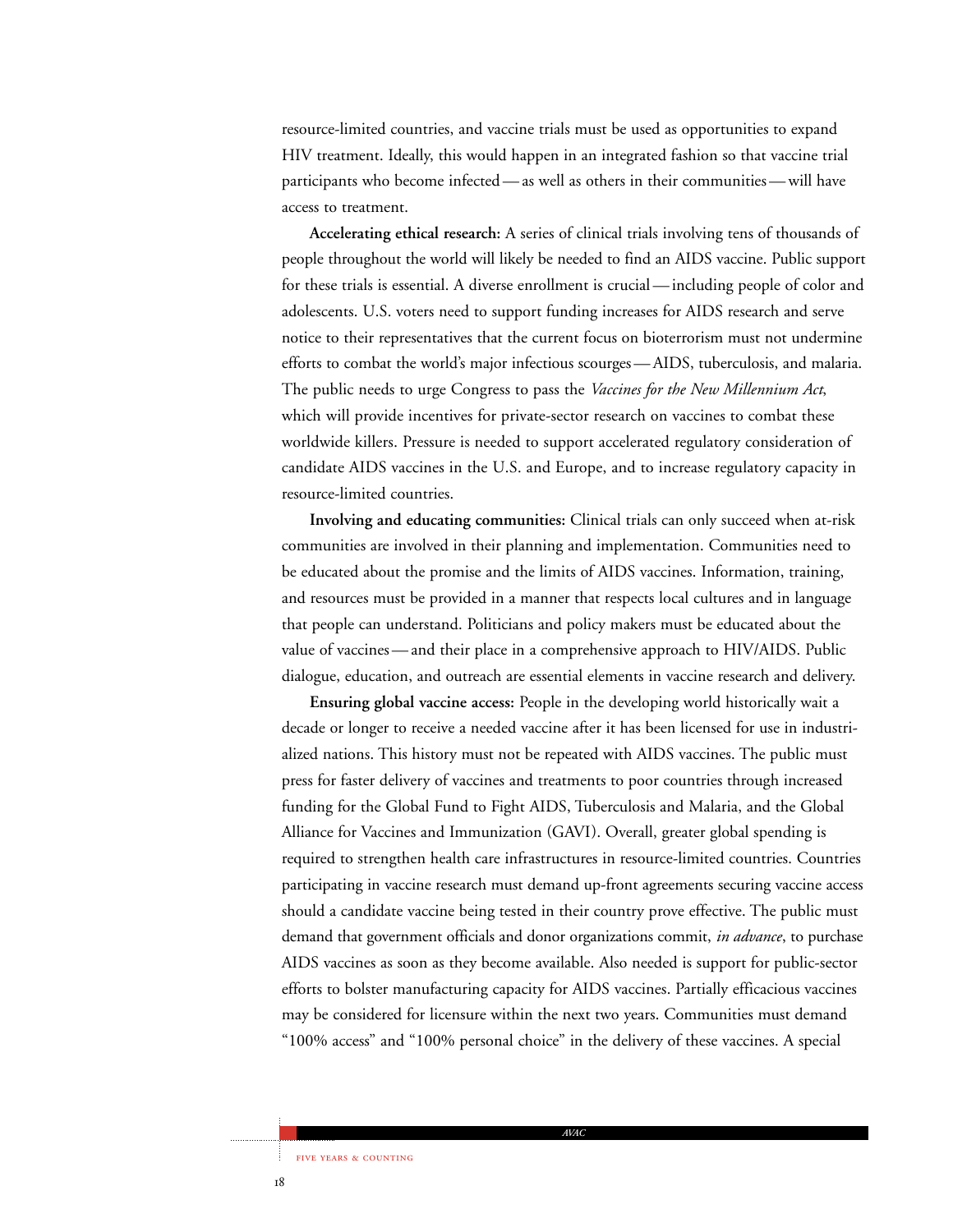liability system must be created to provide rapid compensation to anyone harmed by a licensed HIV vaccine — a program that would benefit consumers and industry alike.

### what individuals, communities, and organizations can do

You and the organizations you are part of can make a real difference in the quest for an AIDS vaccine. *What can you do?*

**Consider Volunteering for a Trial:** AIDS vaccine research is being conducted in cities large and small around the world and there will be more trials in the future. You may check out a list of current trials on the IAVI web site (www.iavi.org) or the HVTN web site (www.hvtn.org), contact the AIDS Clinical Trials Information Service by calling 1-800-TRIALS-A or visiting their web site (www.actis.org), or write AVAC (avac@avac.org) for information about trials near you. Remember that AIDS vaccine trials are not for everybody and you should fully inform yourself of the potential risks and benefits of participation before entering a trial.

**Join a Community Advisory Board (CAB):** There are CABs at each AIDS vaccine research site and they make important contributions to the design and conduct of trials. For more information on CABs near you, contact the sources in the paragraph above.

**Advocate:** Write or call your members of Congress and ask what they are doing to accelerate ethical research on AIDS vaccines and to promote better global health. Urge them to co-sponsor the bipartisan *Vaccines for the New Millennium Act* (H.R. 1504 and S. 895) in Congress and support advance commitments to buy AIDS vaccines for global use when they become available. (We've found that an effective strategy is to place direct calls to Congressional offices in Washington, emphasize that you are a constituent, and ask to speak with the staff person who handles health issues.) Call your state lawmakers and urge them to look into innovative approaches such as those taken in states including California and Georgia *(see "New Roles for State Governments in the U.S.")*. Contact AIDS and health organizations in your area and ask what they are doing on behalf of AIDS vaccines.

**Make AIDS vaccines part of your mission:** If you are a staff member or supporter of an AIDS organization, health advocacy group, or civic organization, make sure that AIDS vaccines are part of your group's mission. Incorporate AIDS vaccine issues *(like those summarized above in "Issues for Action")* into your group's advocacy agenda and education efforts. Contact AVAC (avac@avac.org) for more detail on policy and advocacy issues.

**Contribute money, time, or take a ride:** The AVAC Fund *(see page 11)* provides small-scale but immediate support to clinical trials sites in needy countries or communities. You can make a contribution to the Fund on the AVAC web site (www.avac.org). Many research institutes and advocacy organizations (including AVAC) accept donations and

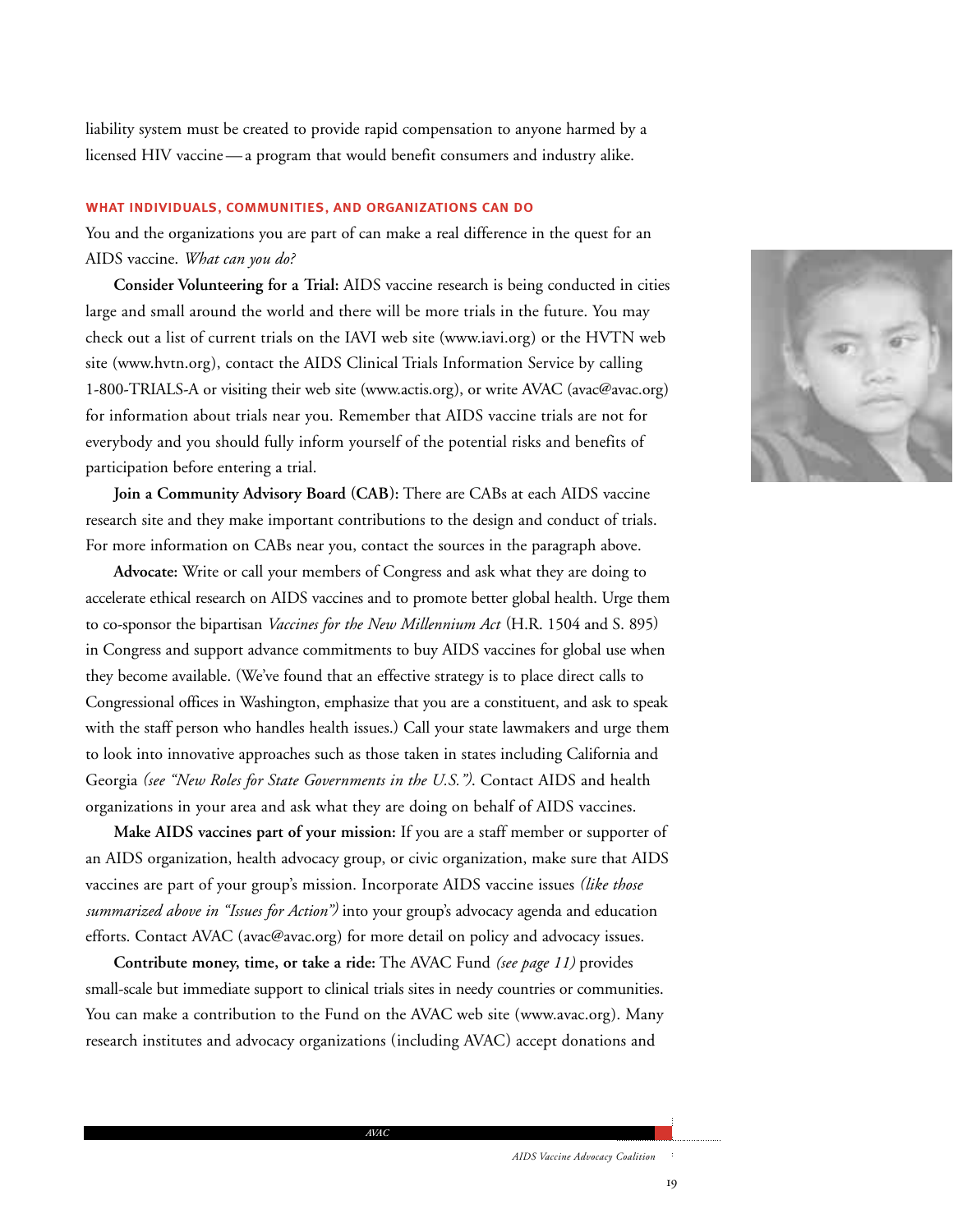need volunteers. AIDS Vaccine Bike Rides that benefit specific research institutions are held every year in various locales. (Know, however, that although these long-distance rides have raised millions of dollars for research, more than two-thirds of the money raised actually goes for expenses associated with the rides themselves.)

**Become a member of AVAC:** Visit our web site (www.avac.org) or mail in the form on page 43 of this report to become a contributing member of AVAC. You'll receive regular updates and a copy of our annual report. And you'll be helping us push for accelerated ethical AIDS vaccine research and global vaccine access.

### shared advocacy in this pandemic

Treatment, behavioral prevention intervention, and needle exchange are the current bulwarks in the fight against AIDS. At some point, vaccines will become another vital tool to control the AIDS pandemic — but they won't do it alone. Vaccines will be used along with other interventions including safer sex practices, effective treatments for those living with HIV, and perhaps, someday, one or several microbicides for prevention. (A microbicide is a cream, gel, or other formulation being developed to prevent HIV/AIDS and other sexually-transmitted diseases through topical application to genital surfaces.)

Today, AIDS vaccine research is intertwined with AIDS care, prevention, and research in many ways. There will be times when advocates for vaccines, microbicides, and treatments can best work alone on issues of specific concern to them, but there are many opportunities to work together toward common goals.

- **Health care infrastructure:** Vaccine research and development will require a substantial investment in health care and research infrastructure in the developing world. Resource-limited communities in which vaccine trials will be conducted are the *same* communities that need health care clinics and research capacity to implement HIV treatments or evaluate a candidate microbicide. Improved infrastructure will be essential for a sustainable local response in the future. Vaccine, microbicide, and treatment advocates must join forces to ensure that the United States and other wealthy countries invest in building health care and research capacity in the world's poorest nations.
- **Product procurement and pricing:** Developing a vaccine is only one step toward ridding the world of HIV/AIDS. Unless vaccines are affordable and widely accessible, they will have little effect on the epidemic. The current debate about the high prices of AIDS drugs in the developing world is a battle that vaccine and microbicide advocates can join. Understanding how drugs can be made accessible to the world's poorest countries, while allowing companies to recoup their costs and satisfy their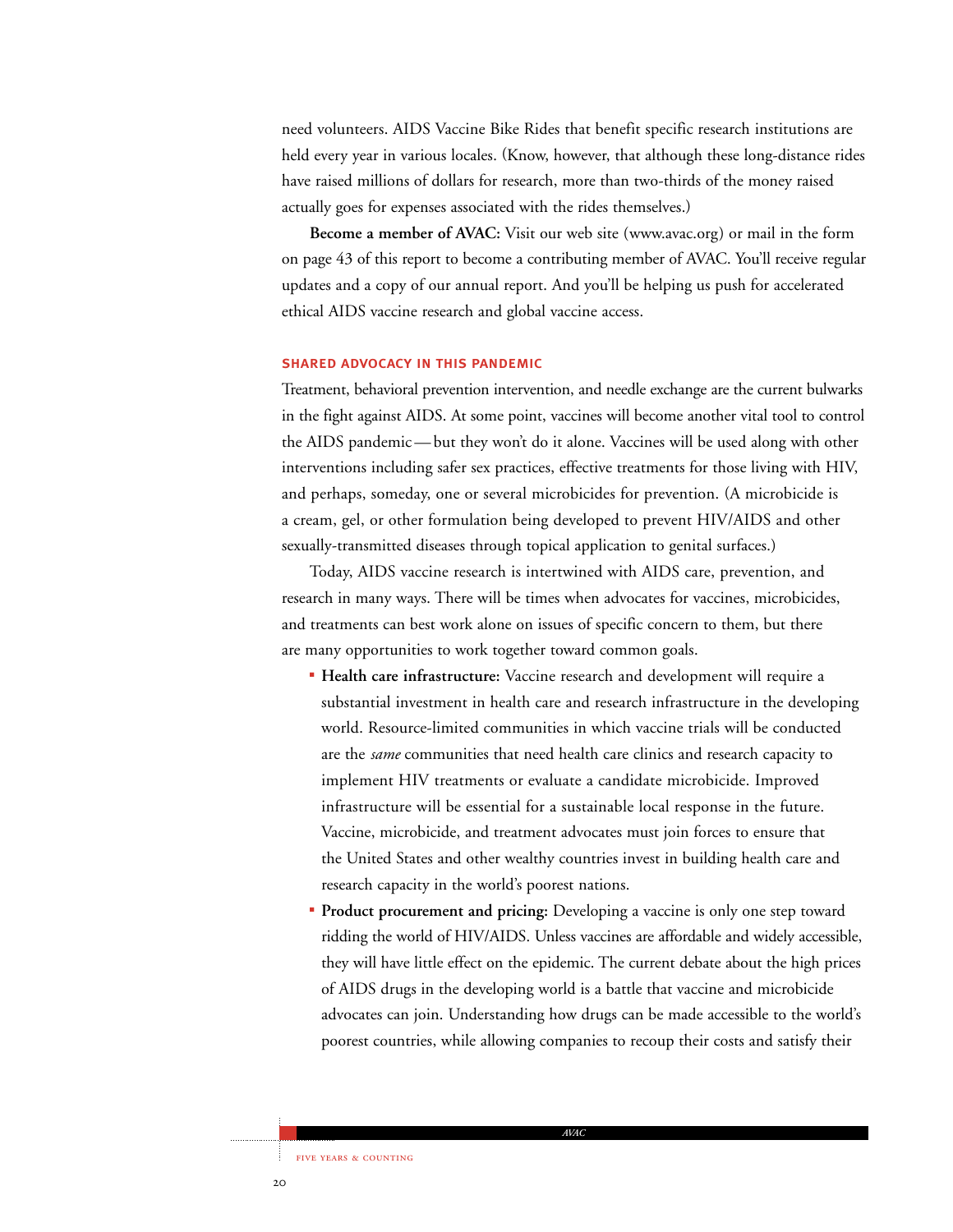### joe wright | *Advocate* | usa

"Many community advocates instinctively distrust and avoid HIV vaccine research… But for community people to ignore the search for an HIV vaccine puts a hugely important project in the wrong hands. Not only does HIV vaccine research itself need both criticism and support from people outside of science, but we also need to start planning for how we would make an eventual HIV vaccine part of the larger fight against AIDS. When a vaccine arrives, individuals and local communities will be the ones to decide whether to take it, and whether our behavior will support or undermine its benefits… each of us who needs to be protected against HIV must see it as our vaccine – a thing not of distant technocrats, but a part of our most personal aspirations. That is not something that happens overnight. It is something that must start now."



shareholders will help pave the way for future pricing and distribution of vaccines and microbicides. Working together, advocates can encourage policy makers and industry executives to devise a tiered pricing system that allows higher prices in the United States and Europe to subsidize lower prices in Africa, Asia, and South America. But lower prices for poor countries will only go so far. Advocates must work together to ensure that the Global Fund to Fight AIDS, Tuberculosis and Malaria along with other multi-lateral organizations and donor nations, marshal the billions needed to provide treatments today, and vaccines and microbicides when they become available.

- **Regulatory capacity:** In many developing countries there is either no counterpart to the U.S. Food and Drug Administration, or there is only a rudimentary system for approving drugs, vaccines, or medical devices for testing or sale. Vaccine, microbicide, and treatment advocates all have an interest in enhancing regulatory capacity in the developing world. Expanded regulatory capacity will facilitate local decisions about hosting clinical trials and will expand each country's ability to assure safety in the conduct of these trials.
- **Research:** AIDS research is a multi-disciplinary undertaking, drawing on fields including immunology, virology, infectious disease, clinical trial design, process science, behavioral research, and other scientific areas. Vaccine research depends on investment in all of these — and what happens in the vaccine realm impacts other

*AVAC*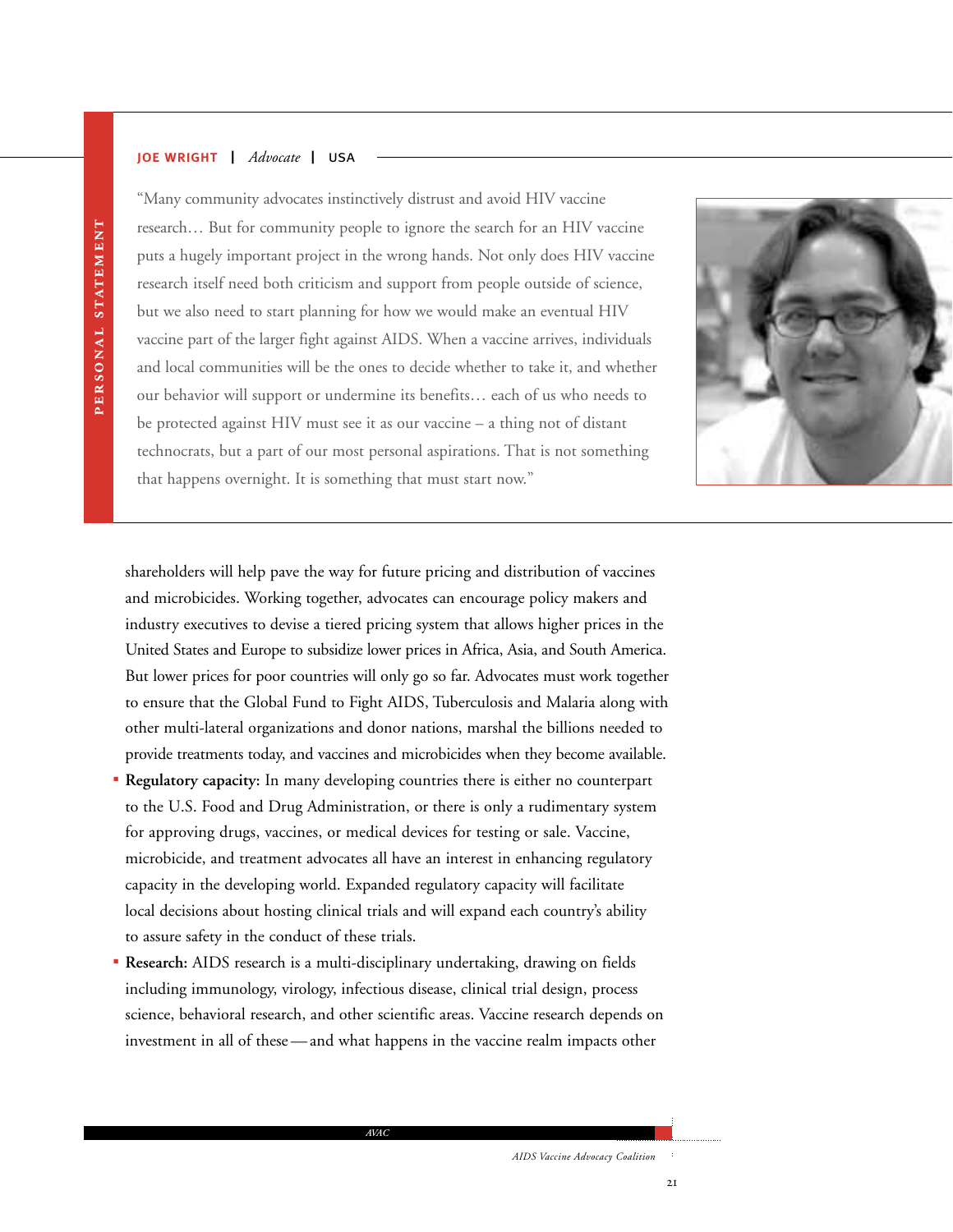parts of AIDS research. For example, the prospect of vaccines that do not prevent infection but rather delay its impact has clear implications for treatment in the future. Researchers who work on ostensibly different problems, such as vaccines or microbicides, may share a need for expanded access to non-human primates for preclinical studies. The AIDS community must continue to support comprehensive expansion of AIDS research rather than pit one type of research against another.

- **Industry involvement:** Much of the world's expertise on drugs and vaccines resides in the private sector. Government has a responsibility to provide cooperative agreements, technology transfer, funding, and incentives to facilitate and encourage private industry research on AIDS prevention and treatment. Vaccine, treatment, and microbicide advocates must all support expansion of private-sector research.
- **Ethics:** Trust is the foundation of clinical research. Clinical trials of vaccines, microbicides, or drugs can be sustained only if they are ethical. Concerns such as informed consent, community involvement, and provision of adequate care for volunteers apply to all types of AIDS research. Advocates for prevention and treatment have a shared interest in these issues.
- **Debt relief:** Developing countries cannot mount and sustain an effective response to AIDS if they must sacrifice health and education funds to repay or service debt to rich nations and institutions. If developing nations are to establish independent health care and research capacity, rather than rely permanently on donor support, they must be enabled to spend their resources on their own citizens rather than payments to foreign banks and governments.
- **Community education:** The cooperation of communities and their leaders is essential for the conduct of vaccine research as well as the eventual deployment of viable products. Early and repeated educational efforts will be needed to ensure that people are informed not only about clinical trials but also about what AIDS vaccines can and cannot accomplish in terms of disease control. Integrated educational approaches that offer a full description of the biomedical and behavioral approaches to HIV/AIDS will be more successful than educational efforts that tell only part of the story.

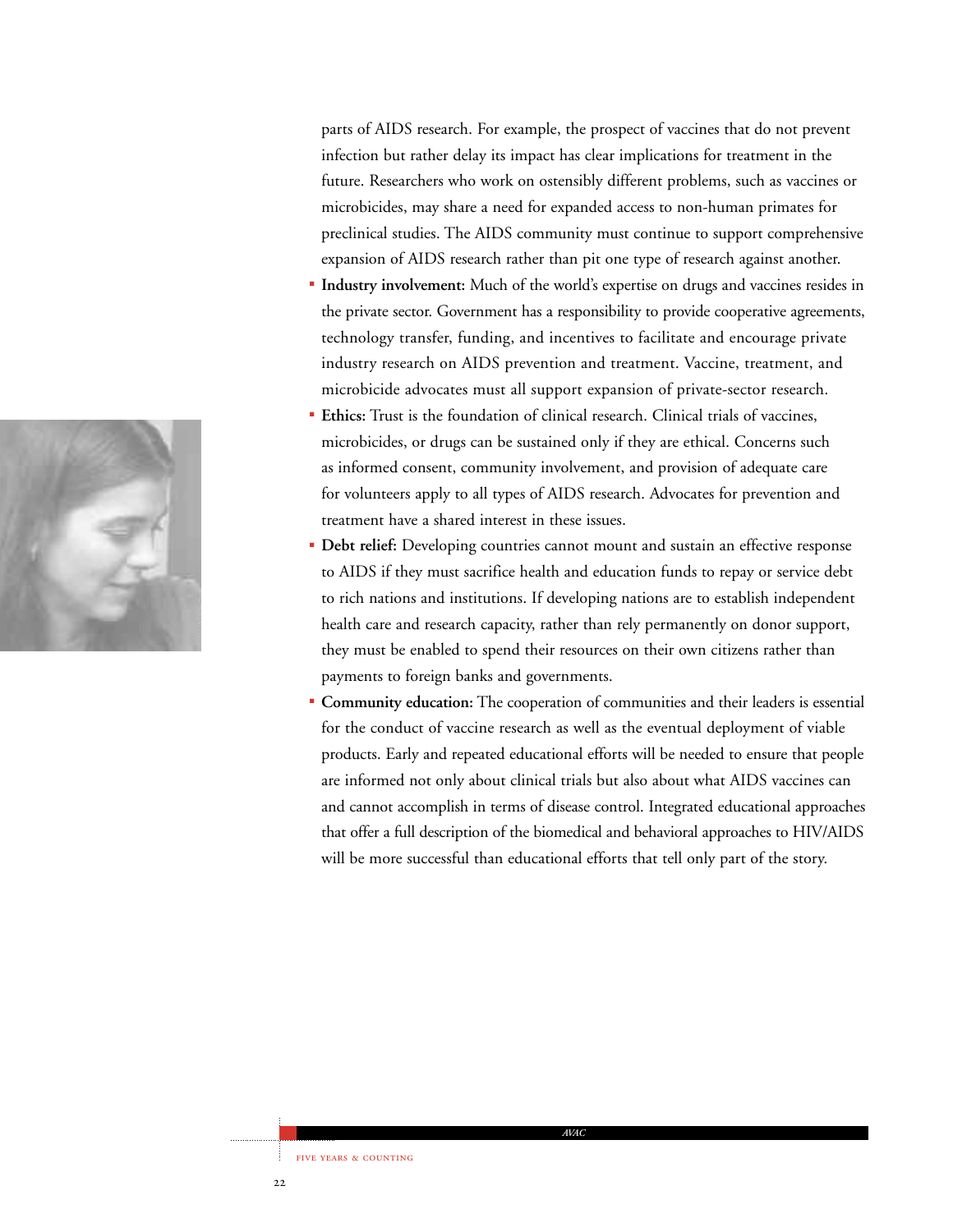

the essential role of governments in countries with limited resources re-evaluating ethics revving up the regulatory process partnerships: the new business model takes hold cipra: the new architecture for infrastructure many hands shape the vaccine initiative in botswana

The scientific research dollars of the industrialized nations will probably fuel global HIV vaccine research and development around the globe for many years to come. And while more resources are needed to defeat the AIDS pandemic, we are seeing progress on research in resource-limited countries as clinical trials get underway in Thailand, Uganda, and Kenya.

These trial efforts, by definition, are partnerships involving one or more sponsor organizations, the host government, one or more host institutions, and a number of trial sites. Although the ideal would be partnerships among equals, too often the reality is that some partners are more equal than others. But as relationships between sponsors and hosts evolve, it appears that the balance of power is becoming more balanced.

### the essential role of governments in countries with limited resources

Years from now, after an AIDS vaccine has reached millions of people, what story will historians tell? We hope this narrative will be very different from histories of other vaccines and therapies that did not reach poorer countries for years or decades. One of the chief differences with AIDS vaccines will likely be the central role that resource-limited countries play — in sponsoring trials, creating research and regulatory infrastructures, training staff, manufacturing products, and educating their populations.

An AIDS vaccine is not something rich countries will develop and then hand off to the rest of the world. Several resource-limited countries have already emerged as leaders on AIDS vaccine research. The Thai government, for example, has long been a strong participant in AIDS vaccine clinical research. Early on, Thailand confronted the epidemic and provided targeted prevention. With assistance from the World Health Organization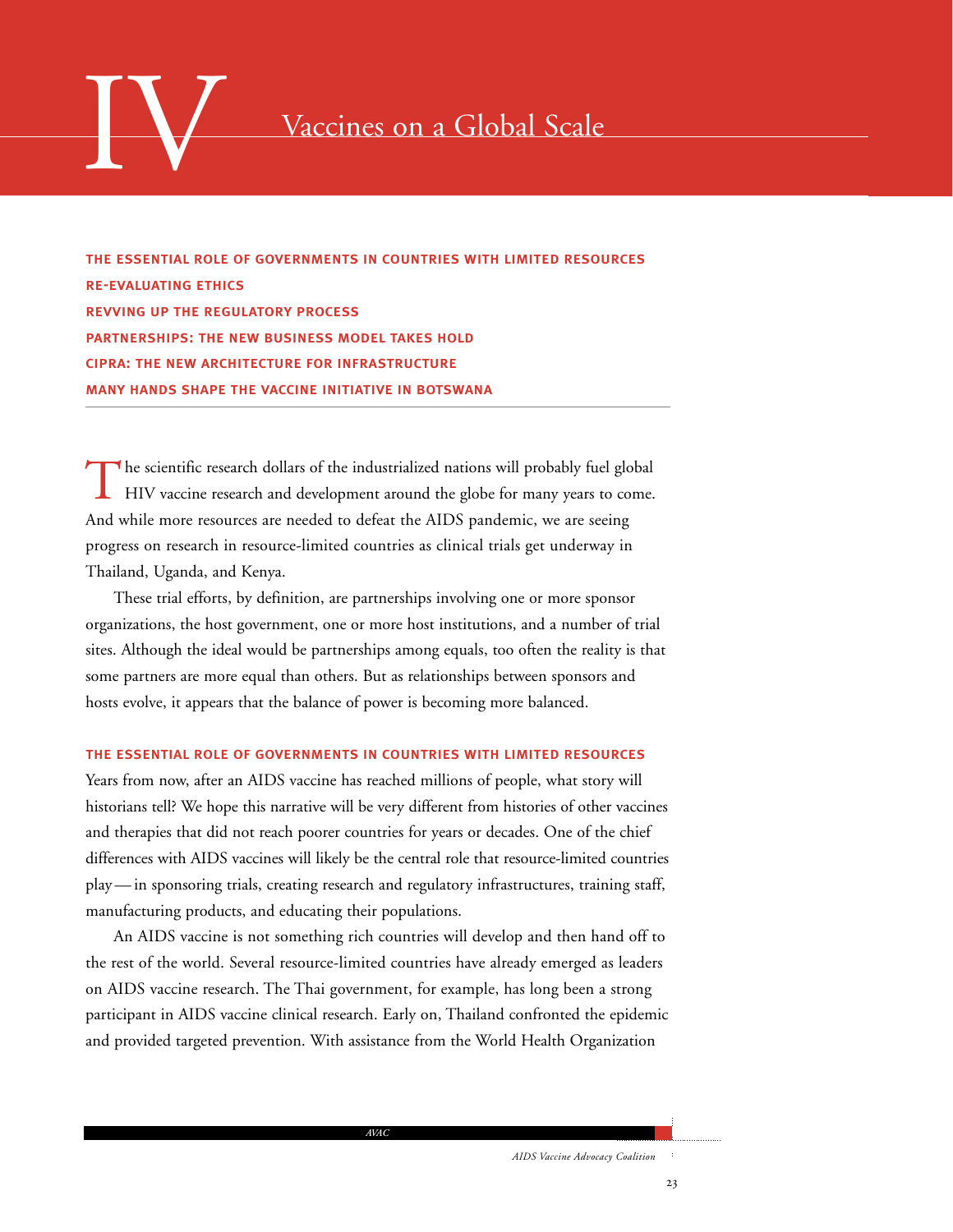(WHO) the Thais developed an AIDS national plan and set up infrastructure that would be needed for clinical trials. Academic medical centers, the Royal Thai Army, the Bangkok health department, and the Ministry of Public Health all collaborated with vaccine researchers. Readiness studies identified target populations and assessed their willingness to participate in trials. Thailand, of course, is an industrializing nation, with more resources than many severely affected countries.

Other nations, less wealthy than Thailand perhaps, need to implement policies that will expedite trials of AIDS vaccines appropriate for their populations. Some countries, such as India and Brazil, have additional strengths such as high-quality manufacturing capabilities. They could play an important role by producing vaccines for their own use and for other countries with limited resources.

In some countries, lack of clinical trial infrastructure or regulatory capacity is the chief impediment to advancing HIV vaccine research. But in many others, lack of political will is a central factor. This can manifest as denial of the severity of AIDS, lack of understanding about the human and economic value of vaccines, or distrust of clinical research and outside researchers. In countries with limited resources, strong leadership is needed to speak out about the importance of AIDS vaccines, participate in planning, ensure ethical trials, accept technical assistance and financial support from the outside, and negotiate plans for widespread access to a vaccine. Strong leadership is also needed from wealthy countries and international research funding institutions. They must be willing to dedicate funds for clinical trial operations and infrastructure even in areas where there are difficult political or other challenges.

In *IAVI Reports*, Jean-Louis Excler, former chief of HIV vaccine clinical development at Pasteur Merieux Connaught (now Aventis) has suggested a "regionally-focused, integrated approach," among countries with financial barriers. Excler proposes that countries in a geographical region set up a task force to "formulate a clear, specific vaccine development plan." This is a goal the Joint United Nations Programme on HIV/AIDS (UNAIDS) has also been working toward. Excler argues that little progress can be made without strong leadership, which he calls "the definitive gap" in AIDS vaccine development.

### re-evaluating ethics

The AIDS epidemic rages mainly in developing countries while the reservoir of scientific research is located in rich, industrialized nations. Clinical trials are where the two approach one another. A uniform ethical code is the bridge that joins them — in ways designed to protect the more vulnerable members of the partnership from harm and exploitation. Over the years these relationships have been guided by various ethical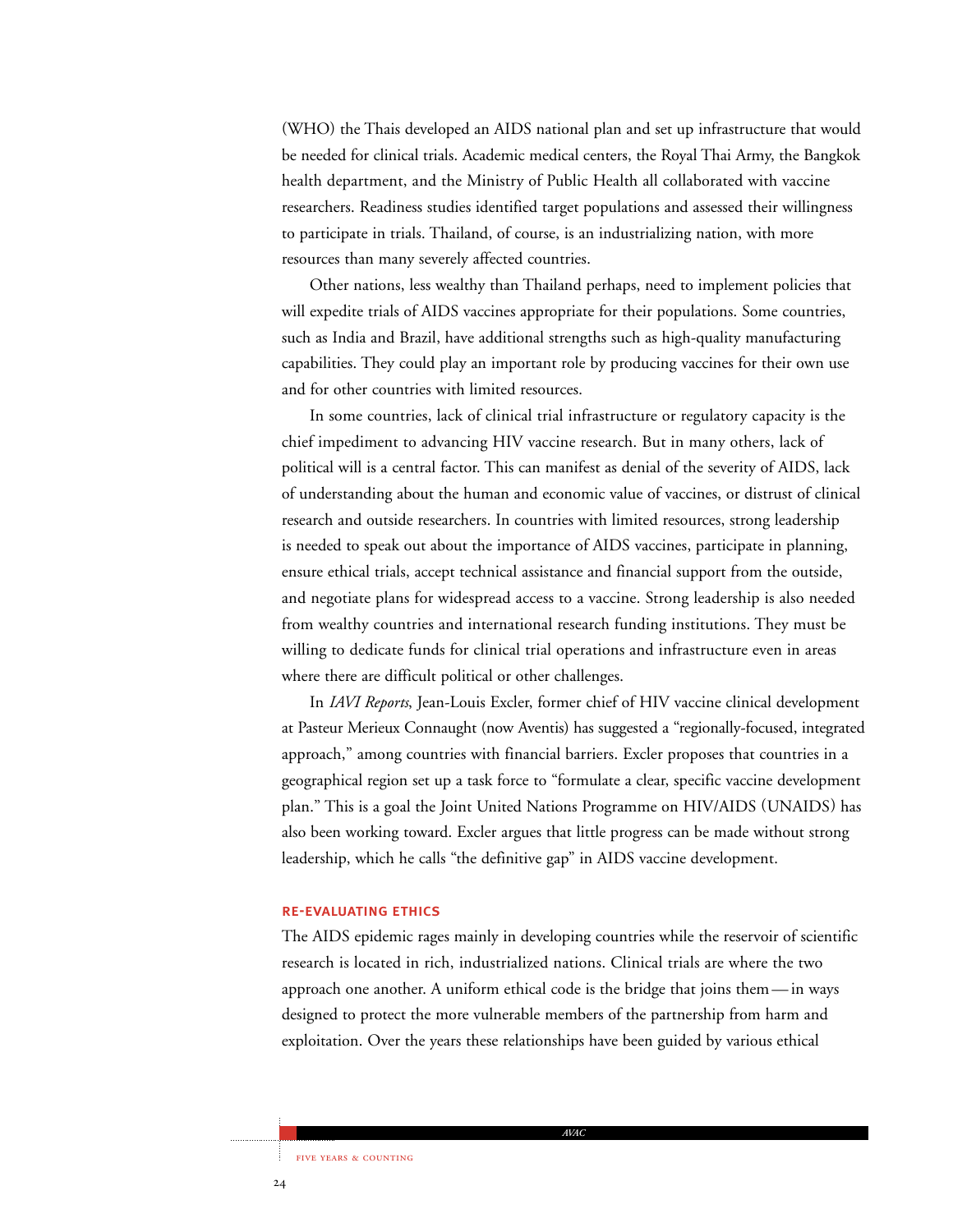

### estimated number of adults and children newly infected with hiv during 2001

**Sources:** Joint United Nations Programme on HIV/AIDS **(UNAIDS)** and World Health Organization **(WHO)**.

guidelines in use around the world. As more developing countries prepare for clinical trials, incorporating solid guidelines — at the insistence of developing countries — is essential to the globalization of HIV vaccine research.

In the past, developing countries have been understandably reluctant to be the first to test the safety of drug and vaccine candidates that have been created elsewhere. In response to these concerns, it became common practice to insist that products first be tested in their country of origin. But this standard has its limits for AIDS vaccines. It could result, for instance, in situations where researchers in resource-limited countries are precluded from overseeing the Phase I testing of vaccine candidates developed specifically for their population's use.

Recognizing the need for revision, framers of ethical texts are responding. Point 8 in *Ethical Considerations in HIV Preventive Vaccine Research*, the UNAIDS guidance document published in 2000, states that there may be situations where developing countries choose to conduct Phases I/II because "conducting Phase I/II trials in the country where the strain exists may be the only way to determine whether safety and immunogenicity are acceptable in that particular population, prior to conducting a phase III trial." Similarly, the *International Ethical Guidelines for Biomedical Research*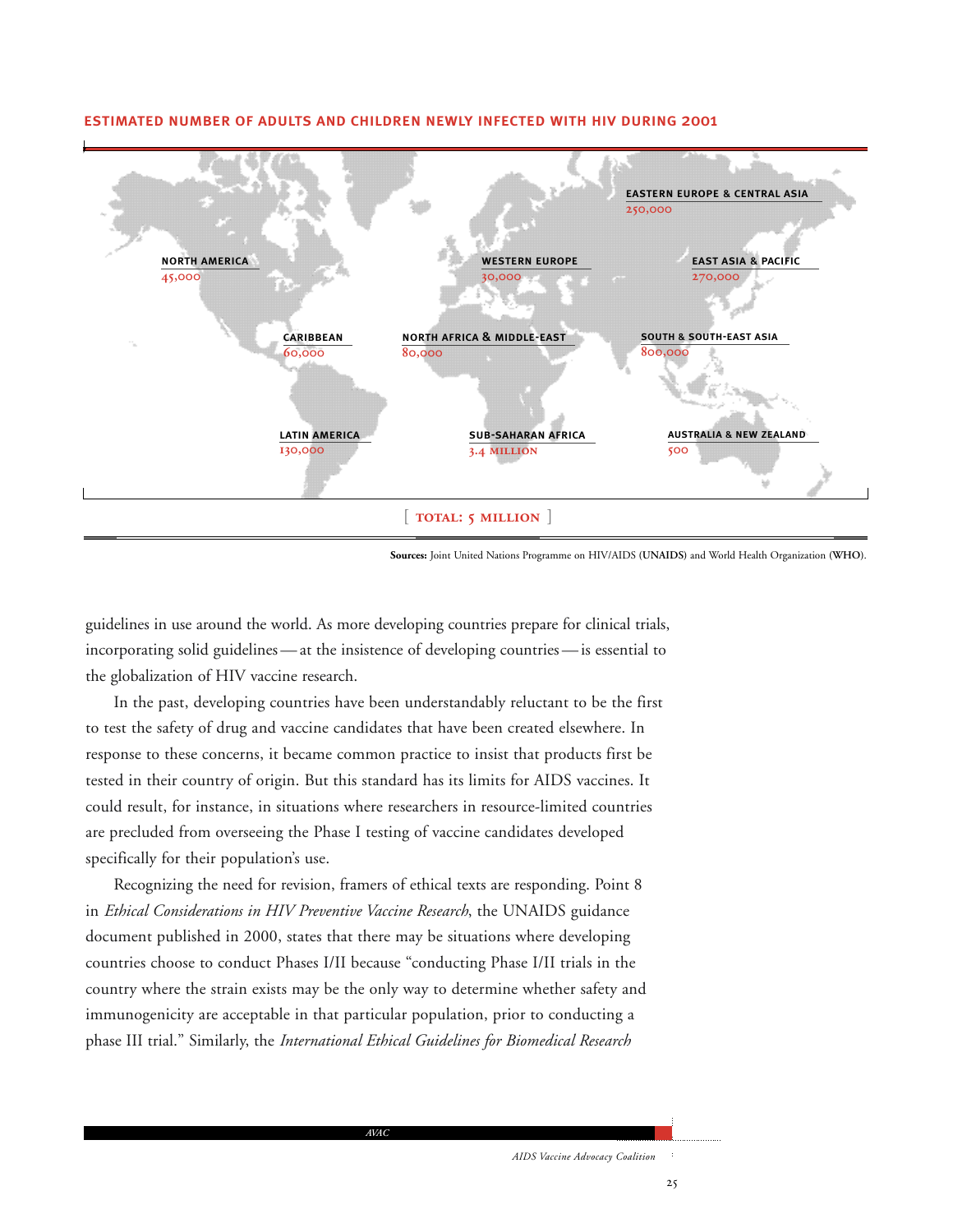### cipra: the new architecture for infrastructure

For years, HIV/AIDS reports by AVAC and other organizations have lamented the lack of infrastructure for conducting clinical trials in developing countries. In June 2000, the U.S. Government put some of its HIV/AIDS research dollars toward addressing this issue when it launched the Comprehensive International Program of Research on AIDS (CIPRA), a NIAID-funded program with a current annual budget of \$15 million.

CIPRA evolved to address problems with the traditional NIAID approach to supporting international research, which consisted mainly of short-term grants and contracts paid through U.S. academic institutions. When those contracts ended, the US investigators' involvement ended too. "This is not a sustainable model," said Rodney Hoff, a senior epidemiologist in the Vaccine and Prevention Research Program at NIAID and coordinator of the CIPRA group.

CIPRA's goals are "to provide long-term support to developing countries to (1) plan and implement a comprehensive HIV/AIDS prevention and treatment research agenda relevant to their populations, and (2) enhance the infrastructure necessary to conduct such research." What sets CIPRA apart from earlier programs is that *only* researchers in developing countries can apply for CIPRA grants. The three-tiered grant program is also structured to be flexible enough to engage countries with ongoing research programs as well as those starting from scratch, Hoff told AVAC. For researchers less experienced in applying for international grants, CIPRA provides grants for writing grant proposals — a level of help U.S. investigators are not offered when they apply to NIH.

Local team-building is a key aspect of CIPRA. Preparing a CIPRA application drives researchers to seek out colleagues in their home and regional institutions, forging relationships that contribute greatly to sustainability. Ironically, previous funding mechanisms sometimes pushed developing-world researchers to have closer associations with their counterparts in industrialized countries than with their colleagues down the hall. CIPRA also encourages researchers to connect with their governmental ministries.

The first CIPRA awards have been made to researchers in Trinidad and Tobago, Peru, China, Zambia, and the Russian Federation. And thanks to CIPRA energetically getting the word out, many researchers around the world are working on applications for upcoming funding cycles. AVAC supports this innovative effort, which for the first time puts researchers in developing countries in the driver's seat.

> *Involving Human Subjects* issued in 1993 by the Council of Biomedical and Behavioral Research (CIOMS), the ethics text used in a number of countries, is currently being revised to reflect the research needs of developing countries.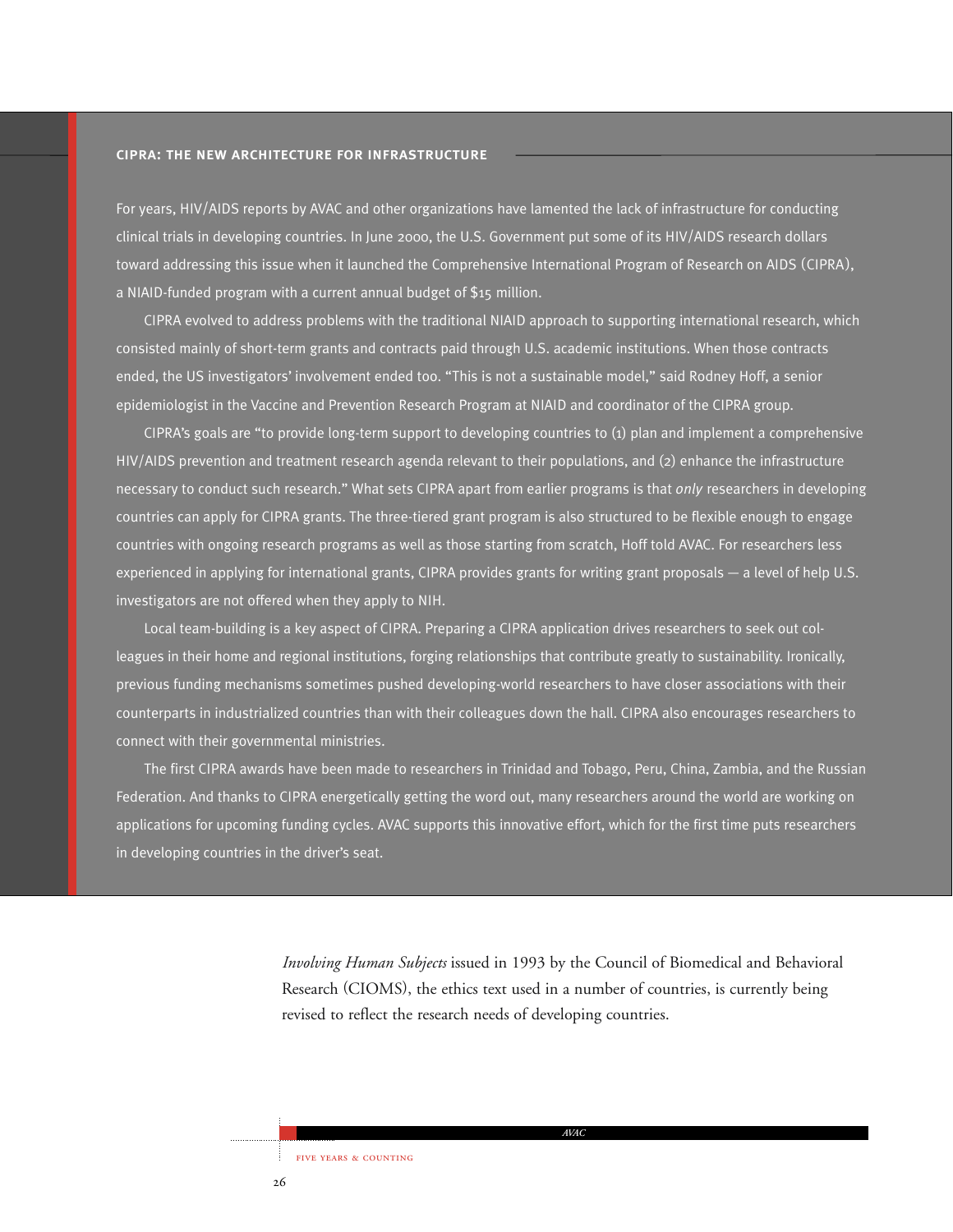### revving up the regulatory process

Since most vaccines in the global pipeline are sponsored by American companies, the US Food and Drug Administration (FDA) exerts a strong influence on what is tested worldwide. In many regards the FDA is an admirable agency, staffed by conscientious scientists who have the unenviable task of weighing the risks and benefits of experimental products presented for their review. It is distressing then, that such a pivotal agency is so overextended, short staffed, and under funded. And it is a matter of great concern that the FDA Center for Biologics is essentially a passive and reactive organization, apparently unwilling or unable to take active steps to prepare for the Investigational New Drug (IND) applications coming their way. Moreover, many of the new products are from biotech and new industry sponsors who lack experience with FDA Regulatory Affairs and who often find the IND process almost unfathomable.

Concerned that a regulatory bottleneck could choke the flow of products eligible for global clinical trials, AVAC has been pursuing ways to work constructively with the FDA. Since July 2001, AVAC has met twice with FDA representatives. Unfortunately, as this report goes to press there has been no demonstrative progress in three areas in which AVAC believes the FDA can take a more active role — namely administrative improvements, information sharing, and scientific guidelines.

The FDA mission gives the agency significant power. And for whatever reason, the agency discourages criticism and resists making formal changes, although we have recently seen positive signs of a more cooperative attitude. Additional funding and political support are justified, especially given the large funding increases that we are currently seeing for product development.

If this is where we are today, what will happen tomorrow when we actually have successful vaccines? How will they be licensed? The first ones to prove their worth in clinical trials will probably be reviewed by the FDA or an equivalent regulatory body such as the European Medicines Evaluation Agency (EMEA). If so, chances are the regulatory bodies in resource-limited countries will take their lead, to a large extent, from the regulatory bodies in the developed countries.

However, it is possible that after analyzing the risks and benefits of a product, the FDA may decide against licensing a vaccine for use in the U.S., whereas a developing country may see the vaccine as being beneficial for its population and decide to go it alone. But to license a product without FDA or EMEA backing requires that a developing country have confidence in its own regulatory capacity and the necessary political will. Rotavirus vaccine is a cautionary tale. When rare but serious side effects from the vaccine were identified in the U.S., the vaccine was taken off the market. This action precluded

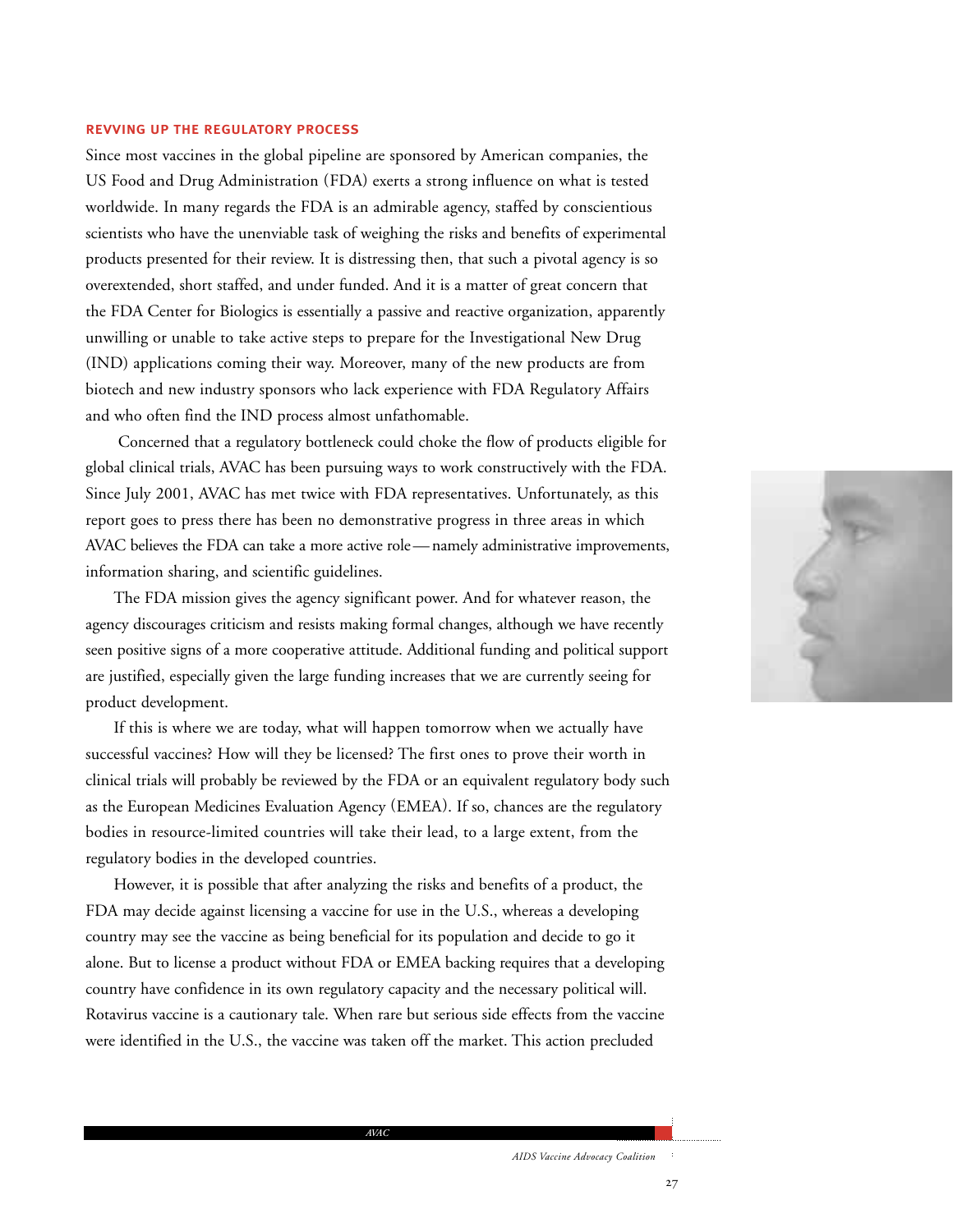use of the very effective Rotavirus vaccine. And many would argue the benefits far outweigh the risks in many countries.

Countries typically have a regulatory body but many lack experience in licensing new products. Building the regulatory capacity anticipated for the future has to start now. One possibility, according to Michael Isbell, a senior policy advisor at IAVI, is to foster regional collaboration and dialog. Isbell believes that although countries may not be prepared to relinquish their rights to make their own regulatory decisions, countries in the region that have greater regulatory capacity could reach out to their less experienced neighbors and disseminate information and assistance.

There has recently been a growing recognition of the need to harmonize regulatory processes across countries. WHO has held two meetings on regulatory issues, one focusing on vaccines and another on microbicides, and the organization is working with many countries to assess and expand their regulatory capacities. In addition, several countries are discussing approaches to regulatory harmonization in their own regions.

There is also an International Conference on Harmonization of Technical Requirements for Registration of Pharmaceuticals for Human Use (called ICH). This body is made up of government regulators and drug industry representatives from the U.S., the European Union, and Japan working to "make the international drug regulatory process more efficient and uniform." This effort is primarily in the interest of pharmaceutical companies and countries that can pay top Dollar, Euro, or Yen for drugs or vaccines.

Other innovations are also possible. In geographical areas where the demographics and viral subtype are the same, several national regulatory authorities might join forces to evaluate clinical evidence of safety and efficacy and decide to register successful vaccines on a regional basis.

### partnerships: the new business model takes hold

Partnerships are becoming the organizing principle in AIDS vaccine research and this is good. The challenges presented in the quest for an AIDS vaccine — from scientific unknowns, to clinical complexities, to steep manufacturing costs — all call for teamwork. Partnerships between the public and private sector hopefully draw on the strengths of both, and ideally accelerate research and product delivery.

The partnership proliferation makes increasing sense at this stage in AIDS vaccine research. It highlights the maturation of research efforts and the progression toward more concerted product development. It also signals the importance of bringing multiple areas of expertise, capability, and interest to bear on AIDS vaccines.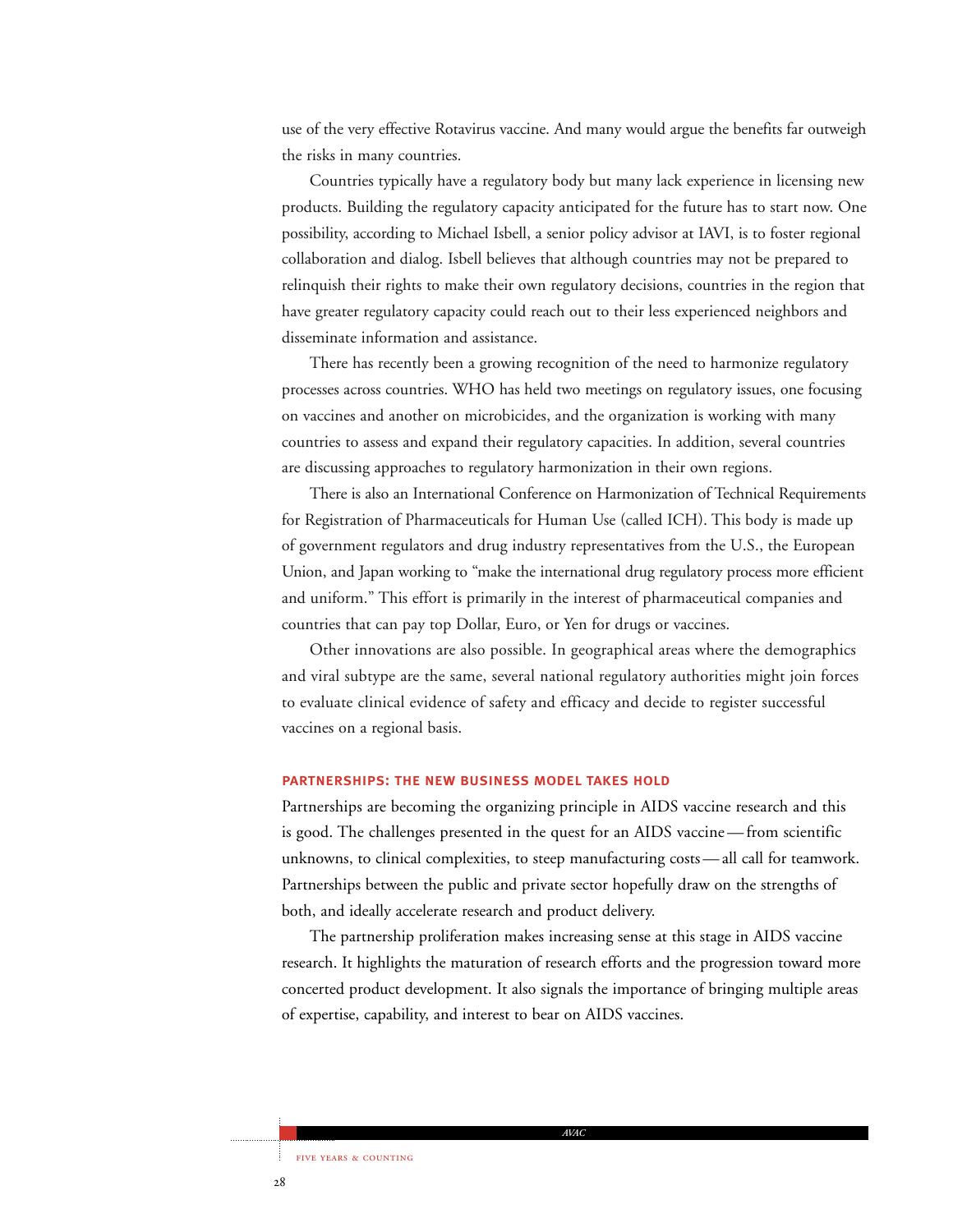### jenifer ehreth, ph.d. | *Aventis Pasteur* | france

"My first study in the area of HIV was 15 years ago... A worrisome development since then has been the divide between the AIDS advocacy community and companies that search for solutions... I hope to see better coordination among all interest groups. The best solutions can be found when there are fewer adversaries and more partnerships keeping in mind the best interests of patients."



Partnerships are the way of the future but they do raise issues for vaccine advocates. More partnerships mean more research entities to be held accountable. Care is needed to ensure that partnerships do not inhibit healthy competition, interfere with parallel development of multiple products, or discourage risk-taking and the expeditious advance of products.

Most importantly, if the public sector provides funding, research tools, and trial sites to private industry, advocates need to ask what the public gets back, particularly in terms of expanded access to a vaccine that proves effective. Early signs indicate that valuable, though limited "give back" or "access" provisions can be negotiated, but that industry players — particularly the largest drug companies — are exceedingly wary of these agreements. There is some irony here, since it is wholly to the private sector's advantage to find new ways to secure global AIDS vaccine access while making a profit. If the company that makes an AIDS vaccine fails on global access they have only to lose — in the form of missed opportunities for expanded markets, international respect for patents, and public opinion.

*AVAC*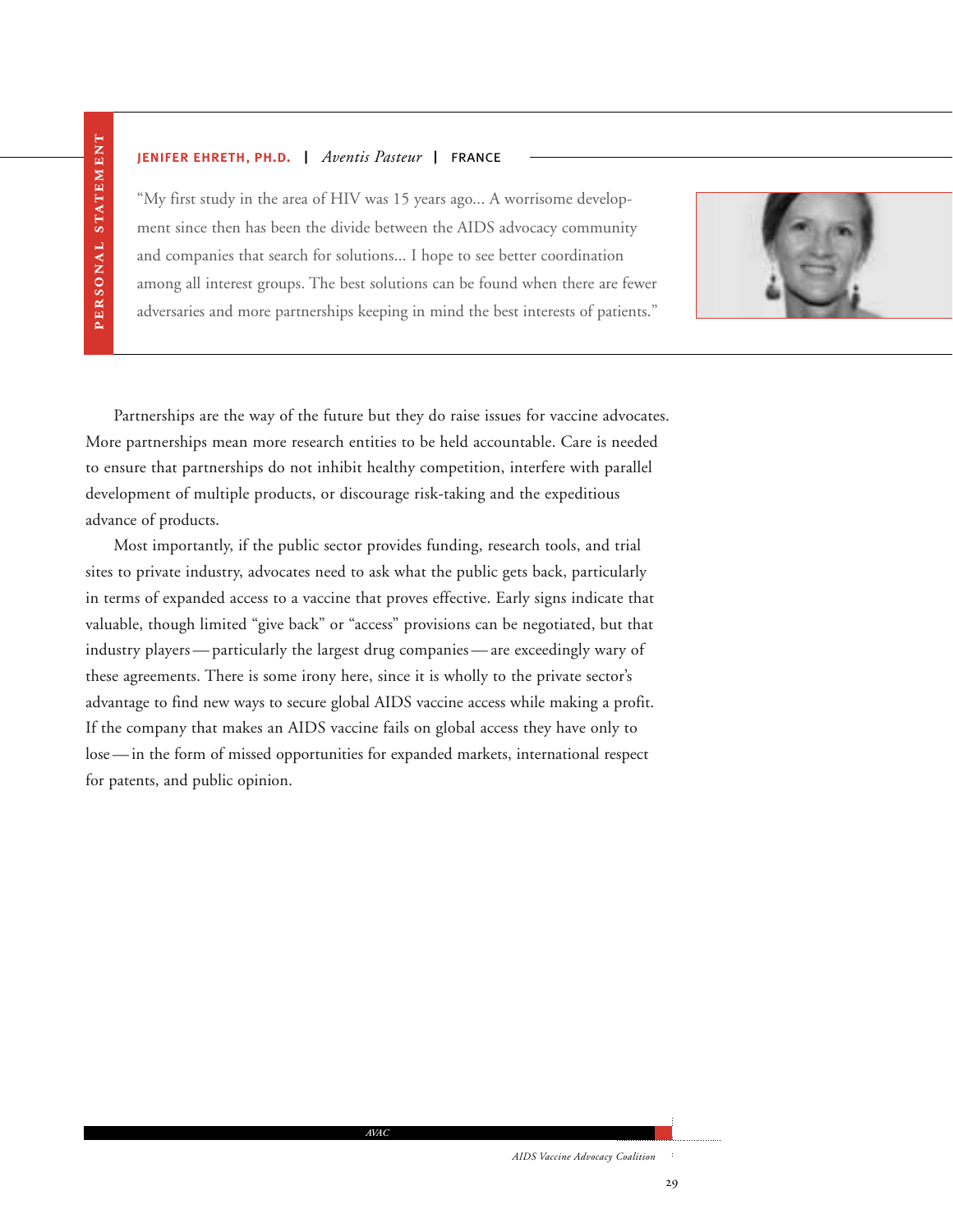### many hands shape the vaccine initiative in botswana

Throughout this report we discuss the challenges facing resource-limited countries as they grapple with the complexities of clinical trials. A particularly interesting approach is emerging in the Republic of Botswana, where the Harvard AIDS Institute and the Government of Botswana have come together to form a joint enterprise—the Botswana-Harvard Partnership for HIV Research and Education (BHP).

Botswana, famed for great wildernesses such as the Kalahari Desert, nestles between South Africa, Namibia, Zimbabwe, and Zambia. The democratically governed country boasts the highest gross domestic product in Africa, high literacy levels, and a state-sponsored health care system. These assets give the country a boost in establishing its vaccine initiative. Botswana also has the highest HIV-infection rate in the world with almost 40% of the population infected. The potential decimation facing the nation has galvanized the Botswana Government and its leader President Festus Mogae. "We are the most hideously affected country in the world and we had to do something about it," Mogae said.

Botswana's collaboration with the Harvard AIDS Institute began in 1996. There are now several HIV/AIDS related programs and studies underway in Botswana. One program, the KITSO AIDS Training Program, supported by the Merck and the Bill and Melinda Gates Foundations, provides current AIDS care information and training to physicians, nurses, and counselors. A drug-resistance study, supported by legislation passed in January 2002, will provide antiretroviral treatments to 120,000 people during its initial three-year phase. In addition, the largest private-sector employer, The Debswana Mining Company has provided free AIDS treatment to HIV-infected employees for more than a year. The four centers established for treatment are also designed to be future vaccine trial sites.

Further evidence of the Government's commitment to HIV research is joint sponsorship with the Harvard AIDS Institute of the new Botswana-Harvard HIV Reference Laboratory, a state-of-the-art laboratory located in the capital Gaborone that opened in December 2001. The 25,000 square foot facility is dedicated to conducting research on clade C, the viral subtype prevalent in Africa.

A vaccine initiative has always been on the Botswana-Harvard Partnership agenda. In June 2001, Max Essex, chair of the Harvard AIDS Institute took sabbatical leave and spent seven months in Botswana setting up the infrastructure needed to conduct vaccine trials. So where does the BHP vaccine initiative stand at the moment?

*AVAC*

30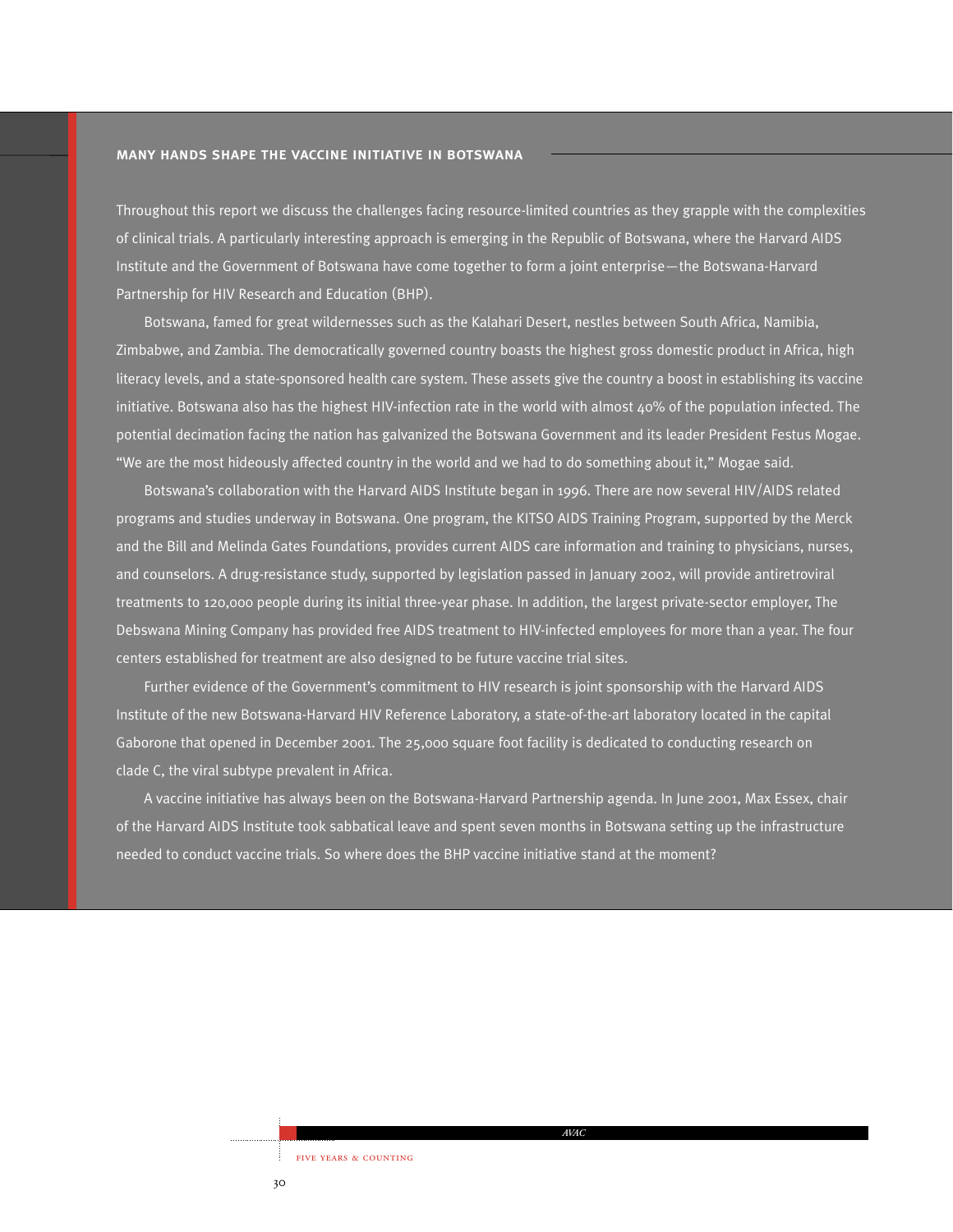Tonya Villafana, site director for the BHP vaccine initiative, arrived with Essex last summer. Working closely, they established a Community Advisory Board and started "doing all the things you need to do to prepare for vaccine trials," said Villafana in an interview with AVAC. For the immunologist and public health scientist, this meant developing a protocol for a vaccine-preparedness study scheduled to start this year. This study, coordinated with the NIH-sponsored HVTN, of which the Botswana site is also a part, will deal with myriad infrastructure-related issues.

Rupert Hambira was a member of the fledgling CAB before becoming senior community education advisor to the vaccine initiative. Reverend Hambira, a minister in the United Church of Christ, sees his job as community mobilization. As such, the role of the Advisory Board, comprised of members from all sections of Botswana society including a traditional healer, will be very participatory. This is especially important as decisions in Botswana are made by consensus. Reverend Hambira's Community Education Plan will use all communication means available—education materials, annual AIDS-related events, the media, churches, trade unions, and so on—to make sure everyone in Bostwana learns what the vaccine initiative is and why it matters.

While much is fine about the Botswana initiative, there are still hurdles to overcome. Informed consent and autonomy are challenging issues for program administrators in a society where elders and authority figures traditionally hold sway. And as yet, the site has no idea which vaccine it will test first—one of the BHP candidates in development or an HVTN candidate. Another pressing challenge is building medical capacity. Botswana has no medical school, although the Government has recently purchased twelve facilities at a medical school in South Africa. Also, regular traffic must flow between Botswana, Harvard, and other centers for the purposes of training and education. For now, most of the scientific leadership comes from Harvard. There is a need to invest in the training of African scientists and find ways to keep them engaged in this country's quest for an HIV vaccine. Villafana acknowledges that capacity building is something the initiative is working very hard on at the moment. As she points out, Botswana and not the Harvard AIDS Institute, must eventually take ownership. Right now, the vaccine initiative is ready to start. The will of the Government is behind it. The will of the people of Botswana is behind it.

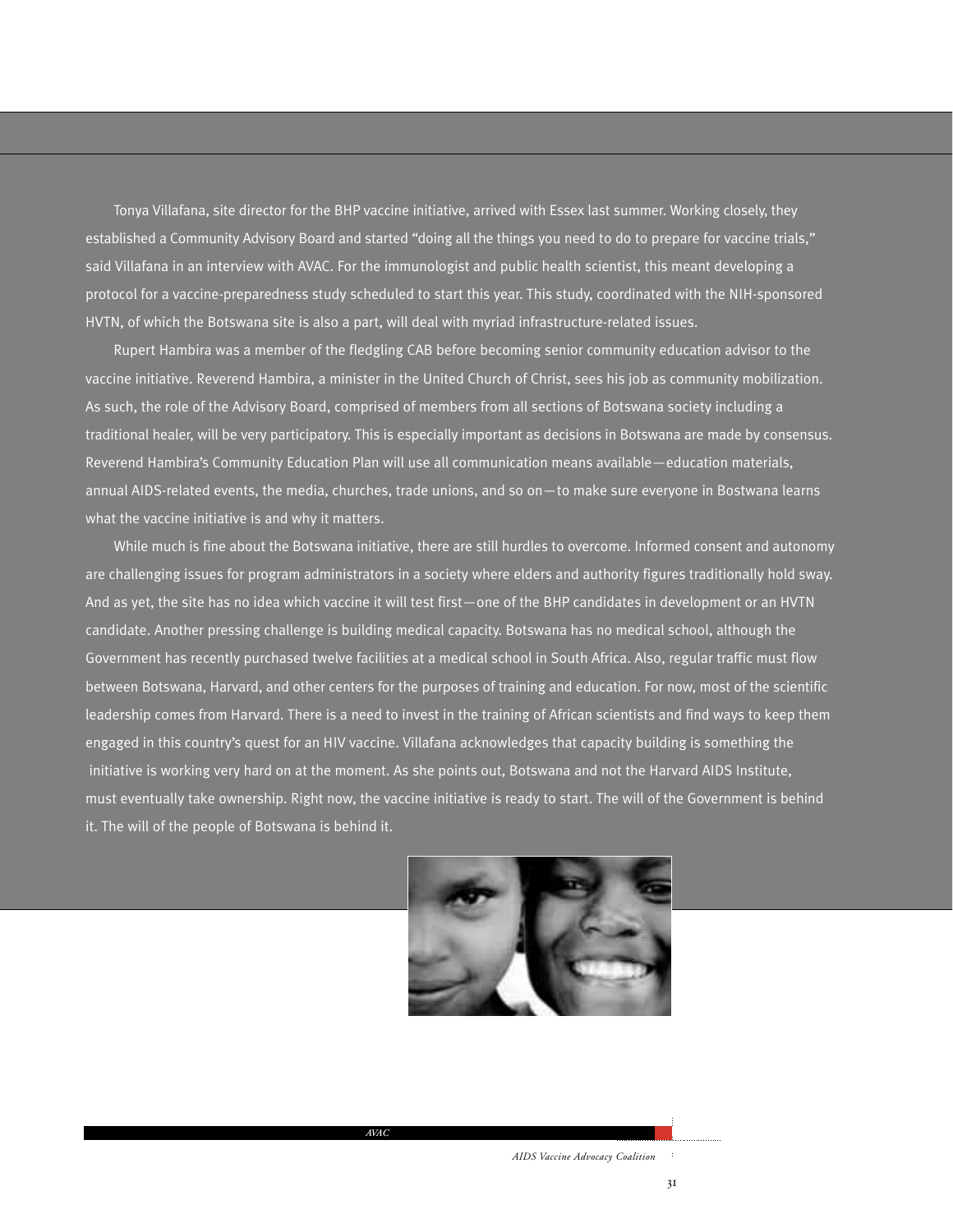### the national institutes of health the centers for disease control hiv vaccine program who's who?

### the national institutes of health

The AIDS vaccine research effort needs more than money: it requires willingness to take risks, rethink paradigms, and plan for the long haul. The National Institutes of Health has the resources. But is NIH agile enough to meet the challenge? In the global exploration for an HIV vaccine, the gravitational pull of NIH grows increasingly stronger. The HIV vaccine budget is slated for a 24% increase in the coming fiscal year. Soon NIH will swallow whole the U.S. military's highly regarded HIV vaccine research program. The new NIH Vaccine Research Center (VRC) is moving forward rapidly with its own products, and partnerships with industry and academic centers are on the increase.

With more resources and a larger share of the research enterprise comes growing responsibility for NIH to lead the field. The optimistic view is that this concentration of expertise and resources results in integrated, intensified efforts. The fear is that the NIH AIDS vaccine effort becomes a black hole, sucking in more dollars but avoiding healthy scrutiny, and failing to take necessary calculated risks or challenge old business models. In recent years, NIH has demonstrated willingness to adapt its funding mechanisms to accelerate HIV vaccine product development. The HIV Vaccine Design and Development Teams and the Integrated Preclinical/Clinical AIDS Vaccine Development program are notable examples of this. In Fiscal Year 2003, the Division of AIDS will request proposals for a new program, a Master Contract for Preclinical Development. This initiative will enhance vaccine and microbicide development resources by supporting critical preclinical safety evaluations, product production for at least one candidate per year, and microbicide screening. The continuing leadership of Dr. Peggy Johnston has been key. Yet important challenges — and the need for more accountability — remain.

### **AMBITIOUS GOALS**

Since 2000, NIAID leadership has been setting and regularly revising milestones for its own HIV vaccine research program. As of April 2002, these milestones call for nine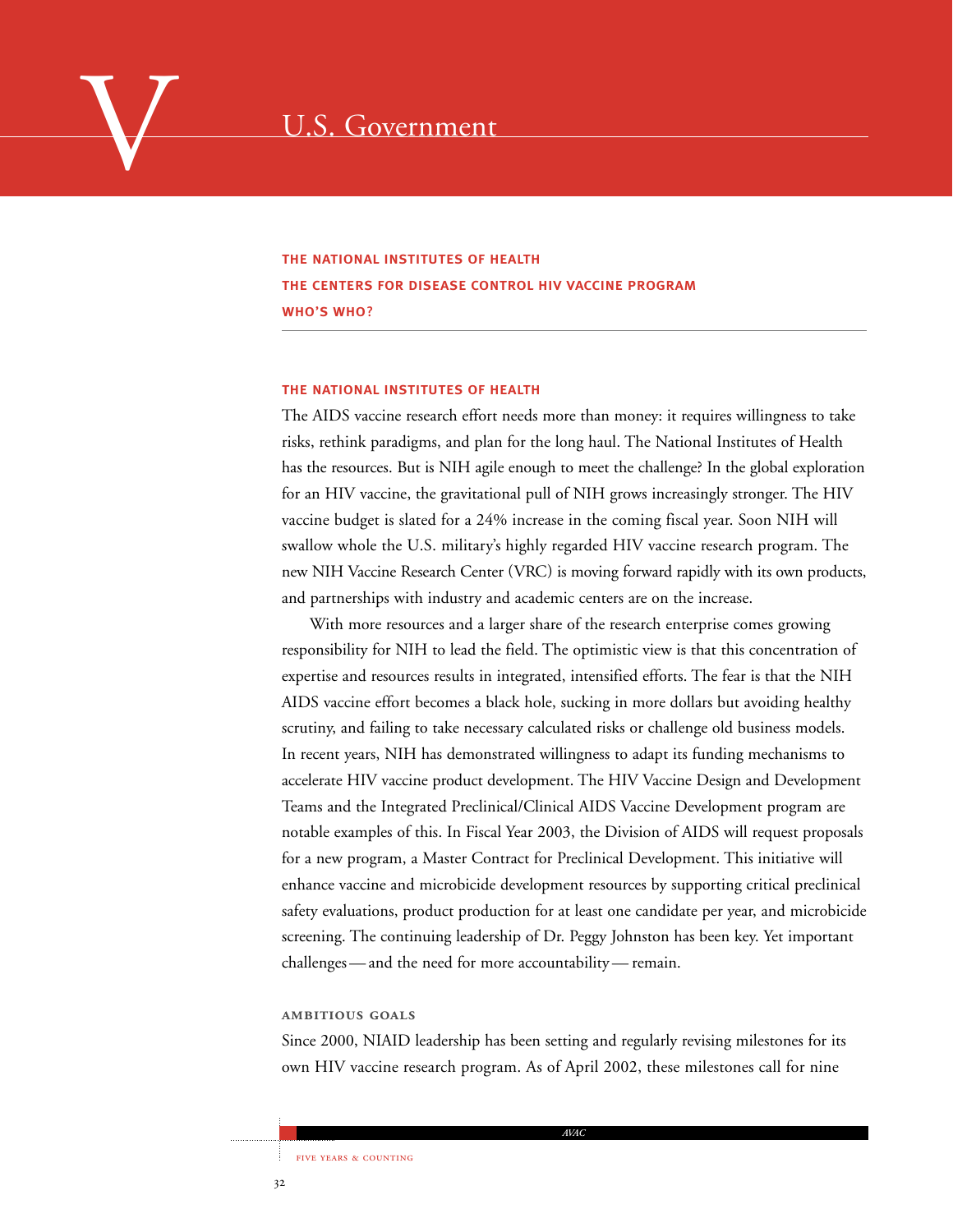### nih vaccine program

PERSONAL STATEMENT PERSONAL STATEMENT

| 2001                                                    | 2002                                                               | 2003                                                                     |
|---------------------------------------------------------|--------------------------------------------------------------------|--------------------------------------------------------------------------|
| Canarypox into Phase 1 in Caribbean                     |                                                                    | NIH (Moss) MVA into Phase 1 (Q1)                                         |
| VEE replicon into Phase 1 (delayed)                     | VEE replicon into Phase $1 (Q3)$                                   | Chiron DNA+eny Protein<br>$(Clade B)$ into Phase $1 (01)$                |
| MVA + Fowlpox into HIV + children<br>on HAART (delayed) | MVA + Fowlpox into HIV + children<br>on HAART (Q3)                 | Chiron DNA+eny Protein<br>(Clade C) into Phase $1 (Q4)$                  |
| p55 particle into Phase 1 (dropped)                     | Emory DNA into Phase $1 (Q3)$                                      |                                                                          |
| Canarypox Phase 2b (cancelled)                          | U So Wales DNA + Fowlpox<br>(IL12; IFNg; CladeB) into Phase 1 (Q3) | U So Wales DNA + Fowlpox<br>(Clades $A/E$ Recombinant) into Phase 1 (Q3) |
|                                                         | Wyeth DNA into Phase $1 (Q3)$                                      |                                                                          |
|                                                         | Wyeth Peptides into Phase 1 (Q4)                                   | Wyeth IL12 DNA into Phase 1                                              |
|                                                         | Epimmune CTL DNA into Phase 1                                      | Epimmune HTL Protein into Phase $1 (Q2)$                                 |
| VRC DNA (Clade B) into Phase 1                          | VRC DNA (Multi-Clade A/B/C)<br>into Phase $1(Q_3)$                 | VRC DNA (Multi-Clade A/B/C)<br>into Phase $2(Q_1)$                       |
|                                                         | VRC DNA IL2/Ig into Phase 1<br>(later in Q <sub>3</sub> )          | VRC Adeno (Multi-Clade A/B/C)<br>into Phase $1(Q_2)$                     |

**Source:** NIH, April 2002

### paisan tan-ud | *Thai Network of People Living with HIV/AIDS (TNP+)* | thailand

"With 1 million people living with HIV/AIDS and 300,000 already dead, Thailand certainly recognizes the importance of clinical and vaccine research and trials related to alleviating the toll of HIV. Yet the issue of researchers' responsibility to the community is totally under-addressed… The public, including people living with HIV/AIDS, is rarely educated by scientists and researchers about the meaning and implications of research and trials, not to mention the ethical dimensions… We must as a community work harder to ensure protections for research participants."



*AVAC*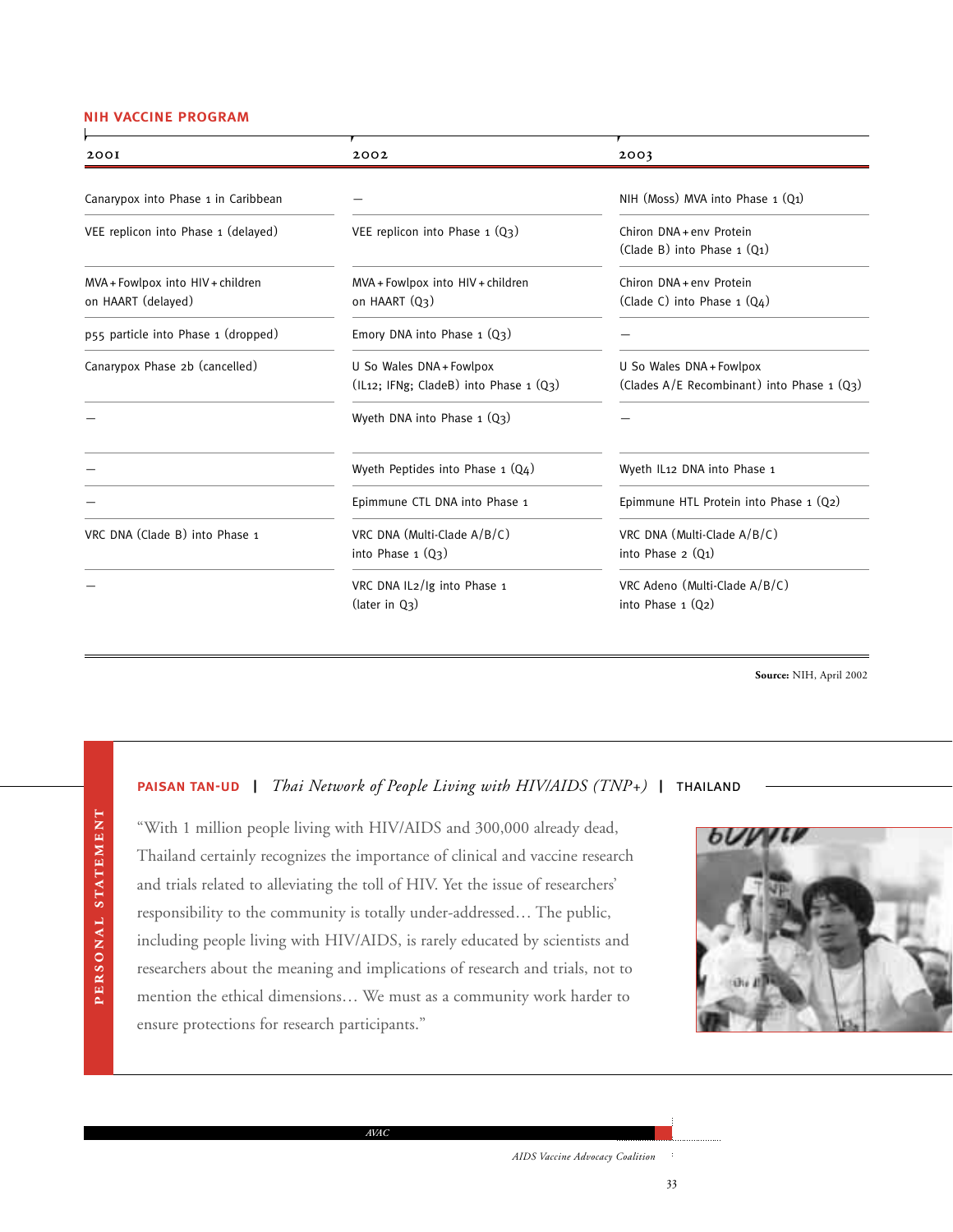candidate HIV vaccines to be in Phase I trials within the calendar year with seven additional products entering Phase I in 2003, including those created by the VRC. As in years past, NIAID has set ambitious goals — and this is the key value of milestones. That there are often delays in meeting ambitious milestones is not the issue. Milestones are an important goal-setting and tracking tool, making the complex world of NIH-sponsored research more transparent. We will continue to monitor NIH achievement and we applaud NIH for moving aggressively to get more candidate vaccines into Phase I.

### **MONKEYS, CLADES, AND ANTIBODIES**

Each year at NIH, the Office of AIDS Research (OAR) re-evaluates, with outside input, its priorities for AIDS vaccine research two years in advance. Looking over the priorities for 2002 — a more robust pipeline, expanded human trials, improving immunologic assessment, and increasing the supply of rhesus macaques for animal testing — there is evidence of progress. The plan for 2003 expands on the macaque supply issue and adds two new key priorities:

- Develop vaccine candidates that are capable of creating antibody responses against a broad variety of HIV isolates.
- Develop strategies to ensure that HIV vaccines are licensed and available for adolescents when they become available for adults.

For years, the limited supply of macaques has been an exasperating impediment to accelerated HIV vaccine research. The National Center for Research Resources has been roundly criticized for not moving decisively to address the issue. The problem stems, in part, from decisions in the 1990s to discontinue support for macaque breeding colonies because these animals were overabundant at the time. Failure to anticipate increasing need for macaques for AIDS and other biomedical research has led to the current predicament, which makes larger and more definitive monkey trials costly and difficult (if not impossible). Burgeoning research on bioterror will only magnify the demand for animals.

Since Spring 2001, NIH has taken several steps to address the shortage of primates, including funding sites for animal breeding, establishing an interagency working group to develop an action plan, surveying researchers on their needs, and doing a census of animals. There is some interest in looking at alternative — and more accessible — species for primate research but switching animals would entail different delays as customized assays and challenge stocks are developed. AVAC hopes that expanded efforts of NIH to address the monkey shortage will result in increased availability of primates for a broad range of health research. Unfortunately, most of the solutions take time and will not remedy the crunch in the immediate future.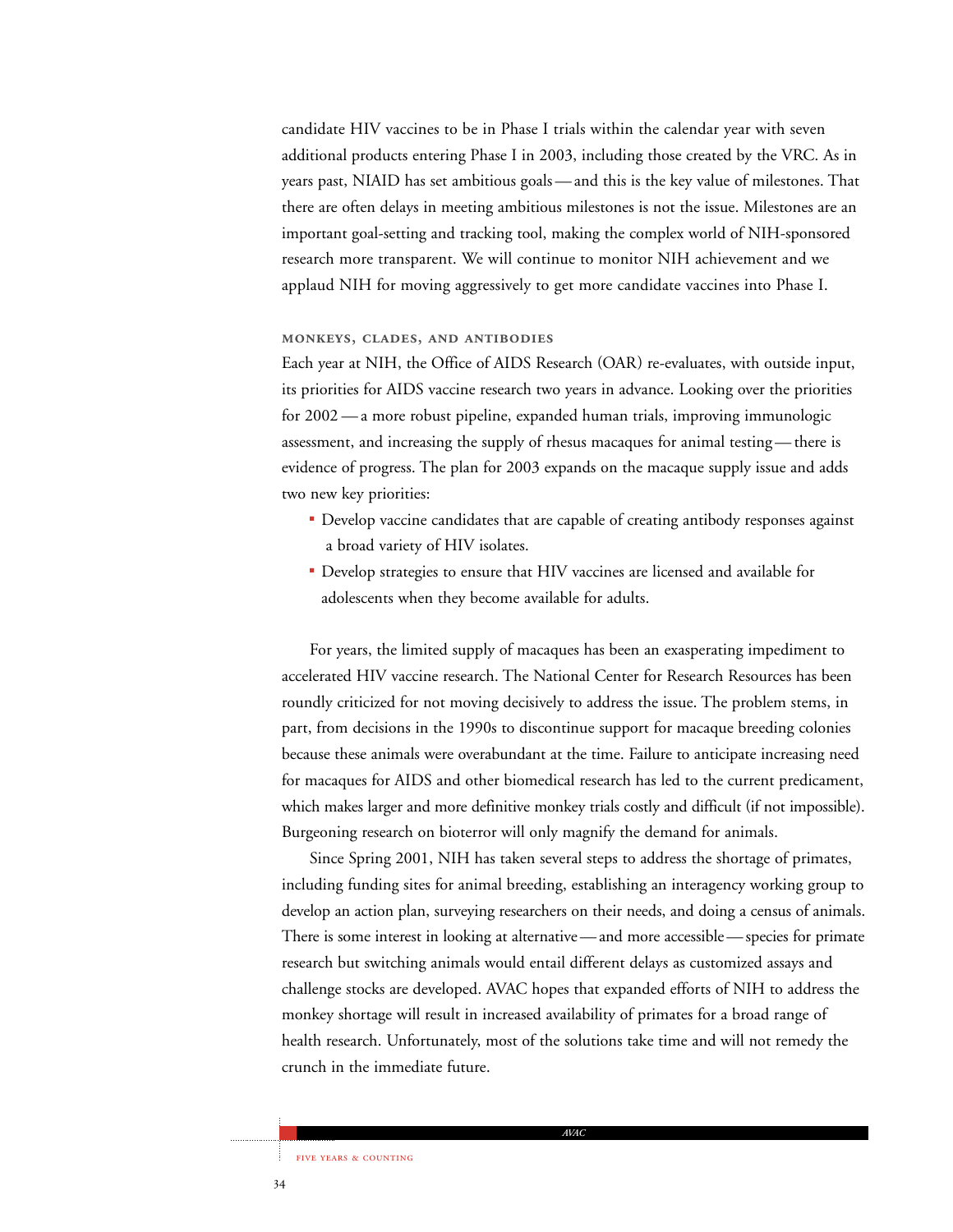

### aids vaccine budgets for major u.s. research agencies

**Sources:** NIH Office of AIDS Research, WRAIR, CDC.

An issue of increasing importance is understanding the significance of HIV clades in vaccine immunity, and ultimately, in protection. As more HIV vaccine candidates become eligible to enter Phase III trials around the world, it will be essential to know whether a vaccine that is effective against an HIV strain that predominates in one country will protect against different strains elsewhere. For example, if the approaching Thai trial of ALVAC were to show that the vaccine is effective, it would not be clear whether people in many other countries, including the United States, could benefit from the vaccine.

### centers for disease control hiv vaccine program

The HIV Vaccines Section of the Centers for Disease Control is a relatively small program that continues to provide important services that help advance AIDS vaccine trials. The Section is now conducting social, behavioral, and biomedical research as part of the two VaxGen Phase III trials; doing epidemiologic research to prepare for future trials;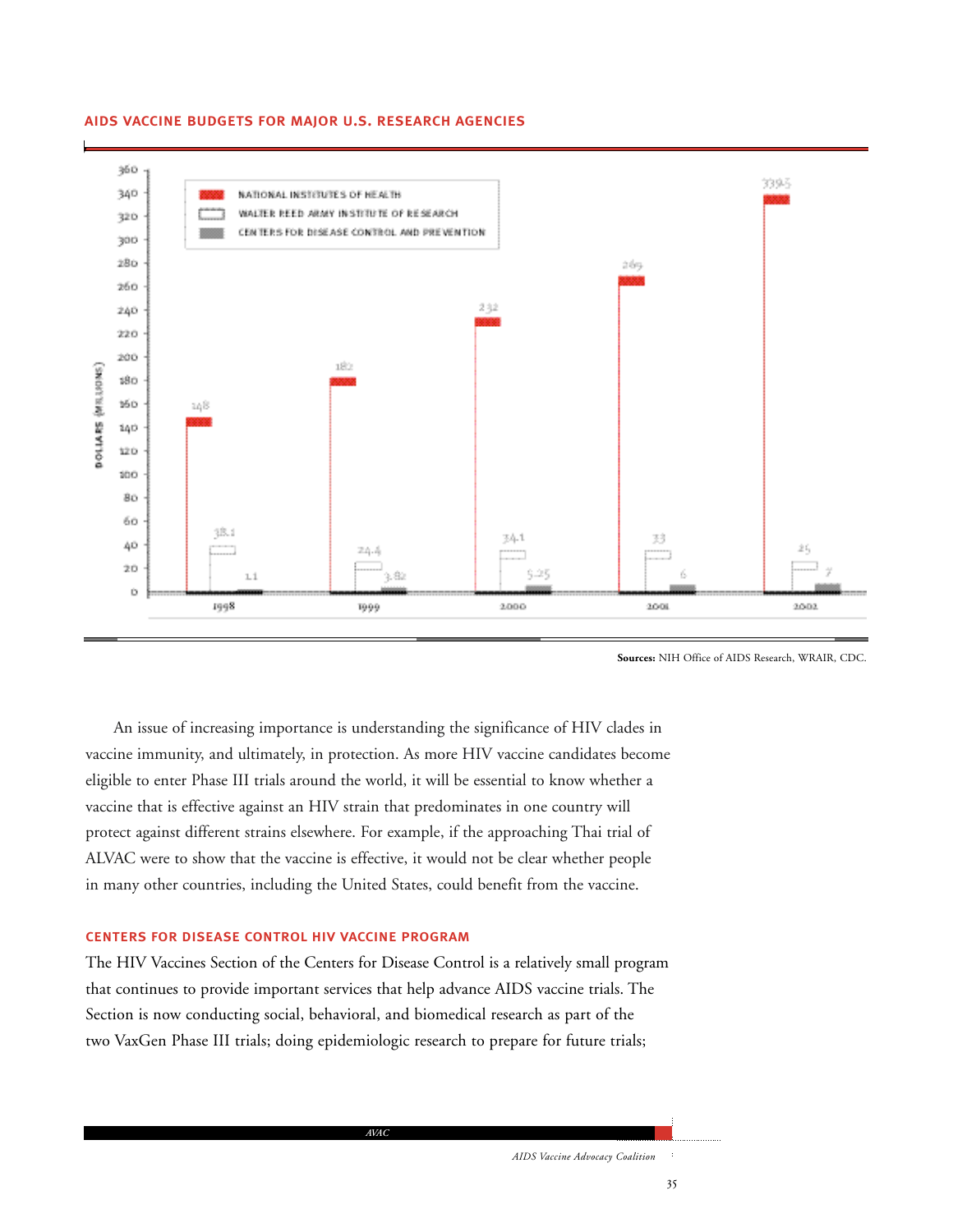developing a clinical and epidemiologic trial site in Cote d'Ivoire; conducting field site development in Kenya; and collaborating with Emory University to develop an HIV vaccine for use in Africa. The Section also sponsored a workshop in January 2002 on the use of a partially effective AIDS vaccine — the kind of preparation that is needed at this stage. All this is valuable work, accomplished on a meager budget.

But there is much yet to be done by this agency with ultimate public health responsibility. Important challenges include: incorporating vaccine education more fully into the CDC Community Prevention Planning network; designing behavioral research to capture the concerns of diverse populations in the U.S. rather than relying on findings from a single trial in a relatively homogeneous group; and partnering with the HIV vaccine public education efforts that NIH is now leading. In addition, the agency could start tooling up to deliver vaccines, such as Hepatitis B vaccine, to people at high risk. It could also intensify its efforts to support state and local government capacity to accurately diagnose HIV infection in an era when vaccine-induced immune responses will be more commonplace.

*The Department of Defense HIV vaccine program and the FDA are federal government entities discussed elsewhere in this report. (See page 12 "Thai Trial Goes Forward/Military HIV Research Moves Inside the Beltway" and page 27 "Revving up the Regulatory Process.")*

### who's who?

Although the White House has finally nominated an NIH director and a potential Surgeon General — the Office of AIDS Research, CDC, and FDA still have no one at the helm. Perhaps of greater concern than empty seats are the litmus tests that will be applied to potential nominees. Conservative requirements on issues like abortion, stem-cell research, sex education, and needle exchange will effectively eliminate many first-tier candidates for these posts. Scientists who do pass conservative muster may not be in the best position to address an epidemic that strikes poor people, the gay community, and drug users. Appointees who survive such a politically biased process may have difficulty gaining respect from many academic scientists.

The AIDS Vaccine Research Committee (AVRC), better known as "The Baltimore Committee" continues to meet periodically and offer recommendations to NIAID, OAR, and NIH on scientific issues, which are taken seriously, and sometimes on programmatic issues, which may or may not be. We think this is because the Committee's role, responsibilities, and relationship to NIH have always been somewhat unclear. AVRC was recently officially re-named the AIDS Vaccine Research Working Group (AVRWG) since it apparently never had standing as a formal government committee. AVAC hopes that this prestigious body will work with NIH leadership to re-evaluate its mission, utility, and accomplishments — finding a more useful role within NIH.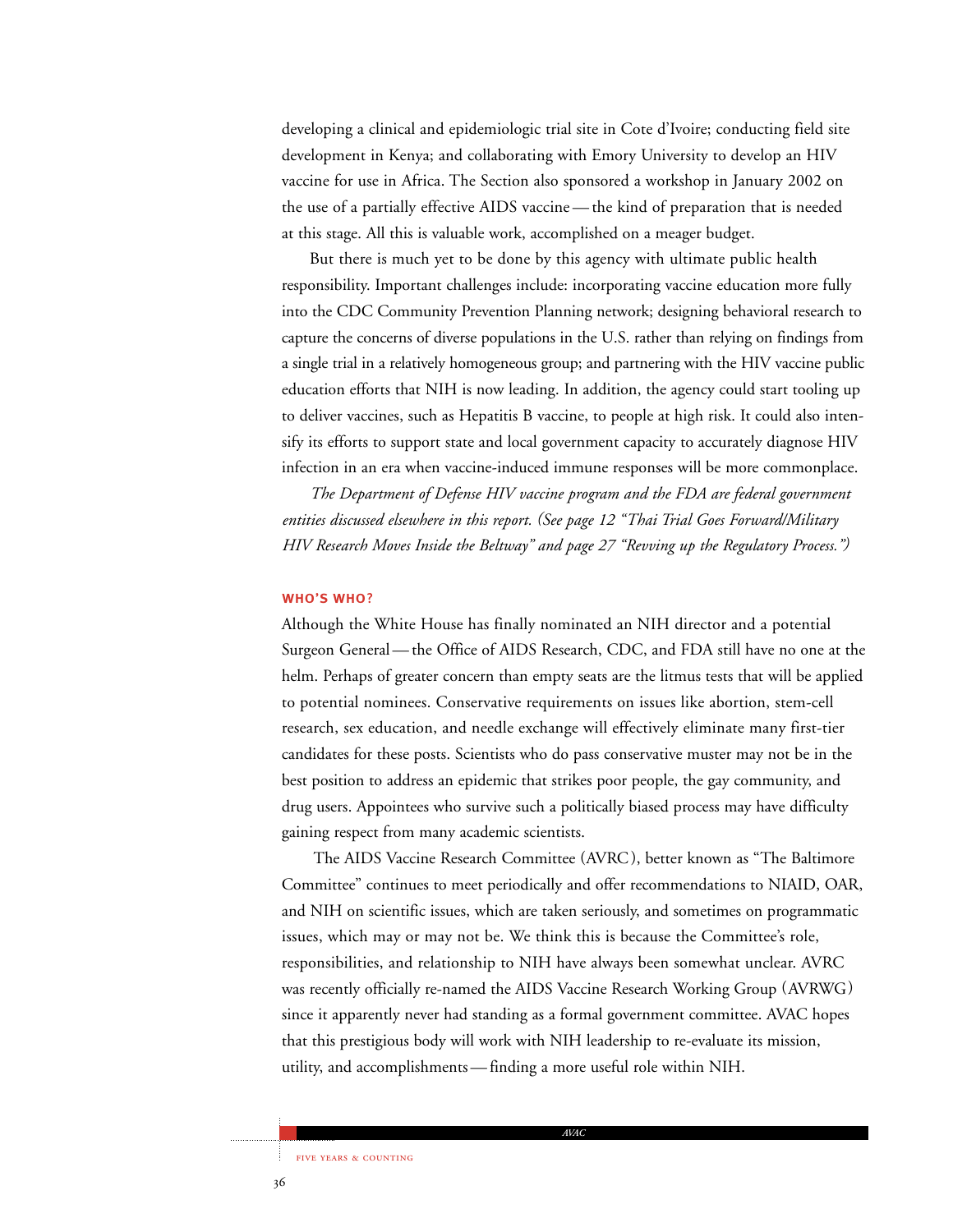### Vaccines as Intellectual Property

Science has experienced something of a gold rush since the day in 1957 when Edward R. Murrow asked Jonas Salk: "Who owns the patent on the polio vaccine?" Salk answered, "Well, the people, I would say. There is no patent. Could you patent the sun?" Now we live in a world where there will be no vaccines without patents. Intellectual property, for better and worse, is what drives investment, innovation, and industry. It is increasingly a territory riddled with claims, potential blocks, and licensing costs. So, AVAC has become concerned about the ramifications of the rights for AIDS vaccines.

As of September 2001, AVAC legal advisors were able to identify over 1000 issued patents in thirteen selected HIV-specific vaccine component categories. These are held by numerous assignees including government, academic, and industry holders. Many more related specific compounds, methods, and processes are known to exist. Every one of these patents holds some potential for limiting cross-experimentation and for their owners to pursue claims for royalties — as complex vaccine approaches move forward. A vision of this potential impact was seen last year in a public glimpse into the rights connected with the Merck approach of DNA vaccine with adenoviral boost. Basic DNA gene-delivery technology is licensed from Vical Incorporated in the United States by Merck but many other groups are developing DNA vaccines without such licenses. Vical's European patent

### dr. morenike folayan | *Obaemi Awolowo University* | nigeria

PERSONAL STATEMENT PERSONAL STATEMENT

"The mortality and morbidity rates for infectious diseases in developing countries have remained high because of the inability of most citizens to pay for the cost of treatment, even where the cost of treatments has been as low as \$0.50 as in the case of malaria… Less than a century after the development of vaccines for diphtheria, whooping cough, polio, smallpox, and chickenpox, many doctors in the developing countries read about these diseases in the pages of textbooks. They are hardly diagnosed anymore. This is the same hope we in the West African sub-region look forward to with the development of an HIV vaccine."

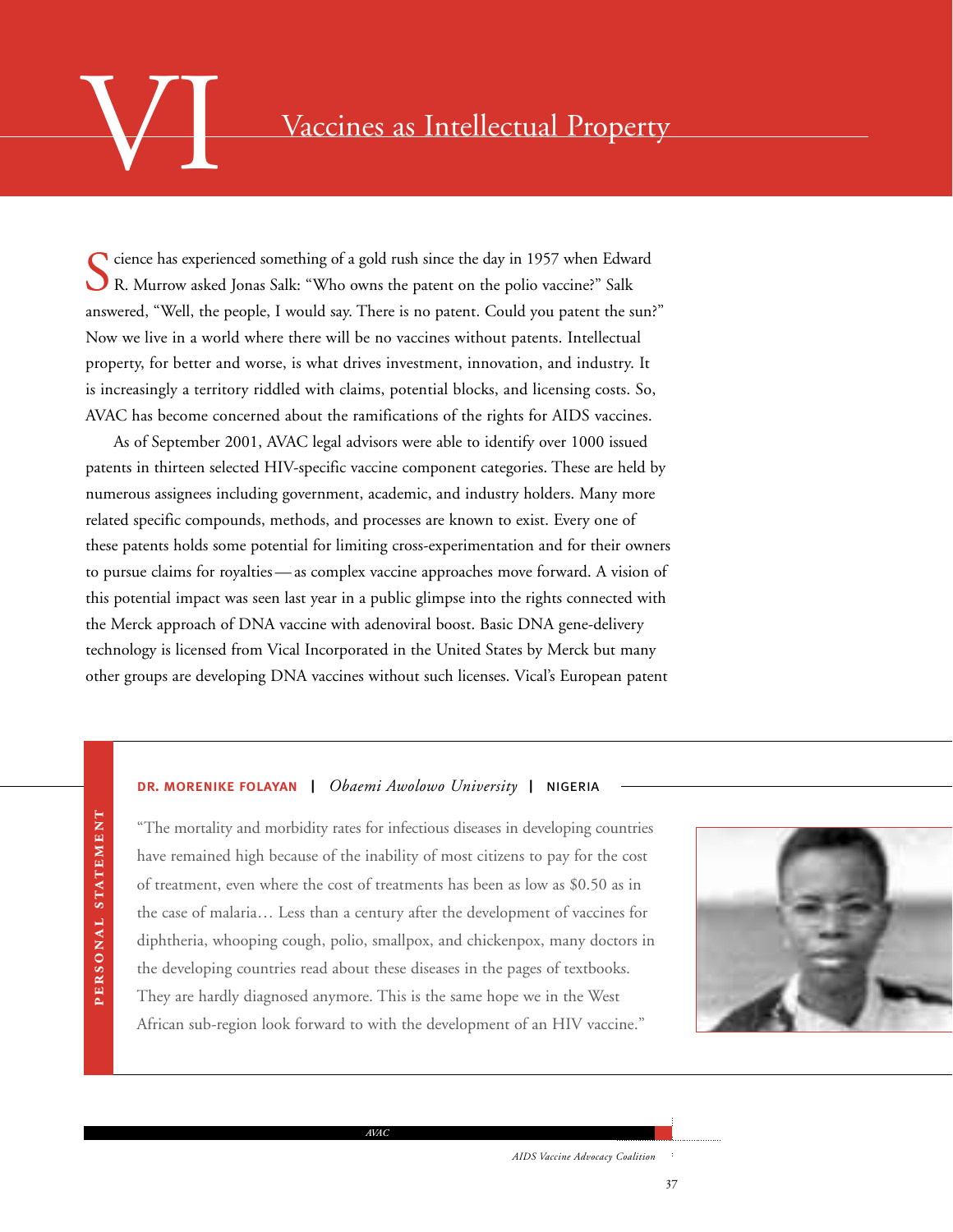for its core naked DNA technology to deliver nonviral genetic material, including use as part of a vaccine, was successfully opposed by six other companies and found to be not valid for European applications.

Merck's adjuvant technology is licensed from CytRx Corporation. Their product also uses an adenoviral vector boost, the validity of which appears so far unchallenged. However, last year when Introgen Therapeutic was issued a broad patent for producing adenovirus vectors (U.S. Patent No. 6,194,191), its Vice President for Intellectual Property was quoted as saying, "We expect that companies will have an interest in talking to us once they have picked themselves up off the floor." Everyday, these news items impact the business decisions of companies and investigators with interesting scientific ideas. They must continually assess whether they can afford to go forward with their ideas and whom they will have to pay if they're successful.

Although many vaccine candidates are in progress, the complex arrangements involving cross-licensing and other means to secure required intellectual property from a large number of entities — each seeking royalty shares — may increase development costs significantly and slow innovation and research. The proliferation of patent applications for small, perhaps trivial, improvements to existing technologies and the issuance of patents covering broad biotech applications garnered the scrutiny of the Chairman of the Federal Trade Commission. In a speech last November, the Chairman expressed grave concerns about the permissiveness of the U.S. patent system and its potential to block use and extension of technologies.

In addition, patent infringement risks and challenges rise with the number and complexity of rights needed for HIV vaccines — products that require a higher degree of property right assignment and licensing than many other complex technologies.

Some of the increased cost-and-risk impacts attributable to complex intellectual property arrangements for HIV vaccines may be mitigated by carefully constructed "patent pools" or consortia open to the broad class of government, university, and private owners of the numerous elements required for HIV vaccine research. Patent pools for biotechnology research have received encouragement recently from the U.S. Patent Office. There are several considerations in constructing a pool that enhances research potential, minimizes risk, and optimizes reward for participants while helping to lower costs of a final efficacious vaccine. AVAC invites interested parties to discuss these possibilities with us in more detail as we strive for viable means to initiate patent pooling for HIV vaccines.

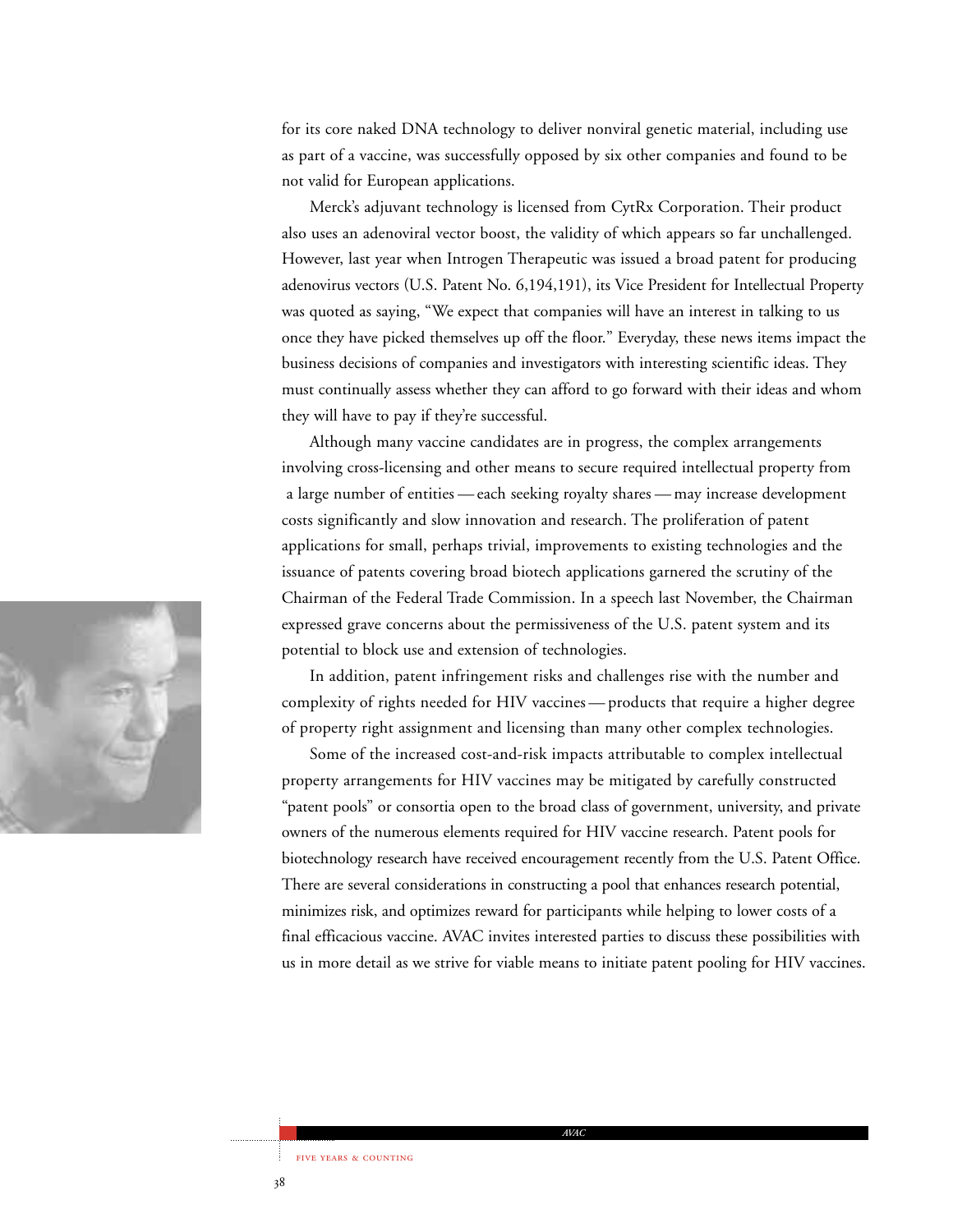## New Roles for State Governments In The U.S.

### an easy "yes" for state lawmakers in georgia, the road less traveled

t this writing the American economy seems to be on the upswing from a mild recession, although state and local budgets typically recover more slowly than the national picture. Additionally, all but a handful of states prohibit deficit spending, meaning that many states are cutting budgets despite the positive signs of growth. Yet there is much that states and localities could do to help AIDS vaccine research. Georgia, for example, is one of many states trying to catch the biotech wave in innovative ways. Most states highly regulate their insurance and Health Maintenance Organization (HMO) industries. As seen with California in the example below, this regulatory role presents valuable and tangible opportunities that do not involve state appropriations. These are areas of advocacy that could yield useful results and help speed AIDS vaccine development.

### an easy "yes" for state lawmakers

A novel piece of California AIDS legislation clicked into place on the first day of 2002, although when it will actually have an impact on public health remains to be seen. This new California law requires that all HMOs doing business in the state, including the giant public employee plan called CalPERS, purchase a federally approved HIV vaccine as soon as one is available and offer it to their enrollees. The idea is to stimulate vaccine development by guaranteeing companies that their product will sell in the largest state market for health insurance.

The legislation was written by Senator John Vasconcellos, a Democrat representing the Silicon Valley, with input from long-time AIDS physician Marcus Conant of San Francisco. With strong support from Senator Jim Battin, a Republican from LaQuinta, the bill passed easily in the Assembly and Senate. There was little reason to vote against it: the bill provides an incentive to business, is likely to save lives, and required no budget appropriation. Recognizing that a single state does not a marketplace make, Vasconcellos and Battin are encouraging other states to pass similar bills. In January the senators wrote to party leaders and health committee chairs in both chambers of all state legislatures,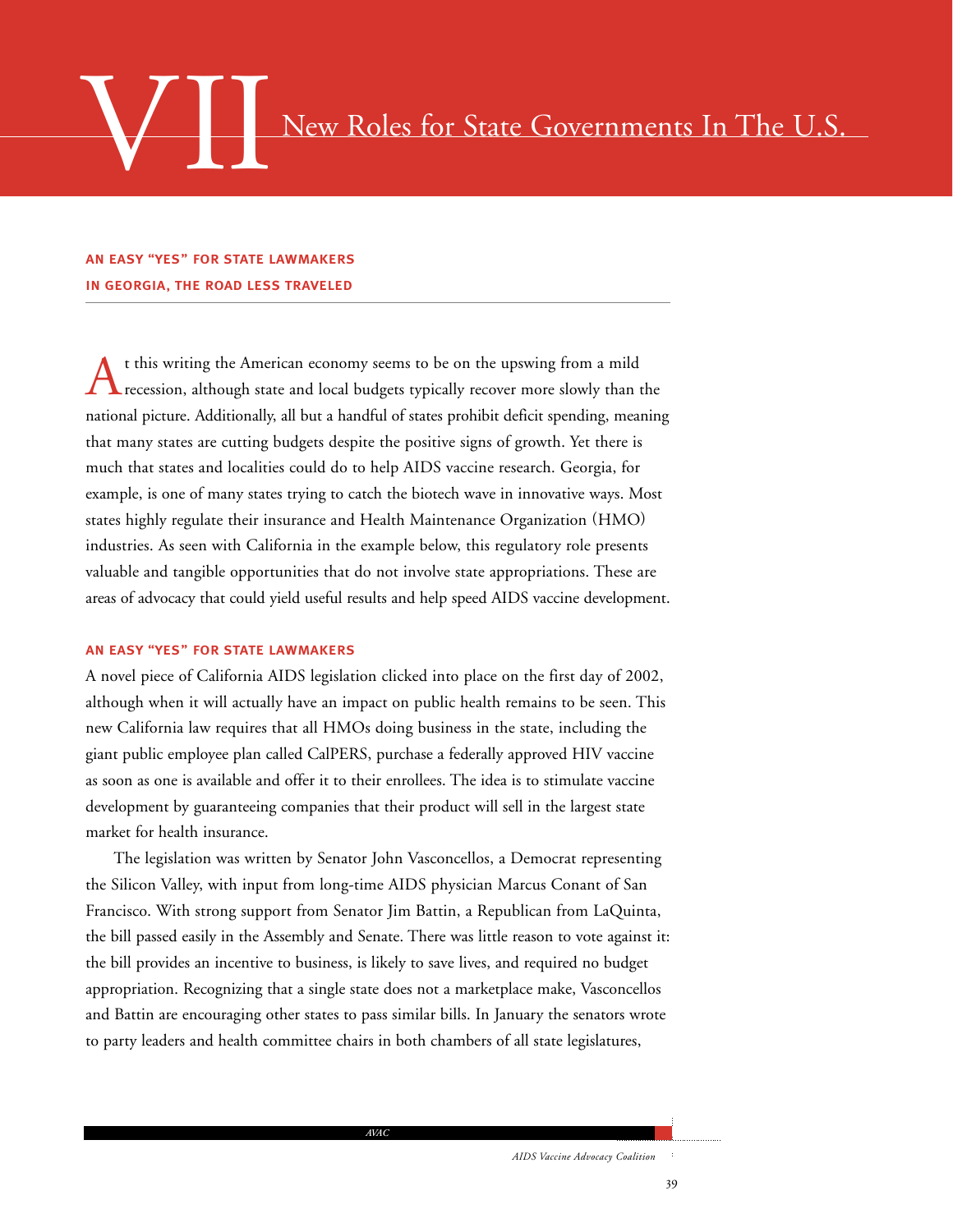### sandra wearins | *Trial Participant and Educator* | usa



"There are many reasons why I am a vaccine participant, however, the three most important are: First, I could not ask other people to let us inject them with an experimental vaccine if I was not willing to roll up my own sleeve. Second, when I conduct educational presentations within the community, I am often asked if I am a participant. When I answer yes, I feel that the community is more apt to listen to me and trust what I say. Third, participating in the trial allows me to share my personal experience with potential volunteers. I want to effect change in my tribe, the Lumbee, and the world I live in. There is a saying in the Tuscorora tribe that "the decision I make today will affect seven generations." Participating in a vaccine trial to prevent HIV is not for my benefit, but for the benefit of future generations."

> emphasizing that a vaccine is a lower-cost alternative to expensive medications that private insurers and state and federal programs already purchase for HIV/AIDS patients. (In the same vein, state legislation on access to Hepatitis B and other vaccines makes sense.)

As *5 Years and Counting* went to press, bills modeled on the California legislation have been introduced in Hawaii and Rhode Island, and similar language added to an existing piece of legislation in Illinois. Lawmakers in Nevada and North Carolina have also expressed interest in following in California's footsteps. The National Conference of State Legislatures spotlighted the new law in the March issue of its magazine *State Legislatures*, and is considering organizing an educational session on HIV vaccines for their next annual meeting.

### in georgia, the road less traveled

Back in 1990, Georgia state lottery proceeds helped launch a program that has become a key player in HIV vaccine research and development at Emory University in Atlanta. By the end of 2002, the Emory Vaccine Center and its spin-off company, GeoVax, hope to begin Phase I testing of a construct developed by DNA-vaccine pioneer Harriet Robinson. The Center was created with help from the Georgia Research Alliance (GRA), a non-profit organization that started with money from the lottery but is now funded by the Georgia legislature and private foundations. Each year, Georgia lawmakers appropriate \$30 –35 million for the program that promotes a wide range of science and technology endeavors.

PERSONAL STATEMENT PERSONAL STATEMENT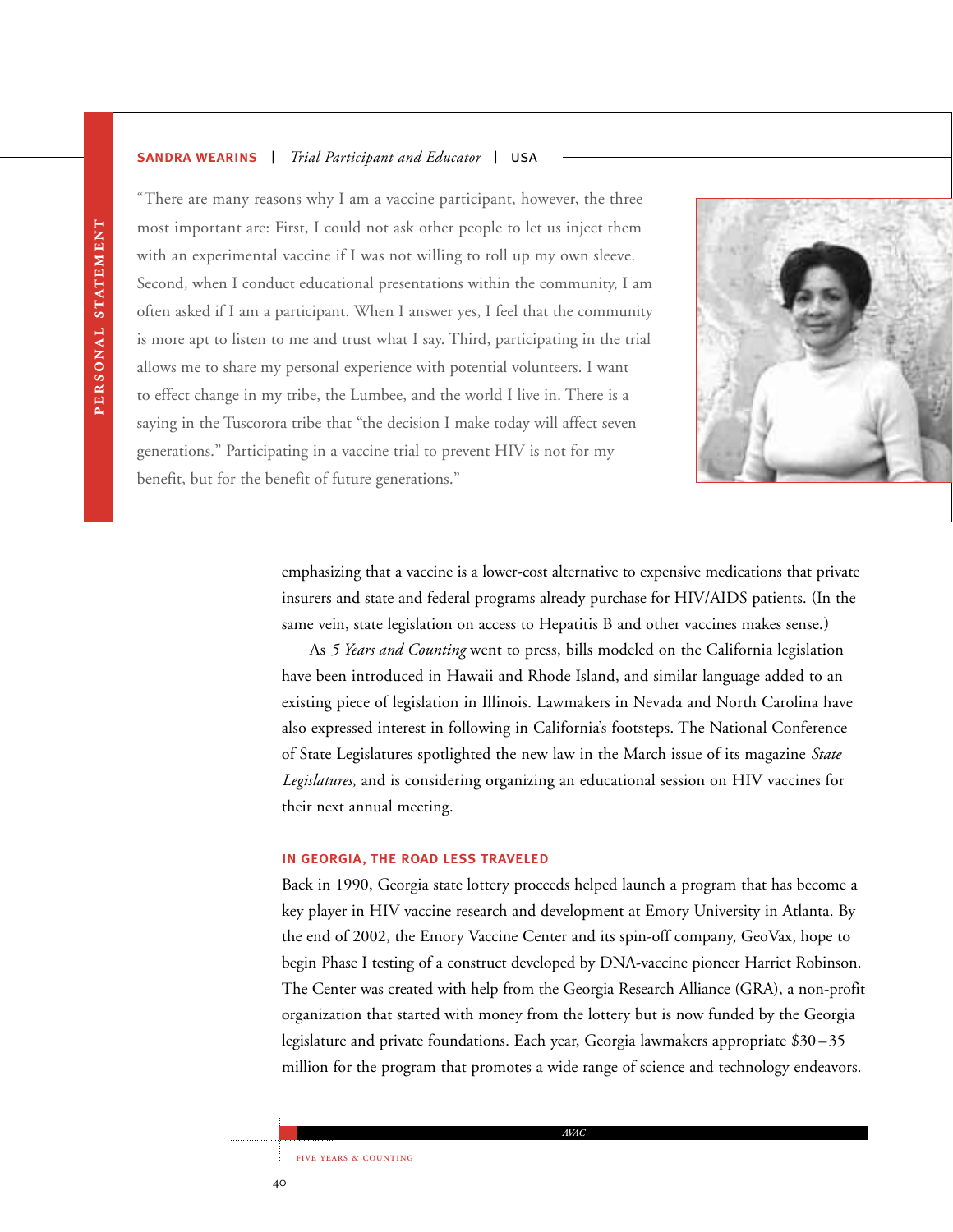GRA set out to make Georgia a leader in technology-driven economic development and its modus operandi is providing tools that researchers at universities and start-up companies can use to turn ideas into products. "Our money acts as a catalyst," says program manager Kathleen Robichaud. Instead of using peer-review to award grants for specific research initiatives, GRA recruits top faculty members for its member universities and determines which expensive facilities — such as X-ray crystallography or nuclear magnetic resonance (NMR) laboratories — would be helpful to scientists working on many different projects.

In the case of the Emory Vaccine Center, the GRA "eminent scholar" program helped lure immunologist Rafi Ahmed to the university where he heads the Vaccine Center and in turn, recruited Robinson and other important researchers. Over the past decade, GRA spent \$6 million renovating facilities and purchasing costly high-tech equipment that aids the search for vaccines against HIV, malaria, and now cancer. Today the Center attracts about \$15 million each year in National Institutes of Health funding and last year received \$1.5 million from the Pallotta organization's AIDS Vaccine Rides.

The Georgia experience is an important reminder that state governments can play a part in vaccine development, giving a boost to candidate vaccines that have not gotten sufficient backing from sources such as NIH grants or contracts, pharmaceutical companies, or venture capitalists.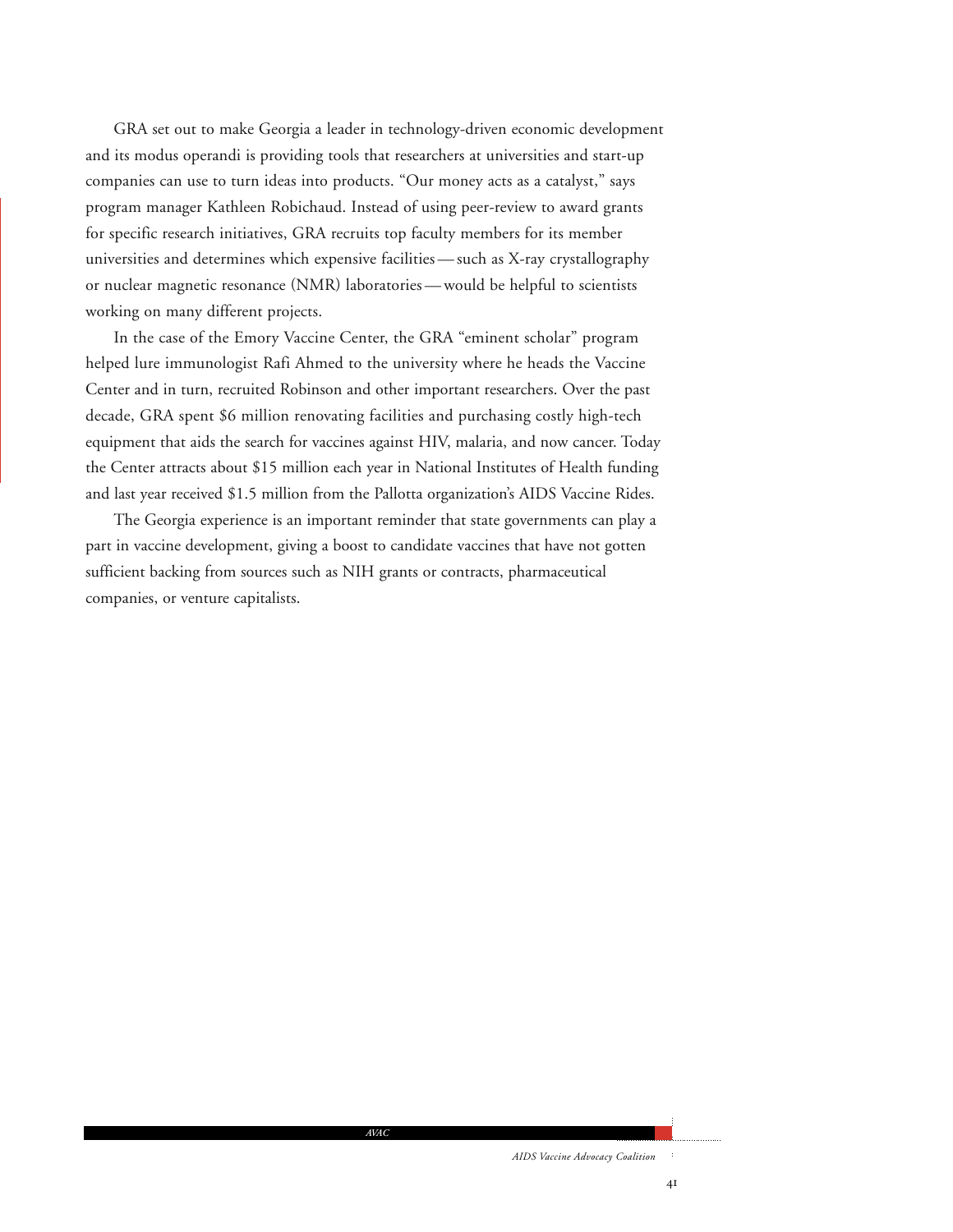### become a member of avac today…

You can help support AVAC's work by joining our network of individuals interested in promoting accelerated, ethical HIV vaccine research. If you've found this report worthwhile, please help us continue the work.

### **In return, we will send you:**

- The AVAC newsletter updating you on AVAC and HIV vaccine research and policy issues from a community and consumer perspective
- Timely policy alerts advising you of action you can take to help HIV vaccine research
- A copy of our annual report

### **There are two ways you can join AVAC:**

- Visit our website at www.avac.org
- Mail this form with your check to:

AVAC, 101 West 23rd St., #2227 New York, NY 10011

| ___ \$20 Basic Membership             |  | __ I'm not able to contribute now but would like |  |  |  |  |  |
|---------------------------------------|--|--------------------------------------------------|--|--|--|--|--|
| __ \$50 Individual Membership         |  | occasional updates on AVAC's work                |  |  |  |  |  |
| __ \$250 Supporting Membership        |  | __ I'm interested in volunteering                |  |  |  |  |  |
| __ \$500 Sustaining Membership        |  | Do not include my name on lists of AVAC members  |  |  |  |  |  |
| __ \$1000 AVAC Benefactor             |  |                                                  |  |  |  |  |  |
| __ \$250 Organization/Business Member |  |                                                  |  |  |  |  |  |
| Other Amount \$                       |  |                                                  |  |  |  |  |  |

**It would help us develop more useful benefits and reach others who support HIV vaccine research if you could answer two questions. Please check all that apply. Thank you!**

| HOW DID YOU HEAR ABOUT AVAC? | HOW ARE YOU INVOLVED IN HIV VACCINE WORK? |
|------------------------------|-------------------------------------------|
| Internet                     | __ Industry/private research              |
| __ Colleague or friend       | <b>Covernment</b> research                |
| __ AVAC report               | __ Government policy                      |
| Media                        | __ Community Advocacy                     |
| Other                        | __ Study Participant                      |
|                              | __ Financial support                      |

The AIDS Vaccine Advocacy Coalition is a 501c3 organization. Contributions are deductible to the extent allowed under law by the Internal Revenue Service. For specific information on tax deductibility, please contact AVAC. AVAC does not accept contributions or grants from governmental or pharmaceutical industry organizations.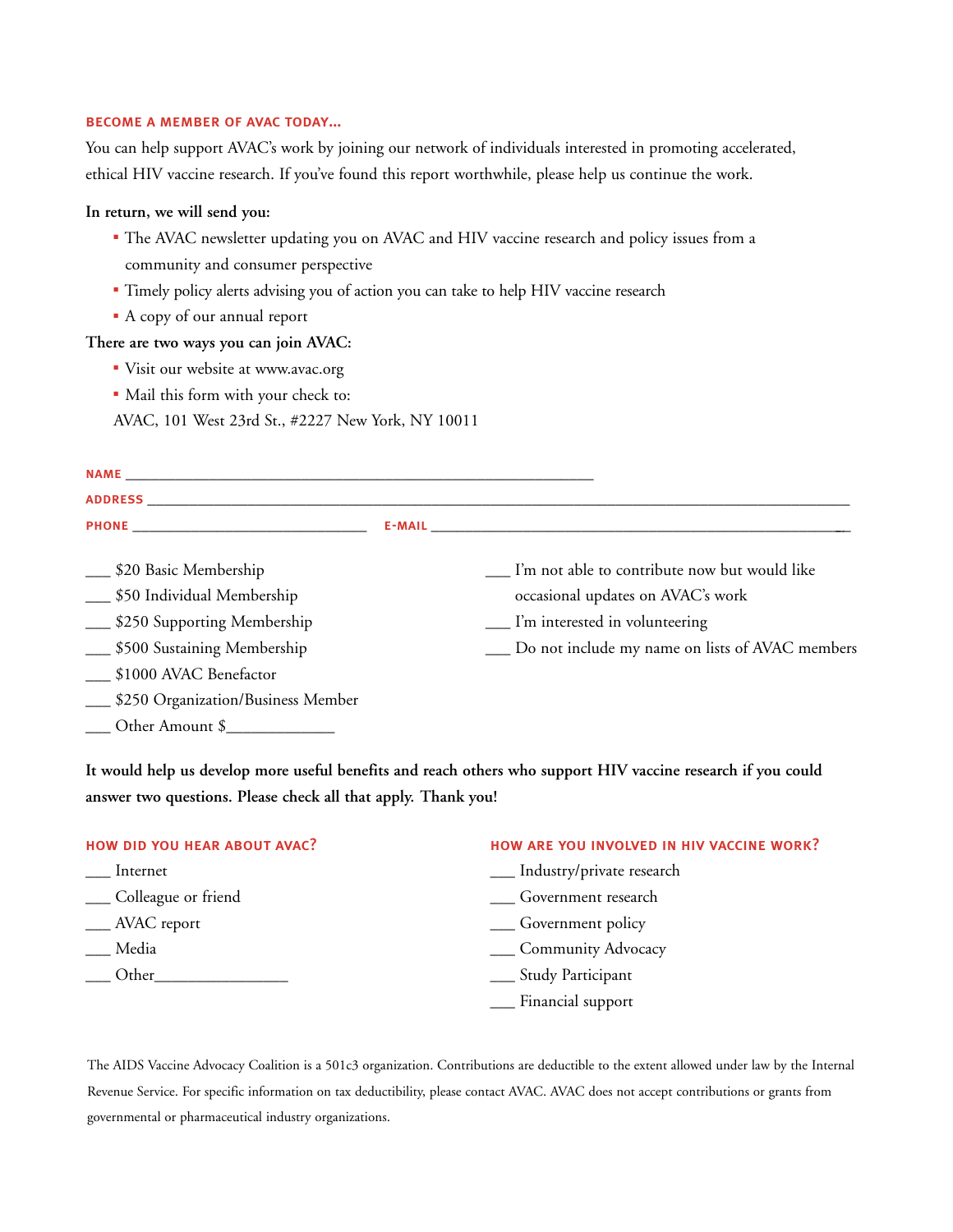report design by lomangino studio inc.

**JOIN AVAC** 

www.avac.org www.avac.org